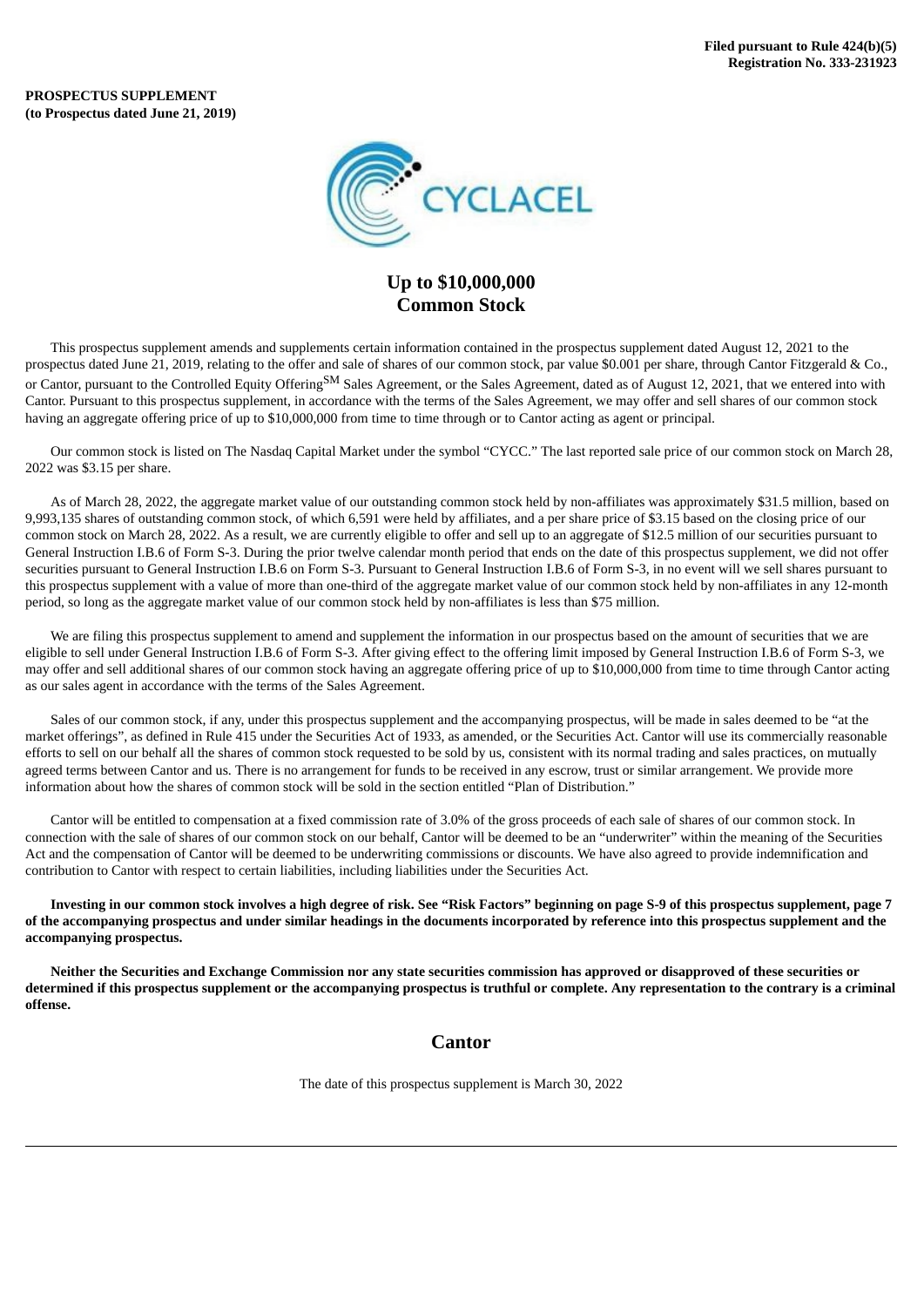# **TABLE OF CONTENTS**

| <b>ABOUT THIS PROSPECTUS SUPPLEMENT</b>                | $S$ -ii          |
|--------------------------------------------------------|------------------|
| PROSPECTUS SUPPLEMENT SUMMARY                          | $S-1$            |
| <b>THE OFFERING</b>                                    | $S-4$            |
| SPECIAL NOTE REGARDING FORWARD-LOOKING STATEMENTS      | $S-6$            |
| <b>RISK FACTORS</b>                                    | $S-7$            |
| <b>USE OF PROCEEDS</b>                                 | $S-9$            |
| <b>DILUTION</b>                                        | $S-10$           |
| <b>PLAN OF DISTRIBUTION</b>                            | $S-12$           |
| <b>LEGAL MATTERS</b>                                   | $S-13$           |
| <b>EXPERTS</b>                                         | $S-13$           |
| <b>WHERE YOU CAN FIND MORE INFORMATION</b>             | $S-13$           |
| <b>IMPORTANT INFORMATION INCORPORATED BY REFERENCE</b> | $S-13$           |
|                                                        | Page             |
| <b>ABOUT THIS PROSPECTUS</b>                           | $\overline{1}$   |
| <b>PROSPECTUS SUMMARY</b>                              | $\overline{2}$   |
| <b>RISK FACTORS</b>                                    | $\overline{Z}$   |
| <b>RATIO OF EARNINGS TO FIXED CHARGES</b>              | $\overline{Z}$   |
| SPECIAL NOTE REGARDING FORWARD-LOOKING STATEMENTS      | $\overline{Z}$   |
| <b>USE OF PROCEEDS</b>                                 | $\underline{8}$  |
| <b>PLAN OF DISTRIBUTION</b>                            | 8                |
| <b>SECURITIES WE MAY OFFER</b>                         | 10               |
| DESCRIPTION OF COMMON STOCK                            | $\underline{11}$ |
| DESCRIPTION OF PREFERRED STOCK                         | 13               |
| <b>DESCRIPTION OF WARRANTS</b>                         | 23               |
| DESCRIPTION OF DEBT SECURITIES                         | 26               |
| <b>DESCRIPTION OF RIGHTS</b>                           | 32               |
| <b>DESCRIPTION OF UNITS</b>                            | 33               |
| <b>LEGAL MATTERS</b>                                   | 34               |
| <b>EXPERTS</b>                                         | 34               |
| WHERE YOU CAN FIND MORE INFORMATION                    | 34               |
| <b>INCORPORATION OF DOCUMENTS BY REFERENCE</b>         | 34               |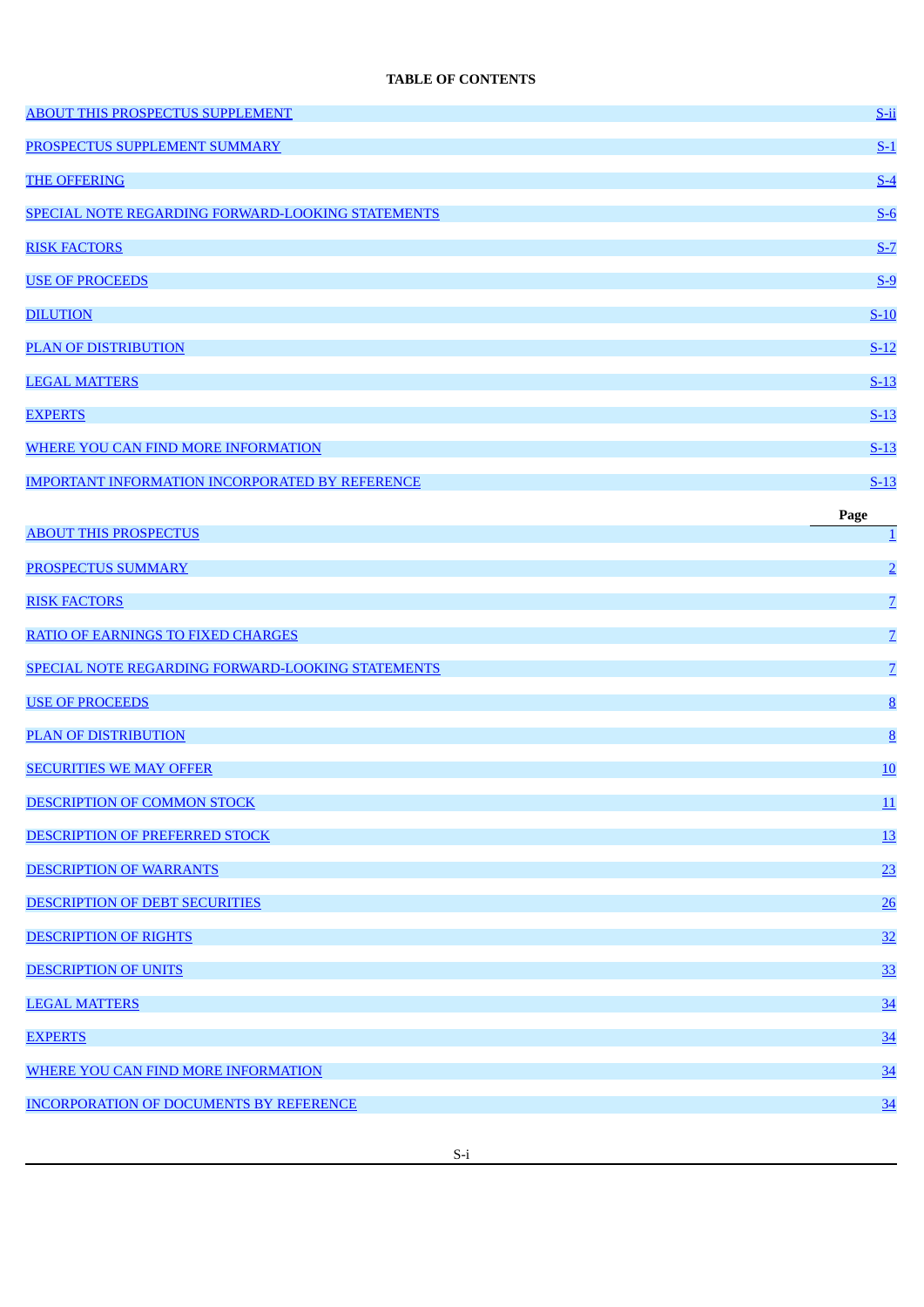# **ABOUT THIS PROSPECTUS SUPPLEMENT**

<span id="page-2-0"></span>References in this prospectus supplement, the accompanying prospectus and the documents incorporated by reference herein or therein, to the "Company," "our," "us" or "we" refer to Cyclacel Pharmaceuticals, Inc.

This sales agreement prospectus supplement is part of a registration statement that we have filed with the U.S. Securities and Exchange Commission, or the SEC, utilizing a "shelf" registration process. By using a shelf registration statement, we may offer shares of our common stock having an aggregate offering price of up to \$10,000,000 from time to time under this prospectus supplement at prices and on terms to be determined by market conditions at the time of offering.

We provide information to you about this offering of our common stock in two separate documents that are bound together: (1) this sales agreement prospectus supplement, which describes the specific details regarding this offering; and (2) the accompanying base prospectus, which provides general information, some of which may not apply to this offering. Generally, when we refer to this "prospectus supplement," we are referring to both documents combined. If information in this prospectus supplement is inconsistent with the accompanying base prospectus, you should rely on this prospectus supplement. To the extent there is a conflict between the information contained in this prospectus supplement, on the one hand, and the information contained in any document incorporated by reference in this prospectus supplement, on the other hand, you should rely on the information in this prospectus supplement. If any statement in one of these documents is inconsistent with a statement in another document having a later date-for example, a document incorporated by reference in this prospectus supplement-the statement in the document having the later date modifies or supersedes the earlier statement. You should read this sales agreement prospectus supplement and the accompanying base prospectus together with the additional information described under the headings "Where You Can Find More Information" and "Important Information Incorporated by Reference" before investing in our common stock.

We note that the representations, warranties and covenants made by us in any agreement that is filed as an exhibit to any document that is incorporated by reference herein were made solely for the benefit of the parties to such agreement, including, in some cases, for the purpose of allocating risk among the parties to such agreement, and should not be deemed to be a representation, warranty or covenant to you. Moreover, such representations, warranties or covenants were accurate only as of the date when made. Accordingly, such representations, warranties and covenants should not be relied on as accurately representing the current state of our affairs.

Unless otherwise indicated, all references to "dollars" and "\$" in this prospectus supplement, the accompanying base prospectus and documents incorporated by reference herein and therein, are to amounts presented in United States dollars. Financial information presented in this prospectus supplement, the accompanying base prospectus and the documents incorporated by reference herein and therein that is derived from the Company's financial statements is prepared in accordance with accounting principles generally accepted in the United States.

We have authorized only the information contained or incorporated by reference in this prospectus supplement, the accompanying base prospectus, and any free writing prospectus prepared by or on behalf of us or to which we have referred you. We have not, and Cantor has not, authorized anyone to provide you with information that is different. We and Cantor take no responsibility for, and can provide no assurance as to the reliability of, any information that others may give you. We are offering to sell, and seeking offers to buy, our common stock only in jurisdictions where offers and sales are permitted. The information contained in or incorporated by reference in this document is accurate only as of the date such information was issued, regardless of the time of delivery of this prospectus supplement or the date of any sale of our common **stock.**

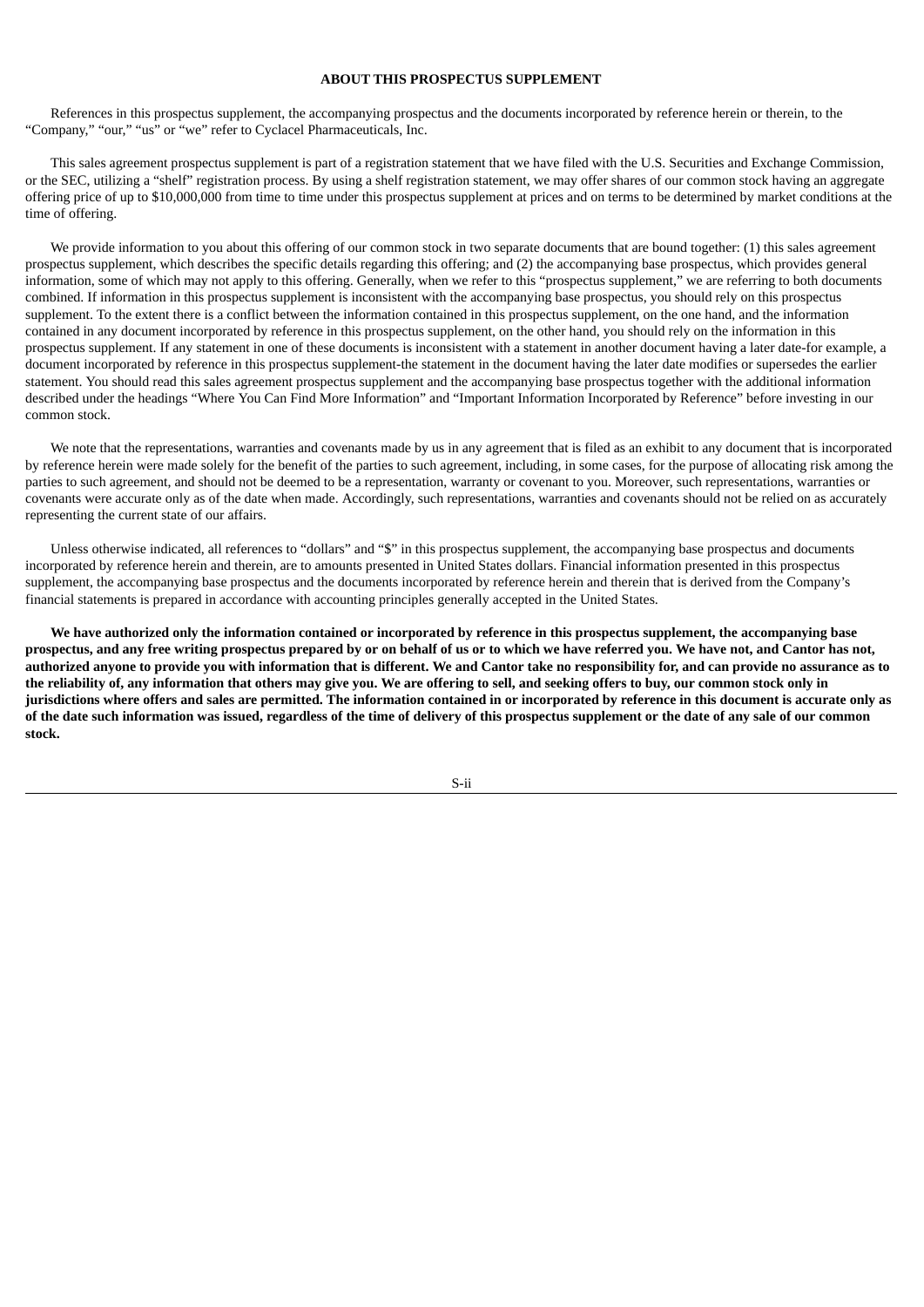# **PROSPECTUS SUPPLEMENT SUMMARY**

<span id="page-3-0"></span>The following summary highlights certain information about us, this offering and selected information contained elsewhere in or incorporated by reference into this prospectus supplement. This summary is not complete and does not contain all of the information that you should consider before deciding whether to invest in our securities. For a more complete understanding of our company and this offering, you should read and consider carefully the more detailed information included or incorporated by reference in this prospectus supplement and the accompanying prospectus, including the factors described under the heading "Risk Factors," as well as the information included in any free writing prospectus that we have authorized for *use in connection with this offering.*

### *Company Overview*

We are a clinical-stage biopharmaceutical company working to develop innovative cancer medicines based on cell cycle, transcriptional regulation and mitosis control biology. We are a pioneer company in the field of cancer cell cycle biology with a vision to improve patient healthcare by translating insights in cancer biology into medicines that can overcome resistance and ultimately increase a patient's overall survival.

The transcriptional regulation program is evaluating fadraciclib, a CDK2/9 inhibitor, in solid tumors and hematological malignancies. The antimitotic program is evaluating CYC140, a PLK1 inhibitor, in advanced cancers.

Our strategy is to build a diversified biopharmaceutical business based on a pipeline of novel drug candidates addressing oncology and hematology indications. We have retained rights to commercialize our clinical development candidates and our business objective is to enter into selective partnership arrangements with these programs. Substantially all of our efforts to date have been devoted to performing research and development, conducting clinical trials, developing and acquiring intellectual property, raising capital and recruiting and training personnel.

### **Cell Cycle Control Biology**

Loss of control of the cell cycle, the process by which cells grow and divide, lies at the heart of cancer. In normal cells, a complex set of interacting proteins tightly regulates progression through the phases of the cell cycle by which a cell grows, replicates its DNA and divides. This process also includes mechanisms known as cell cycle checkpoints, to ensure all necessary events of each cell cycle phase are completed before beginning the next phase.

Specific isoforms of cyclin dependent kinases, or CDKs, and Polo-like Kinases, or PLKs, are some of the key regulators among the numerous genes and proteins involved in cell cycle checkpoints. If checkpoint control events are not completed correctly, the cancer cells may commit suicide by a process of programmed cell death called apoptosis. We seek to enhance and facilitate apoptotic outcomes in cancer cells with the objective of containing the disease and benefitting patients with various cancers.

CDKs interact with proteins called cyclins to regulate cell cycle checkpoints and control transcription, DNA repair and metastatic spread. The discovery of CDKs and cyclins and their regulation of cell cycle checkpoint control were cited in the 2001 Nobel Prize in Physiology or Medicine. Our founder, Professor Sir David Lane, PhD, an internationally recognized authority in cell cycle biology who discovered p53, a key tumor suppressor that malfunctions in about two-thirds of human cancers, first identified CDK2/9 inhibition as an optimal target profile for transcriptionally active CDK inhibitors.

The lead drug in our transcriptional regulation program is fadraciclib (also known as CYC065), a CDK2/9 inhibitor.

Polo Kinases and other mitotic kinases were first discovered in fruit flies by our former Chief Scientist, Professor David Glover, PhD. PLK1 is a serine/threonine kinase playing a central role in cell division, or mitosis. In particular, PLK1 regulates mitotic entry, spindle formation, mitotic exit, cytokinesis and is an important regulator of the DNA damage checkpoint. Cancer cells are much more sensitive to PLK1 depletion than normal cells with intact cell cycle checkpoints. Inhibiting PLK1 blocks proliferation by prolonged mitotic arrest followed by onset of cancer cell death.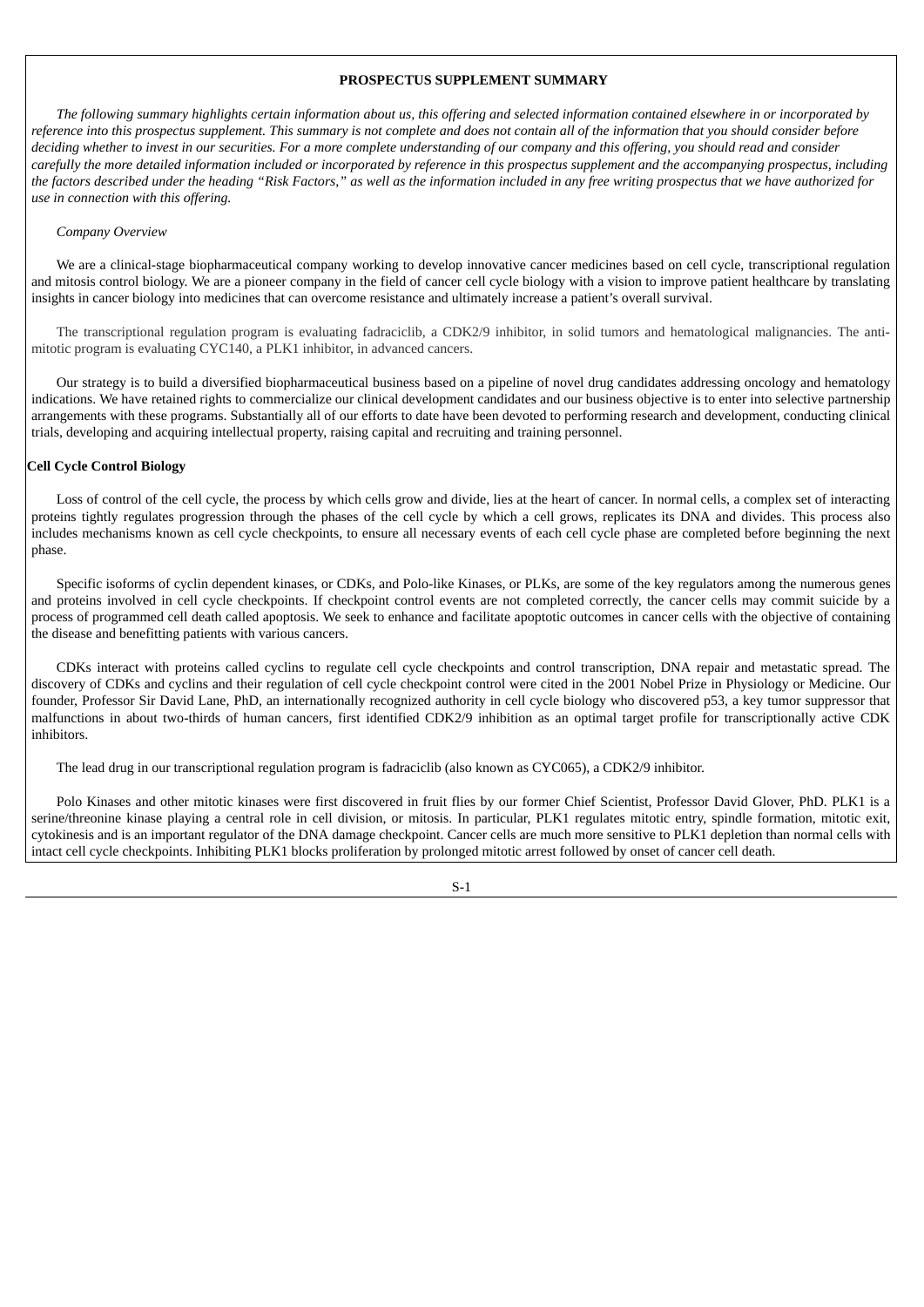The lead drug in our anti-mitotic program is CYC140, a PLK1 inhibitor.

In our DNA damage response, or DDR, program, we have also been developing sapacitabine, an orally available nucleoside analog.

### **Clinical Development Pipeline**

Our pipeline of innovative medicines aims to provide safe and effective anticancer treatment options to patients combined with the convenience of oral administration. Although we initially evaluated both fadraciclib and CYC140 using intravenous, or i.v., administration our recent and planned Phase 1/2 clinical studies use oral administration. During the pandemic, hospitals severely restricted access for patients to clinical studies which in particular impacted those receiving i.v. treatment. Empirical data from our clinical studies also suggested that daily dosing by the oral route is a preferred strategy for both our drugs. We thus moved quickly to switch our studies from i.v. to oral administration of fadraciclib and CYC140. The aim of the current streamlined studies is to assess safety and identify signals of clinical activity which may lead to registration-enabling outcomes.

The following table summarizes our current development programs:

| <b>PROGRAM</b>                                                                                                                                                | <b>INDICATION</b>                                                                     | <b>PHASE</b>                                        |  |  |
|---------------------------------------------------------------------------------------------------------------------------------------------------------------|---------------------------------------------------------------------------------------|-----------------------------------------------------|--|--|
| <b>Transcriptional Regulation</b>                                                                                                                             |                                                                                       |                                                     |  |  |
| Fadraciclib CDK inhibitor<br>(oral)                                                                                                                           | Solid tumors - multiple cohorts<br>defined by cancer histology and a<br>basket cohort | Phase 1/2 to achieve proof of concept (in progress) |  |  |
| Fadraciclib CDK inhibitor<br>(oral)                                                                                                                           | Leukemias - multiple cohorts<br>defined by cancer histology and a<br>basket cohort    | Phase 1/2 to achieve proof of concept (in progress) |  |  |
| <b>Mitosis Regulation</b>                                                                                                                                     |                                                                                       |                                                     |  |  |
| CYC140 PLK inhibitor (oral)                                                                                                                                   | Solid tumors - multiple cohorts<br>defined by cancer histology and a<br>basket cohort | Phase 1/2 to achieve proof of concept (in progress) |  |  |
| CYC140 PLK inhibitor (oral)                                                                                                                                   | Leukemias - multiple cohorts<br>defined by cancer histology and a<br>basket cohort    | Phase 1/2 to achieve proof of concept (in planning) |  |  |
| <b>DNA Damage Response</b>                                                                                                                                    |                                                                                       |                                                     |  |  |
| Sapacitabine (oral)                                                                                                                                           | AML/MDS combination with<br>venetoclax, BCL2 inhibitor                                | Phase 1/2 (completed recruitment)                   |  |  |
| [NB: AML: acute myeloid leukemia; CDK: cyclin-dependent kinase; CLL: chronic lymphocytic leukemia; MDS: myelodysplastic syndrome; PLK: polo-<br>llike kinase. |                                                                                       |                                                     |  |  |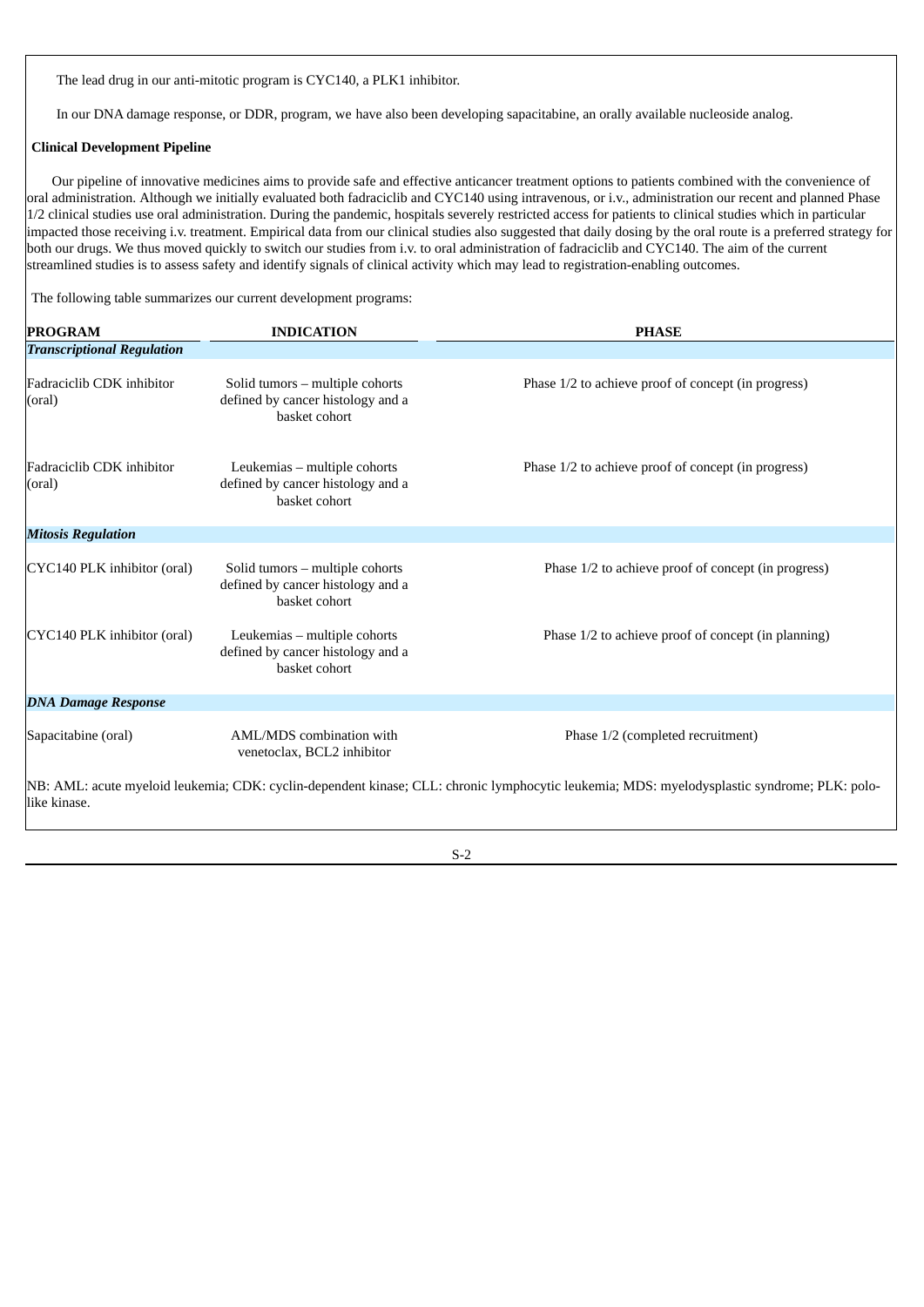We currently retain all global marketing rights to the compounds associated with our clinical-stage drug programs with the exception of Japan in the case of sapacitabine.

#### **Corporate Information**

We were incorporated in Delaware in August 1997. Our corporate headquarters is located at 200 Connell Drive, Suite 1500, Berkeley Heights, New Jersey 07922, and our telephone number is 908-517-7330. Our employees are located in the United States and the United Kingdom.

We are a "smaller reporting company" as defined in Rule 12b-2 of the Securities Exchange Act of 1934, as amended, or the Exchange Act, and have elected to take advantage of certain of the scaled disclosure available for smaller reporting companies. As a result, the information that we provide may be different than you might receive from other public reporting companies in which you hold equity interests.

Our corporate website address is www.cyclacel.com. Our Annual Report on Form 10-K, Quarterly Reports on Form 10-Q, Current Reports on Form 8-K, and amendments to reports filed pursuant to Sections 13(a) and 15(d) of the Securities Exchange Act of 1934, as amended, are available free of charge on our website as soon as reasonably practicable after we electronically file such material with, or furnish it to, the Securities and Exchange Commission. The Securities and Exchange Commission maintains an internet site that contains our public filings with the Securities and Exchange Commission and other information regarding our company, at www.sec.gov. These reports and other information concerning our company may also be accessed at the Securities and Exchange Commission's Public Reference Room at 100 F Street, NE, Washington, DC 20549. The public may obtain information on the operation of the Public Reference Room by calling the Securities and Exchange Commission at 1-800-SEC-0330. The contents of these websites are not incorporated into this prospectus. Further, our references to the URLs for these websites are intended to be inactive textual reference only.

Information contained in, or that can be accessed through, our website is not incorporated by reference into this prospectus supplement and the accompanying prospectus, and you should not consider information on our website to be part of this prospectus or in deciding whether to purchase our securities. Our design logo, "Cyclacel," and our other registered and common law trade names, trademarks, and service marks are the property of Cyclacel Pharmaceuticals, Inc.

The trademarks, trade names, and service marks appearing in this prospectus supplement and the accompanying prospectus are the property of their respective owners. We do not intend our use or display of other companies' trademarks, trade names, or service marks to imply a relationship with, or endorsement or sponsorship of us by, any other companies or products.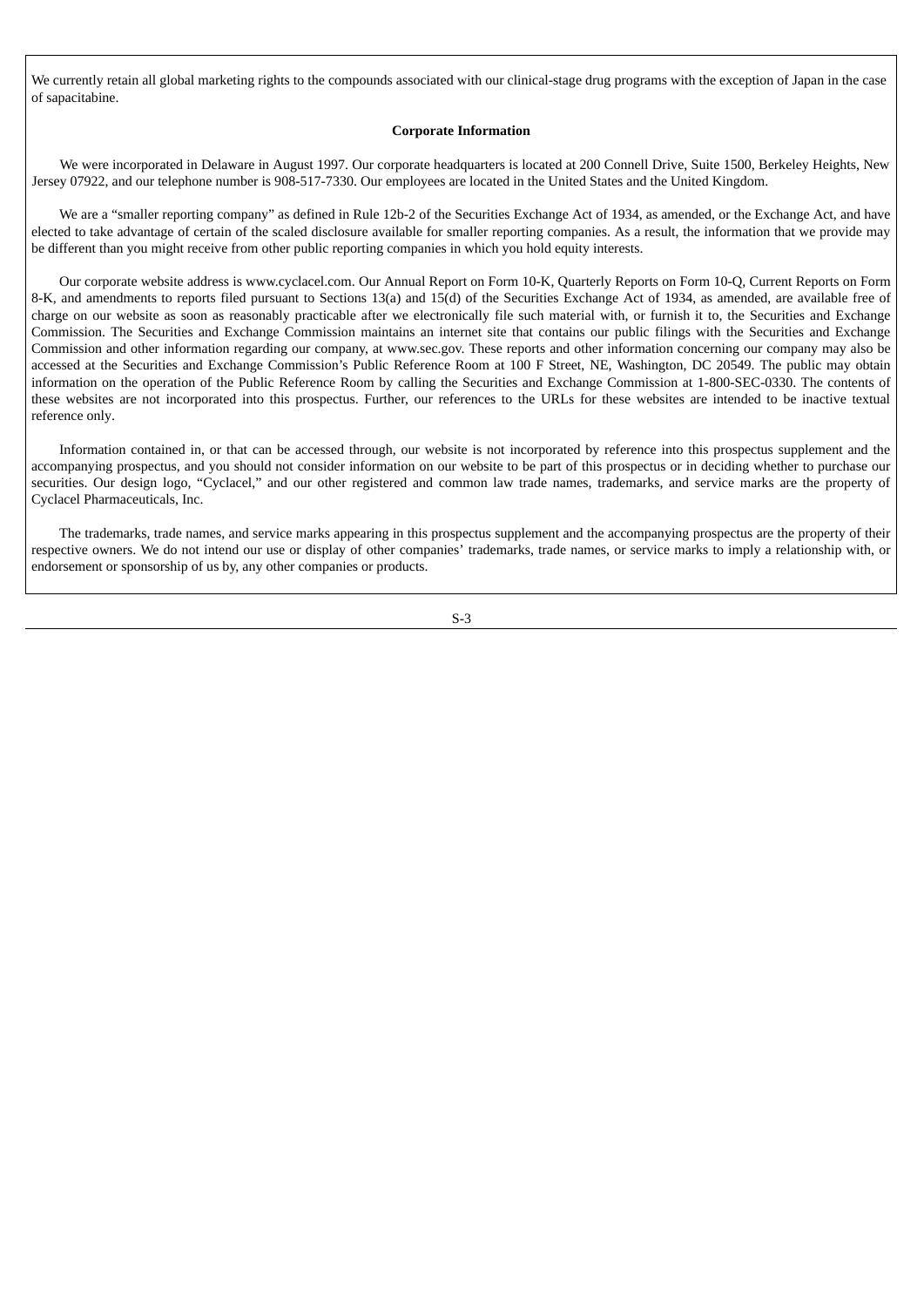# **THE OFFERING**

<span id="page-6-0"></span>

| Issuer                                                                     | Cyclacel Pharmaceuticals, Inc.                                                                                                                                                                                                                                                                                                                                                                                                                                                                                                                                                                 |
|----------------------------------------------------------------------------|------------------------------------------------------------------------------------------------------------------------------------------------------------------------------------------------------------------------------------------------------------------------------------------------------------------------------------------------------------------------------------------------------------------------------------------------------------------------------------------------------------------------------------------------------------------------------------------------|
| Common Stock to be offered by us pursuant to this<br>prospectus supplement | Shares of our common stock having an aggregate offering price of up to \$10,000,000, or up to<br>3,174,603 shares, assuming sales at a price of \$3.15 per share, which was the last reported price<br>of our common stock on The Nasdaq Capital Market on March 28, 2022. The actual number of<br>shares issued in connection with this offering will vary depending on how many shares of<br>common stock we choose to sell and the prices at which such sales occur.                                                                                                                        |
| Common Stock outstanding prior to this offering                            | 9,993,135 shares of common stock.                                                                                                                                                                                                                                                                                                                                                                                                                                                                                                                                                              |
| Common Stock to be outstanding after this offering                         | Up to approximately 13,167,738 shares of common stock, assuming sales of 3,174,603 shares<br>at a price of \$3.15 per share, which was the last reported price of our common stock on The<br>Nasdaq Capital Market on March 28, 2022. The actual number of shares issued in connection<br>with this offering will vary depending on how many shares of common stock we choose to sell,<br>if any, and the prices at which such sales occur.                                                                                                                                                    |
| Nasdaq Symbol                                                              | <b>CYCC</b>                                                                                                                                                                                                                                                                                                                                                                                                                                                                                                                                                                                    |
| <b>Manner of offering</b>                                                  | Sales of shares of our common stock, if any, will be made pursuant to the terms of the<br>Controlled Equity Offering <sup>SM</sup> Sales Agreement between us and Cantor. Sales of the shares will<br>be made in sales deemed to be "at the market offerings" as defined in Rule 415 promulgated<br>under the Securities Act. Cantor will act as agent or principal and will use commercially<br>reasonable efforts to sell on our behalf all of the shares of common stock requested to be sold<br>by us, consistent with its normal trading and sales practices. See "Plan of Distribution." |
| <b>Use of Proceeds</b>                                                     | We intend to use the net proceeds from the offering to support our growth strategy and for<br>working capital and general corporate purposes, including research and development expenses,<br>and capital expenditures. See "Use of Proceeds."                                                                                                                                                                                                                                                                                                                                                 |
| <b>Risk Factors</b>                                                        | Investing in our common stock involves substantial risk. You should read the "Risk Factors"<br>section of this prospectus supplement beginning on page S-9, page 7 of the accompanying base<br>prospectus and the "Risk Factors" sections in our Annual Report on Form 10-K for the year<br>ended December 31, 2021, as well as other reports filed with the SEC and which are<br>incorporated by reference, for a discussion of factors to consider carefully before deciding to<br>invest in shares of our common stock.                                                                     |
| stock outstanding as of December 31, 2021, and excludes:                   | The number of shares of our common stock to be outstanding immediately after this offering as shown above is based on 9,993,135 shares of common                                                                                                                                                                                                                                                                                                                                                                                                                                               |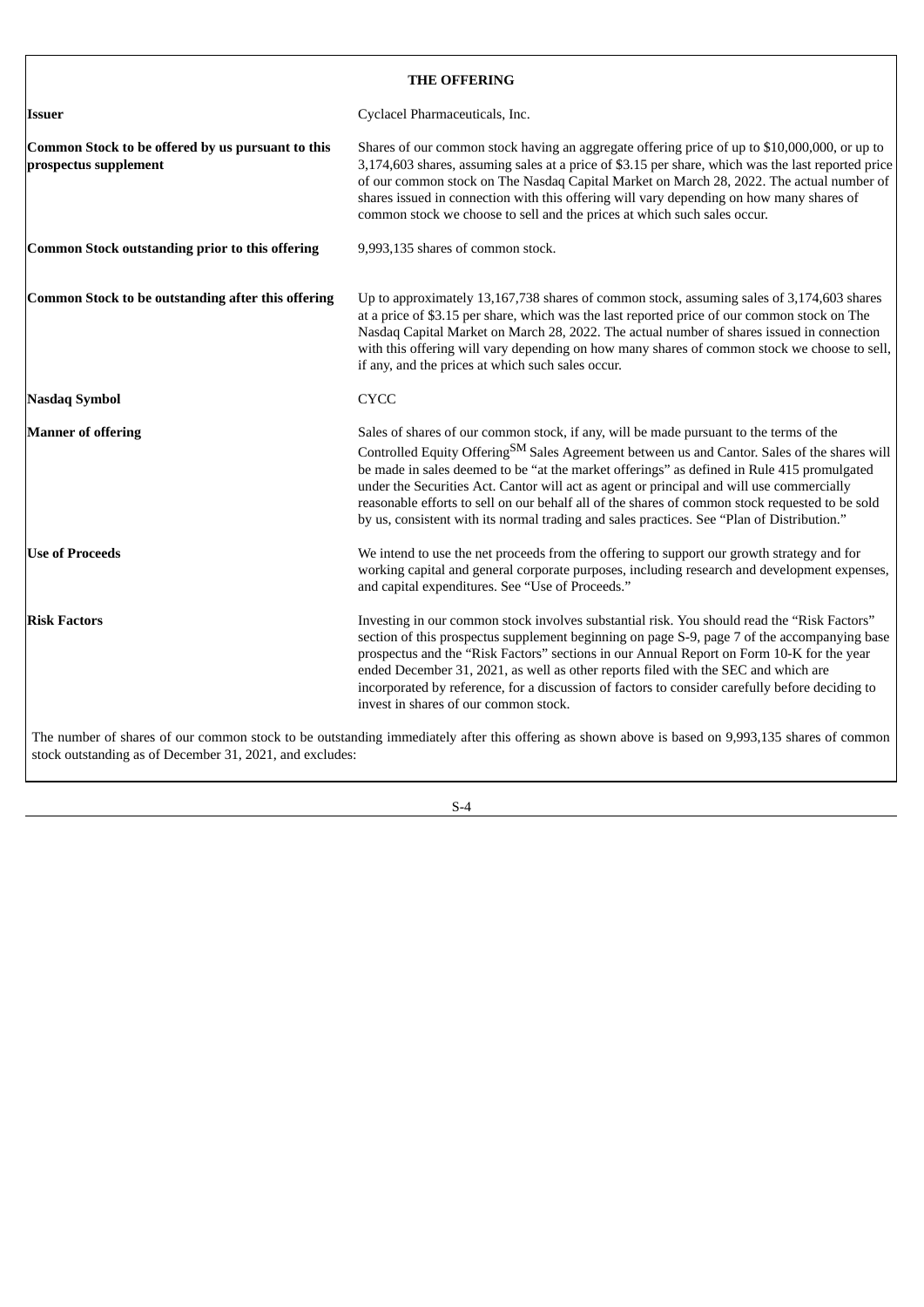- 1,099,356 shares of common stock issuable upon the exercise of options outstanding as of December 31, 2021 at a weighted average exercise price of \$7.53 per share;
- 18,992 shares of common stock issuable upon vesting of restricted stock units outstanding as of December 31, 2021 at a weighted average exercise price of \$6.69 per share;
- 522,294 shares of common stock reserved for future issuance under our equity incentive plan as of December 31, 2021;
- 80,000 shares of common stock reserved for future issuance under our inducement equity incentive plan as of December 31, 2021;
- 3,234,379 shares of common stock issuable upon the exercise of warrants outstanding as of December 31, 2021 at a weighted-average exercise price of \$8.87 per share;
- 6,600 shares of common stock issuable upon the conversion of 264 shares of our Series A Convertible Preferred Stock, par value \$0.001 per share, outstanding as of December 31, 2021;
- 85 shares of common stock issuable upon the conversion of 335,273 shares of our 6% Convertible Exchangeable Preferred Stock, par value \$0.001 per share, outstanding as of December 31, 2021; and
- 1,188,725 shares of common stock issuable upon the conversion of 237,745 shares of our Series B Convertible Preferred Stock, par value \$0.001 per share, outstanding as of December 31, 2021.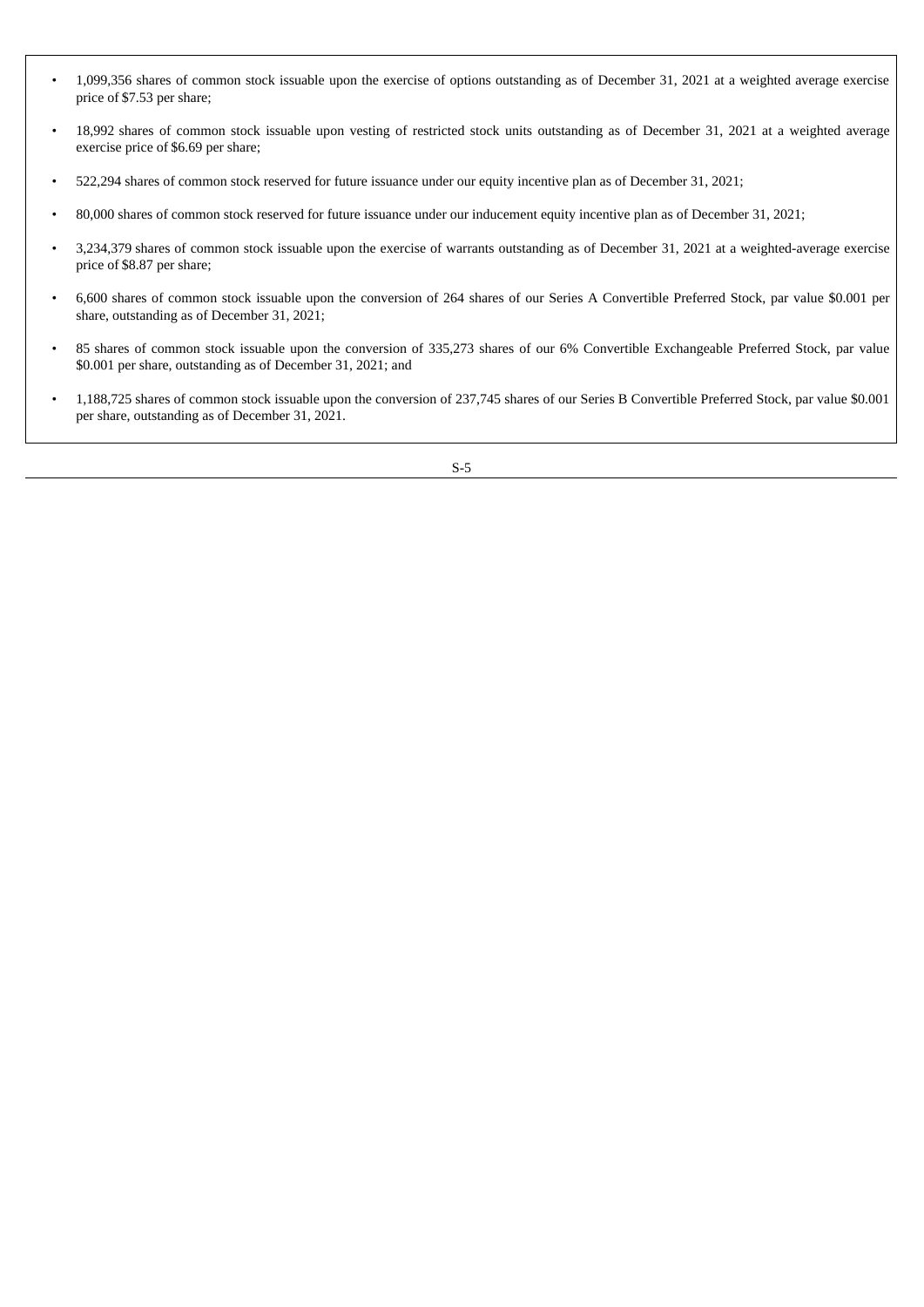### **SPECIAL NOTE REGARDING FORWARD-LOOKING STATEMENTS**

<span id="page-8-0"></span>This prospectus supplement and the accompanying prospectus, including the documents incorporated by reference herein and therein, and any free writing prospectus that we have authorized for use in connection with this offering, contain forward-looking statements within the meaning of the Private Securities Litigation Reform Act of 1995. These statements are based on our management's current beliefs, expectations and assumptions about future events, conditions and results and on information currently available to us. Discussions containing these forward-looking statements may be found, among other places, in the sections titled "Business," "Risk Factors" and "Management's Discussion and Analysis of Financial Condition and Results of Operations" incorporated by reference from our most recent Annual Report on Form 10-K and our most recent Quarterly Report on Form 10-Q filed with the SEC, as well as any amendments thereto reflected in subsequent filings with the SEC.

Any statements in this prospectus supplement or the accompanying prospectus, or incorporated by reference herein or therein, and any free writing prospectus, about our expectations, beliefs, plans, objectives, assumptions or future events or performance are not historical facts and are forward-looking statements. Within the meaning of Section 27A of the Securities Act and Section 21E of the Exchange Act, these forward-looking statements include statements regarding:

- the size and growth potential of the markets for our products, and our ability to serve those markets;
- the impact of the COVID-19 pandemic on our business and operations;
- the rate and degree of market acceptance of our products;
- · ability to expand our sales organization to address effectively existing and new markets that we intend to target;
- impact from future regulatory, judicial, and legislative changes or developments in the U.S. and foreign countries;
- ability to compete effectively in a competitive industry;
- · the success of competing technologies that are or may become available;
- the performance of our third-party contract sales organizations, suppliers and manufacturers;
- our ability to attract and retain key scientific or management personnel;
- the accuracy of our estimates regarding expenses, future revenues, reimbursement rates, capital requirements and needs for additional financing;
- our ability to comply with the covenants and satisfy certain conditions of any debt facility;
- our ability to obtain funding for our operations; and
- our ability to attract collaborators and strategic partnerships.

In some cases, you can identify forward-looking statements by terminology such as "anticipate," "believe," "continue," "could," "estimate," "expects," "intend," "may," "might," "plan," "potential," "predict," "project," "should," "will," "would" or the negative or plural of those terms, and similar expressions intended to identify statements about the future, although not all forward-looking statements contain these words. These statements involve known and unknown risks, uncertainties and other factors that may cause our actual results, levels of activity, performance or achievements to be materially different from the information expressed or implied by these forward-looking statements. In addition, statements that "we believe" and similar statements reflect our beliefs and opinions on the relevant subject. These statements are based upon information available to us as of the date of this prospectus, and while we believe such information forms a reasonable basis for such statements, such information may be limited or incomplete, and our statements should not be read to indicate that we have conducted an exhaustive inquiry into, or review of, all potentially available relevant information. These statements are inherently uncertain and investors are cautioned not to unduly rely upon these statements.

You should refer to the risks and uncertainties described in the "Risk Factors" section contained in this prospectus supplement, the accompanying prospectus and any related free writing prospectus, and under similar headings in the other documents that are incorporated by reference into this prospectus supplement and the accompanying prospectus, for a discussion of important factors that may cause our actual results to differ materially from those expressed or implied by our forward-looking statements. Given these risks, uncertainties and other factors, many of which are beyond our control, we cannot assure you that the forward-looking statements in this prospectus supplement and the accompanying prospectus will prove to be accurate, and you should not place undue reliance on these forward-looking statements. Furthermore, if our forward-looking statements prove to be inaccurate, the inaccuracy may be material. In light of the significant uncertainties in these forward-looking statements, you should not regard these statements as a representation or warranty by us or any other person that we will achieve our objectives and plans in any specified time frame, or at all.

Except as required by law, we assume no obligation to update these forward-looking statements publicly, or to revise any forward-looking statements to reflect events or developments occurring after the date of this prospectus supplement, even if new information becomes available in the future.

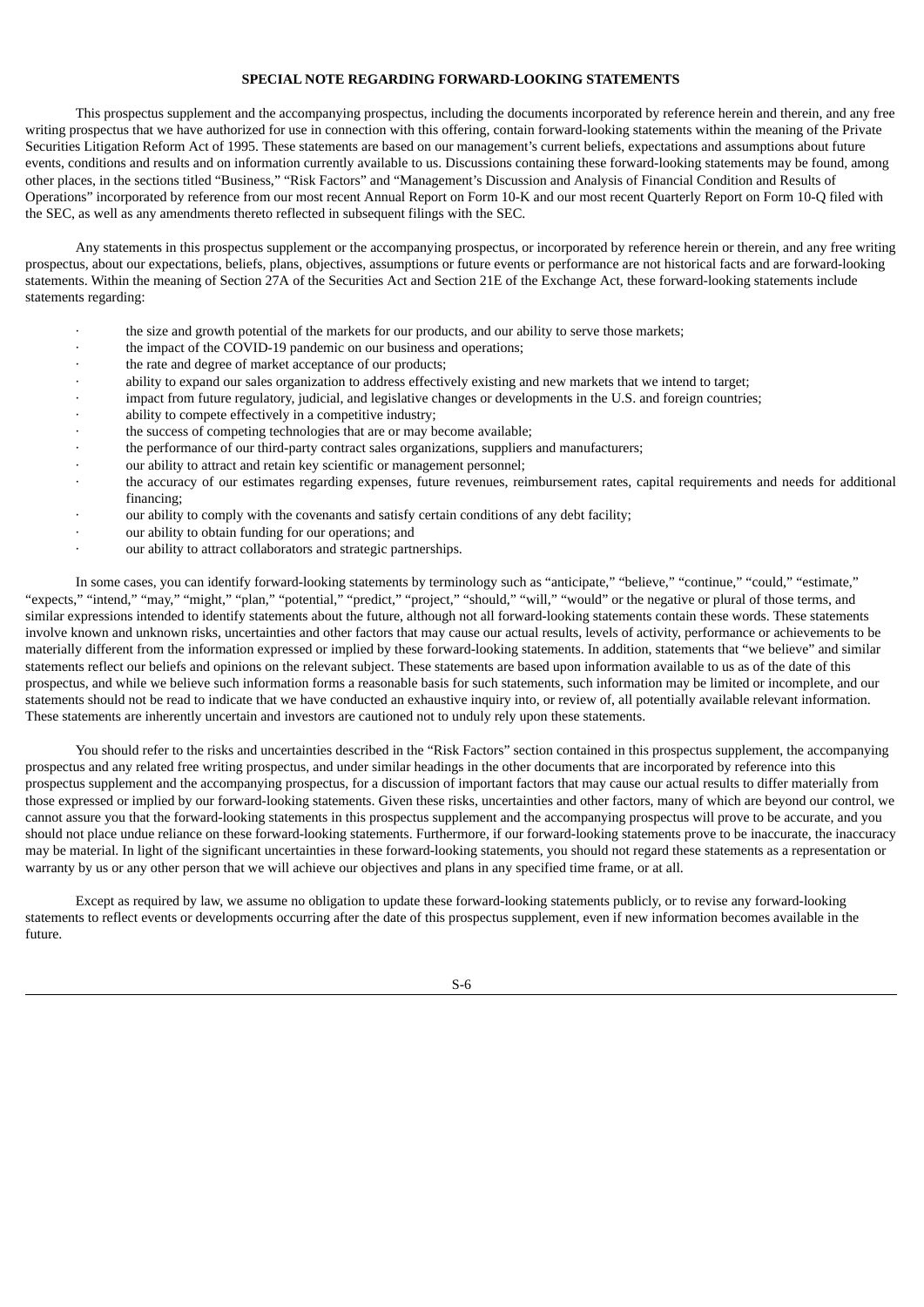#### **RISK FACTORS**

<span id="page-9-0"></span>An investment in our securities involves a high degree of risk. You should carefully consider the following risk factors and the risk factors discussed under the section entitled "Risk Factors" contained in our Annual Report on Form 10-K for the year ended December 31, 2021, as updated by our subsequent filings, which are incorporated by reference into this prospectus supplement and accompanying prospectus in their entirety, together with all of the other information contained in this prospectus supplement and the accompanying prospectus or incorporated by reference into this prospectus supplement and the accompanying prospectus. The risks and uncertainties described in these documents are not the only ones we face. Other risks and uncertainties. including those that we do not currently consider material, may impair our business. If any of the risks discussed below or incorporated by reference actually occur, our business, financial condition, operating results or cash flows could be materially adversely affected. This could cause the value of our *securities to decline, and you may lose all or part of your investment.*

### **Risks Related to this Offering**

#### Management will have broad discretion as to the use of the proceeds from this offering, and we may not use the proceeds effectively.

Our management will have broad discretion in the application of the net proceeds we receive from this offering, including for any of the purposes described in the section entitled "Use of Proceeds," and you will not have the opportunity as part of your investment decision to assess whether the net proceeds are being used appropriately. Because of the number and variability of factors that will determine our use of the net proceeds from this offering, their ultimate use may vary substantially from their currently intended use. Our management could spend the proceeds in ways that do not improve our results of operations or enhance the value of our common stock. Our failure to apply these funds effectively could have a material adverse effect on our business, delay the development of our product candidates and cause the price of our common stock to decline.

#### You may experience immediate dilution in the book value per share of the common stock purchased in the offering.

The shares sold in this offering, if any, will be sold from time to time at various prices. However, we expect that the offering price of our common stock will be substantially lower than the net tangible book value per share of our outstanding common stock. After giving effect to the assumed sale of shares of our common stock in the aggregate amount of \$10,000,000 at an assumed offering price of \$3.15 per share, the last reported sale price of our common stock on March 28, 2022 on The Nasdaq Capital Market, and after deducting commissions and estimated offering expenses, our as adjusted net tangible book value as of December 31, 2021 would have been approximately \$47.1 million, or approximately \$3.58 per share. This would represent an immediate decrease in net tangible book value of approximately \$0.15 per share to our existing stockholders and an immediate accretion in as adjusted net tangible book value of approximately \$0.43 per share to purchasers of our common stock in this offering.

### You may experience future dilution as a result of future equity offerings and other issuances of our securities. In addition, this offering and future equity offerings and other issuances of our common stock or other securities may adversely affect our common stock price.

In order to raise additional capital, we may in the future offer additional shares of our common stock or other securities convertible into or exchangeable for our common stock at prices that may not be the same as the price in this offering. We may not be able to sell shares or other securities in any other offering at a price per share that is equal to or greater than the price paid by investors in this offering, and investors purchasing shares or other securities in the future could have rights superior to existing stockholders. The price per share at which we sell additional shares of our common stock or securities convertible into common stock in future transactions may be higher or lower than the price paid in this offering. You will incur dilution upon exercise of any outstanding stock options or warrants or upon the issuance of shares of common stock under our stock incentive programs. In addition, the sale of shares in this offering and any future sales of a substantial number of shares of our common stock in the public market, or the perception that such sales may occur, could adversely affect the price of our common stock. We cannot predict the effect, if any, that market sales of those shares of common stock or the availability of those shares of common stock for sale will have on the market price of our common stock.

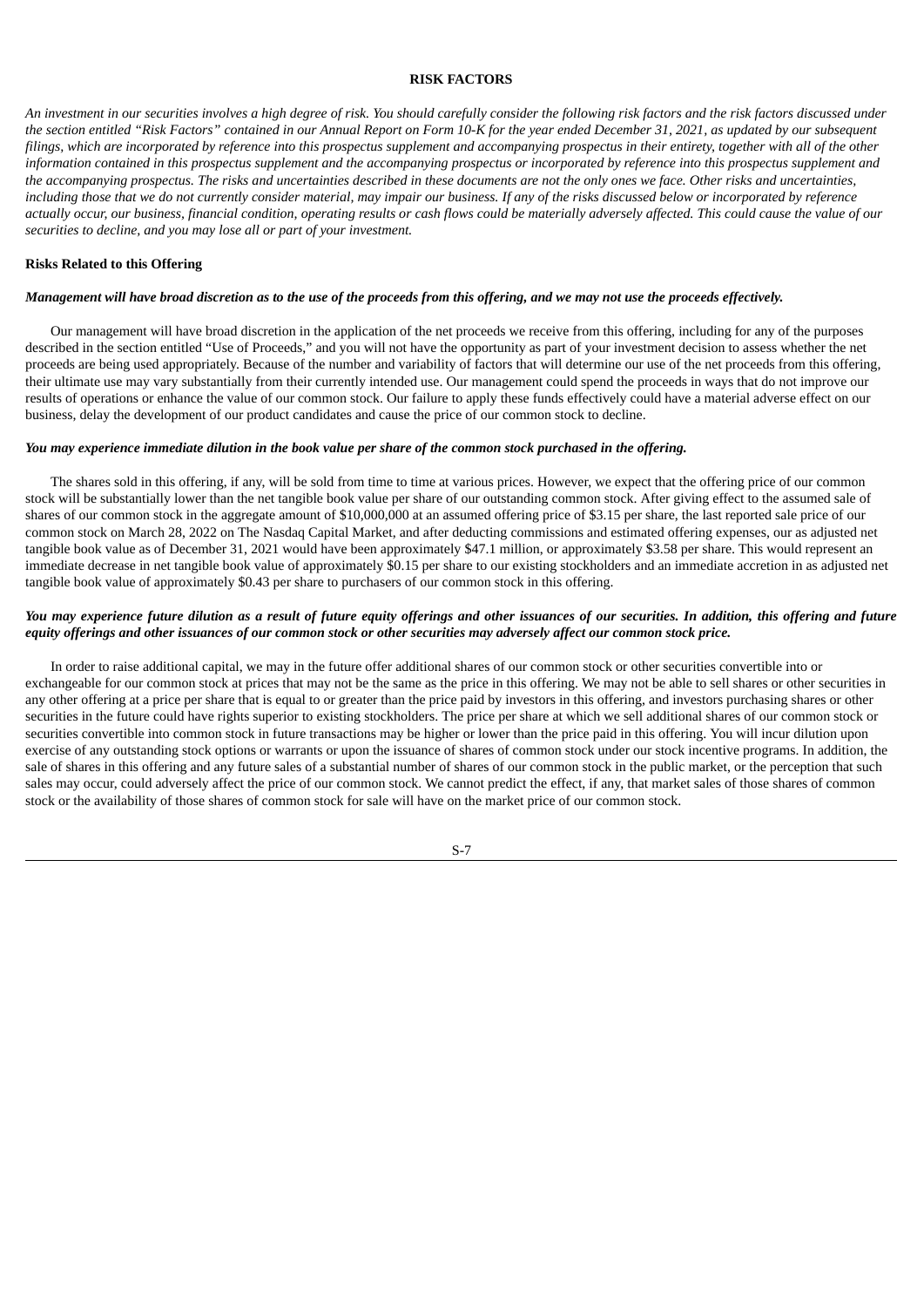### *It is not possible to predict the aggregate proceeds resulting from sales made under the Sales Agreement.*

Subject to certain limitations in the Sales Agreement and compliance with applicable law, we have the discretion to deliver a placement notice to Cantor at any time throughout the term of the Sales Agreement. The number of shares that are sold through Cantor after delivering a placement notice will fluctuate based on a number of factors, including the market price of our common stock during the sales period, the limits we set with Cantor in any applicable placement notice, and the demand for our common stock during the sales period. Because the price of each share sold will fluctuate during the sales period, it is not currently possible to predict the aggregate proceeds, if any, to be raised in connection with those sales.

### The common stock offered hereby will be sold in "at the market offerings", and investors who buy shares at different times will likely pay different *prices.*

Investors who purchase shares in this offering at different times will likely pay different prices, and so may experience different levels of dilution and different outcomes in their investment results. We will have discretion, subject to market demand, to vary the timing, prices, and numbers of shares sold in this offering. In addition, subject to the final determination by our board of directors, there is no minimum or maximum sales price for shares to be sold in this offering. Investors may experience a decline in the value of the shares they purchase in this offering as a result of sales made at prices lower than the prices they paid.

### Sales of a significant number of shares of our common stock in the public markets, or the perception that such sales could occur, could depress the *market price of our common stock.*

Sales of a significant number of shares of our common stock in the public markets, or the perception that such sales could occur as a result of our utilization of our shelf registration statement, the Sales Agreement or otherwise could depress the market price of our common stock and impair our ability to raise capital through the sale of additional equity securities. We cannot predict the effect that future sales of our common stock or the market perception that we are permitted to sell a significant number of our securities would have on the market price of our common stock.

### *An active trading market for our common stock may not be sustained.*

Although our common stock is listed on The Nasdaq Capital Market, the market for our common stock has demonstrated varying levels of trading activity. Furthermore, the current level of trading may not be sustained in the future. The lack of an active market for our common stock may impair our stockholders' ability to sell their shares at the time they wish to sell them or at a price that they consider reasonable, may reduce the fair market value of their shares and may impair our ability to raise capital to continue to fund operations by selling shares.

### *Fluctuations in our operating losses could adversely affect the price of our common stock.*

Our operating losses may fluctuate significantly on a quarterly basis. Some of the factors that may cause our operating losses to fluctuate on a periodto-period basis include the status of our preclinical and clinical development programs, level of expenses incurred in connection with our preclinical and clinical development programs, implementation or termination of collaboration, licensing, manufacturing or other material agreements with third parties, non-recurring revenue or expenses under any such agreement, and compliance with regulatory requirements. Period-to-period comparisons of our historical and future financial results may not be meaningful, and investors should not rely on them as an indication of future performance. Our fluctuating losses may fail to meet the expectations of securities analysts or investors. Our failure to meet these expectations may cause the price of our common stock to decline.

$$
S-8
$$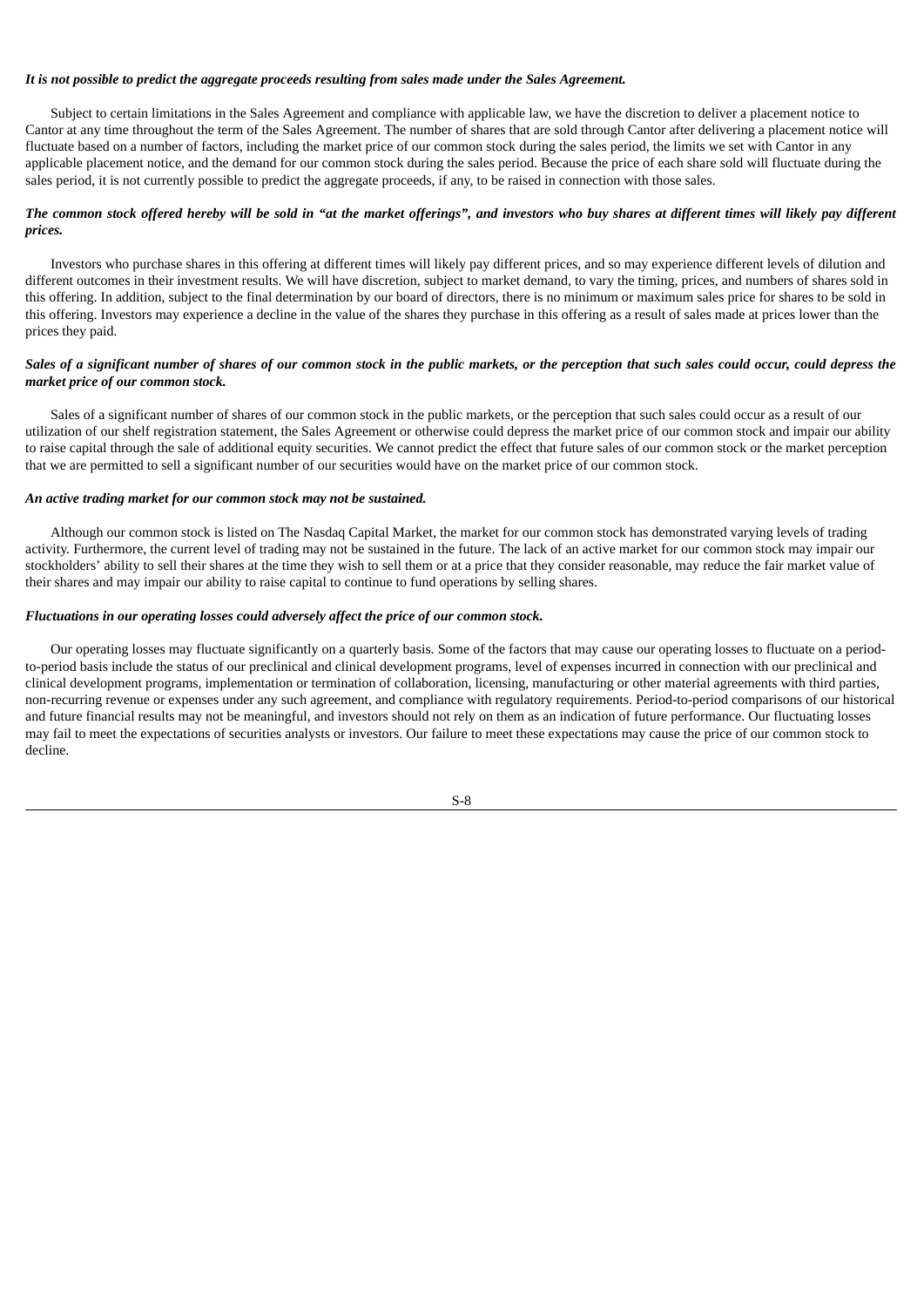### **USE OF PROCEEDS**

<span id="page-11-0"></span>We may offer and sell shares of our common stock pursuant to this prospectus supplement having aggregate sales proceeds of up to \$10,000,000 from time to time. The amount of proceeds we receive, if any, will depend on the actual number of shares of our common stock sold and the market price at which such shares are sold. There can be no assurance that we will be able to sell any shares or fully utilize the Sales Agreement as a source of financing. Because there is no minimum offering amount required as a condition to close this offering, the net proceeds to us, if any, are not determinable at this time.

We currently intend to use the net proceeds from the sale of the common stock offered by us hereunder to support our growth strategy and for working capital and general corporate purposes, including research and development expenses and capital expenditures.

The amounts and timing of our use of the net proceeds from this offering will depend on a number of factors, such as the timing and progress of our research and development efforts, the timing and progress of any partnering and commercialization efforts, technological advances and the competitive environment for our products. As of the date of this prospectus supplement, we cannot specify with certainty all of the particular uses for the net proceeds to us from the sale of the securities offered by us hereunder. Accordingly, our management will have broad discretion in the timing and application of these proceeds. Pending application of the net proceeds as described above, we intend to temporarily invest the proceeds in short-term, interest-bearing instruments.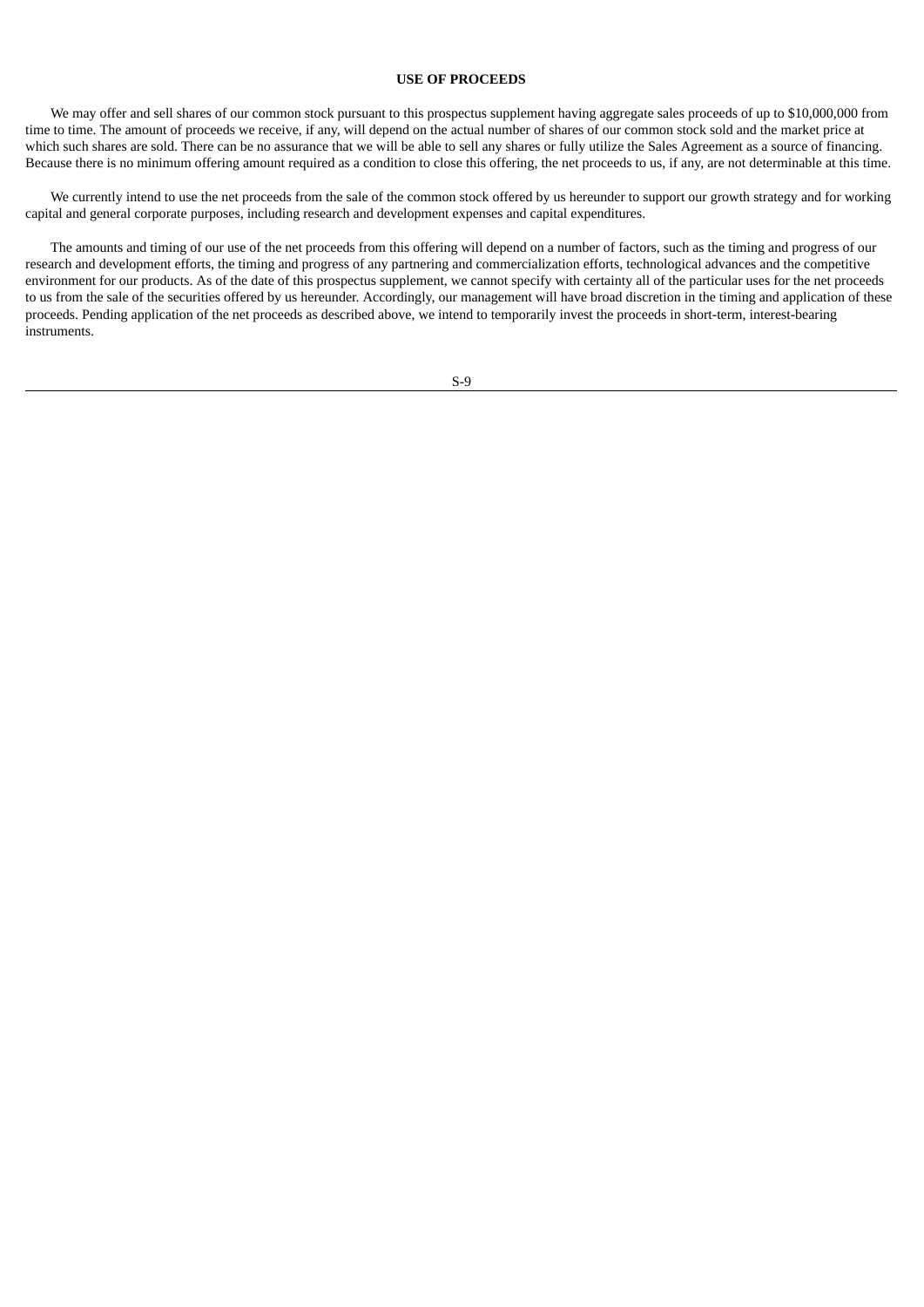# **DILUTION**

<span id="page-12-0"></span>If you invest in our common stock, your interest will be diluted to the extent of the difference between the price per share of our common stock you pay in this offering and the as adjusted net tangible book value per share of our common stock immediately after this offering.

As of December 31, 2021, our net tangible book value was \$37.3 million, or \$3.73 per share of common stock. Net tangible book value per share represents the amount of our total tangible assets less total liabilities, divided by 9,993,135, the number of shares of common stock outstanding as of December 31, 2021.

After giving effect to the assumed sale of our common stock in the aggregate amount of \$10,000,000 at an assumed offering price of \$3.15 per share, the last reported sale price of our common stock on The Nasdaq Capital Market on March 28, 2022, and after deducting commissions and estimated offering expenses payable by us, our as adjusted net tangible book value as of December 31, 2021 would have been \$47.1 million, or \$3.58 per share of common stock. This amount would represent an immediate decrease in net tangible book value of \$0.15 per share to our existing stockholders and an immediate accretion in net tangible book value of approximately \$0.43 per share to new investors in this offering.

The following table illustrates this calculation on a per share basis. The as adjusted information is illustrative only and will adjust based on the actual price to the public, the actual number of shares sold and other terms of the offering determined at the time shares of our common stock are sold pursuant to this prospectus. The shares sold in this offering, if any, will be sold from time to time at various prices.

| Assumed offering price per share                                                                            |      |      |
|-------------------------------------------------------------------------------------------------------------|------|------|
| Net tangible book value per share as of December 31, 2021                                                   | 3.73 |      |
| Decrease in net tangible book value per share attributable to this offering                                 | 0.15 |      |
| As adjusted net tangible book value per share as of December 31, 2021, after giving effect to this offering |      | 3.58 |
| Accretion per share to new investors participating in this offering                                         |      | 0.43 |

The table above assumes for illustrative purposes that an aggregate of 3,174,603 shares of our common stock are sold pursuant to this prospectus at a price of \$3.15 per share, the last reported sale price of our common stock on The Nasdaq Capital Market on March 28, 2022, for aggregate gross proceeds of \$10.0 million. The shares are being sold from time to time at various prices pursuant to the sales agreement with Cantor. A \$1.00 increase in the assumed offering price of \$3.15 per share, which was the last reported sale price of our common stock on The Nasdaq Capital Market on March 28, 2022, would increase our as adjusted net tangible book value per share by approximately \$0.07 and the dilution per share to purchasers by approximately \$0.35, after deducting commissions and estimated offering expenses payable by us. A \$1.00 decrease in the assumed offering price of \$3.15 per share would decrease our as adjusted net tangible book value per share by approximately \$0.51 and the accretion per share to purchasers by approximately \$1.07, after deducting commissions and estimated offering expenses payable by us.

The number of shares of our common stock to be outstanding immediately after this offering as shown above is based on 9,993,135 shares of common stock outstanding as of December 31, 2021, and excludes:

- 1,099,356 shares of common stock issuable upon the exercise of options outstanding as of December 31, 2021 at a weighted average exercise price of \$7.53 per share;
- 18,992 shares of common stock issuable upon vesting of restricted stock units outstanding as of December 31, 2021 at a weighted average exercise price of \$6.69 per share;
- 522,294 shares of common stock reserved for future issuance under our equity incentive plan as of December 31, 2021;
- 80,000 shares of common stock reserved for future issuance under our inducement equity incentive plan as of December 31, 2021;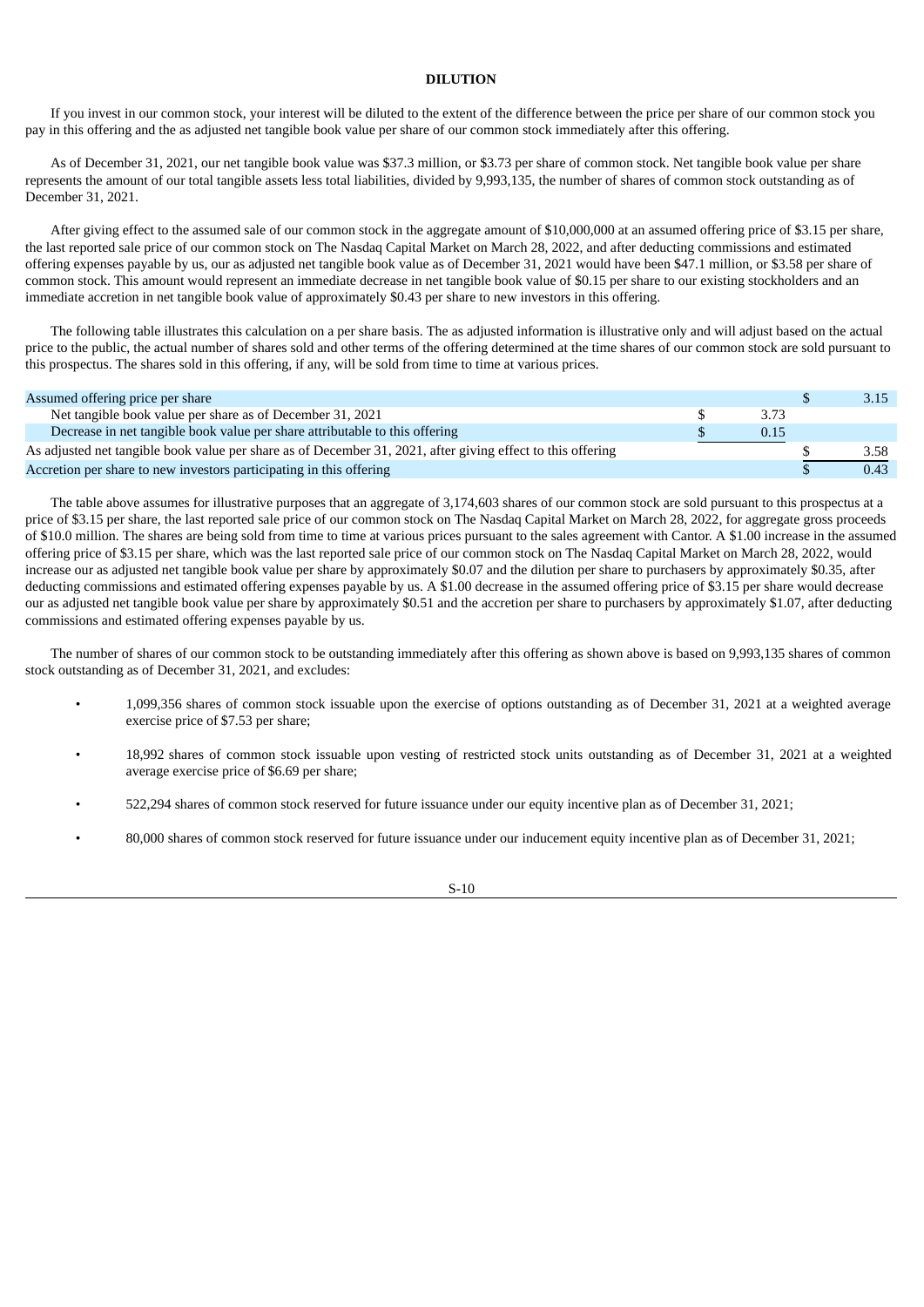- 3,234,379 shares of common stock issuable upon the exercise of warrants outstanding as of December 31, 2021 at a weighted-average exercise price of \$8.87 per share;
- 6,600 shares of common stock issuable upon the conversion of 264 shares of our Series A Convertible Preferred Stock, par value \$0.001 per share, outstanding as of December 31, 2021;
- 85 shares of common stock issuable upon the conversion of 335,273 shares of our 6% Convertible Exchangeable Preferred Stock, par value \$0.001 per share, outstanding as of December 31, 2021; and
- 1,188,725 shares of common stock issuable upon the conversion of 237,745 shares of our Series B Convertible Preferred Stock, par value \$0.001 per share, outstanding as of December 31, 2021.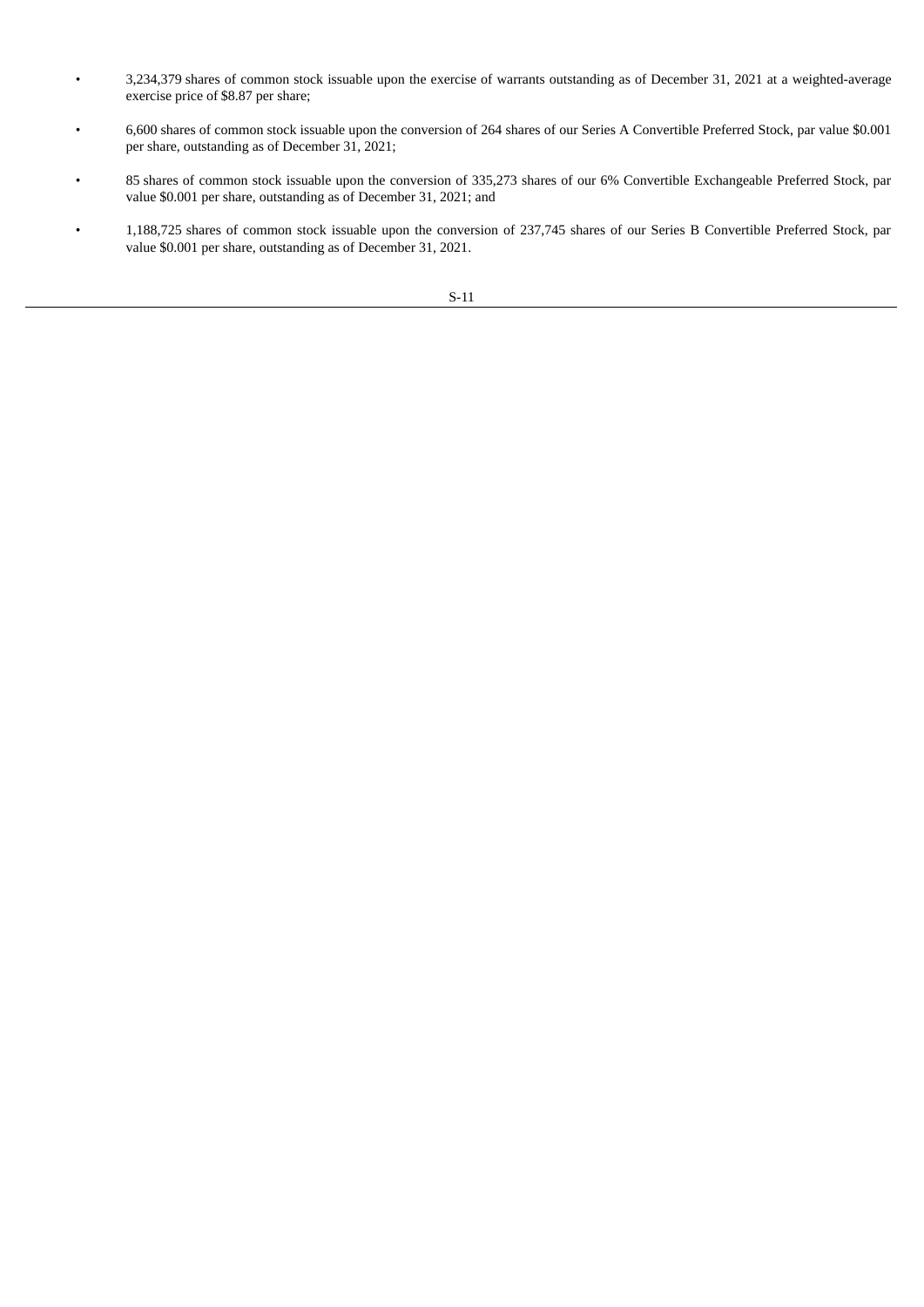### **PLAN OF DISTRIBUTION**

<span id="page-14-0"></span>We entered into the Sales Agreement with Cantor on August 21, 2021, under which we may issue and sell from time to time up to \$10,000,000 of our common stock through or to Cantor, as agent or principal, pursuant to this prospectus supplement. Sales of our common stock, if any, under the sales agreement will be made at market prices by any method that is deemed to be an "at the market offering" as defined in Rule 415 under the Securities Act.

Each time we wish to issue and sell common stock under the sales agreement, we will notify Cantor of the number of shares to be issued, the dates on which such sales are anticipated to be made and any minimum price below which sales may not be made. Once we have so instructed Cantor, unless Cantor declines to accept the terms of this notice, Cantor has agreed to use its commercially reasonable efforts consistent with its normal trading and sales practices to sell such shares up to the amount specified on such terms. The obligations of Cantor under the sales agreement to sell our common stock are subject to a number of conditions that we must meet.

The settlement between us and Cantor is generally anticipated to occur on the second trading day following the date on which the sale was made. Sales of our common stock as contemplated in this prospectus supplement will be settled through the facilities of The Depository Trust Company or by such other means as we and Cantor may agree upon. There is no arrangement for funds to be received in an escrow, trust or similar arrangement.

We will pay Cantor commissions for its services in acting as agent in the sale of our common stock. Cantor is entitled to compensation at a fixed commission rate of 3.0% of the gross sales price per share sold under the sales agreement. Because there is no minimum offering amount required as a condition to close this offering, the actual total public offering amount, commissions and proceeds to us, if any, are not determinable at this time. We have also agreed to reimburse Cantor for certain specified expenses, including the reasonable and documented fees and disbursements of its legal counsel in an amount not to exceed \$75,000. In connection with the sale of the common stock on our behalf, Cantor will be deemed to be an "underwriter" within the meaning of the Securities Act and the compensation of Cantor will be deemed to be underwriting commissions or discounts. We have agreed to provide indemnification and contribution to Cantor with respect to certain civil liabilities, including liabilities under the Securities Act. We estimate that the total expenses for the offering, excluding compensation payable to Cantor under the terms of the sales agreement, will be approximately \$180,000.

The offering of common stock pursuant to this prospectus supplement will terminate upon the earlier of (i) the sale of all common stock provided for in this prospectus supplement, or (ii) termination of the sales agreement as permitted therein.

This summary of the material provisions of the sales agreement does not purport to be a complete statement of its terms and conditions. A copy of the sales agreement is filed with the SEC and are incorporated by reference into the registration statement of which this prospectus supplement is a part. See "Where You Can Find More Information" below.

Cantor and its affiliates may in the future provide various investment banking, commercial banking and other financial services for us and our affiliates, for which services they may in the future receive customary fees. To the extent required by Regulation M under the Exchange Act, Cantor will not engage in any market making activities involving our common stock while the offering is ongoing under this prospectus supplement.

This prospectus supplement in electronic format may be made available on a website maintained by Cantor and Cantor may distribute this prospectus supplement electronically.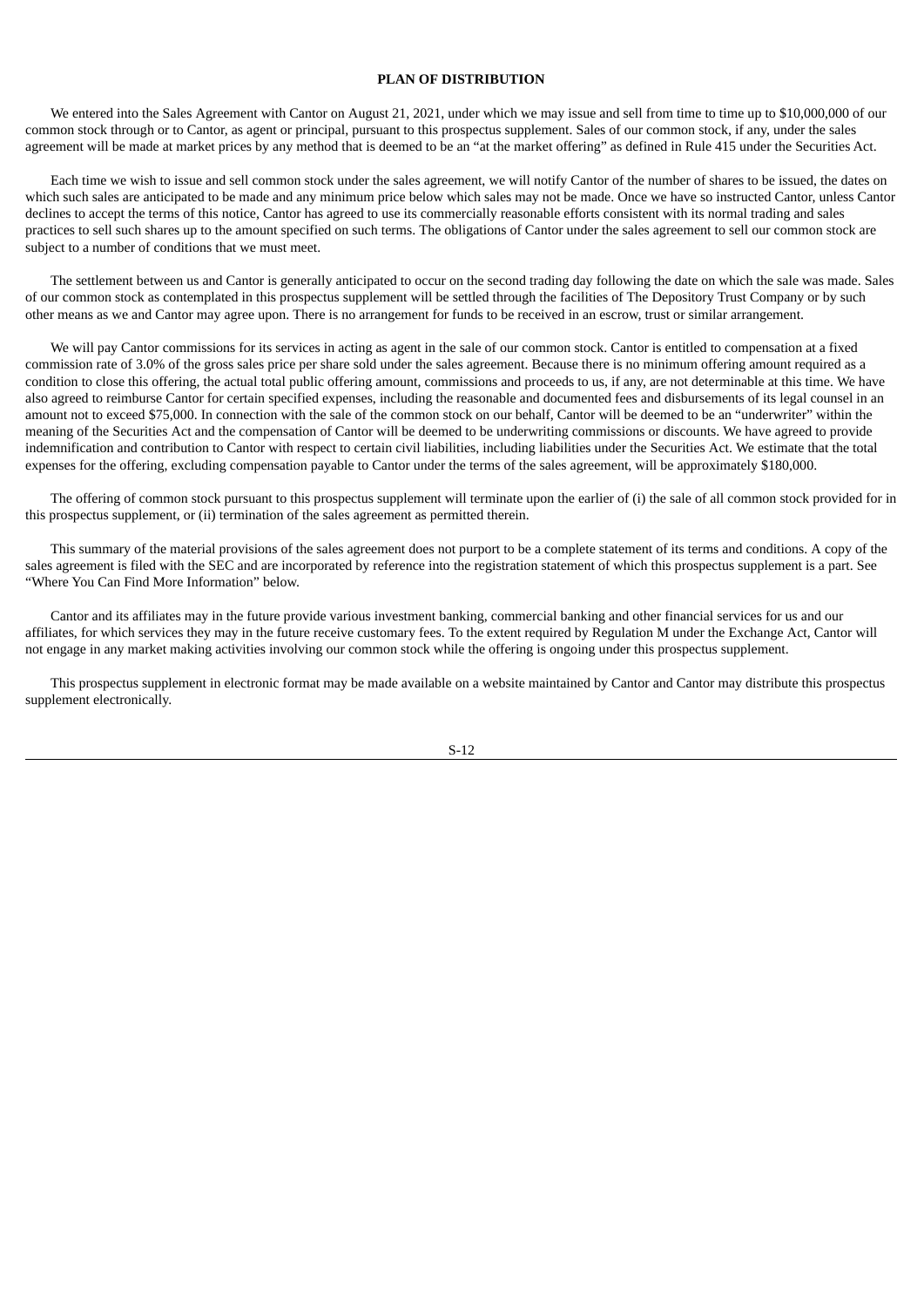## **LEGAL MATTERS**

<span id="page-15-0"></span>The validity of the common stock offered by this prospectus supplement and the accompanying prospectus will be passed upon for us by Mintz, Levin, Cohn, Ferris, Glovsky and Popeo, P.C., New York, New York. Duane Morris LLP, New York, New York, is counsel for Cantor in connection with this offering.

### **EXPERTS**

<span id="page-15-1"></span>The consolidated financial statements of Cyclacel Pharmaceuticals as of December 31, 2021 and 2020 incorporated in this prospectus supplement by reference from the Company's Annual Report on Form 10-K for the year ended December 31, 2021 have been audited by RSM US LLP, an independent registered public accounting firm, as stated in their report thereon, incorporated herein by reference, and have been incorporated in this prospectus supplement and the registration statement in reliance upon such report and upon the authority of such firm as experts in accounting and auditing.

## **WHERE YOU CAN FIND MORE INFORMATION**

<span id="page-15-2"></span>This prospectus supplement and the accompanying prospectus are part of the registration statement on Form S-3 we filed with the SEC under the Securities Act and do not contain all of the information set forth or incorporated by reference in the registration statement and the exhibits to the registration statement. For further information with respect to us and the securities we are offering under this prospectus supplement, we refer you to the registration statement and the exhibits and schedules filed as a part of the registration statement. We file annual, quarterly and current reports, proxy statements and other information with the SEC. The SEC maintains a website that contains reports, proxy and information statements and other information regarding issuers that file electronically with the SEC, including Cyclacel. The address of the SEC website is www.sec.gov.

We maintain a website at www.cyclacel.com. Information contained in or accessible through our website does not constitute a part of this prospectus supplement or the accompanying prospectus.

## **IMPORTANT INFORMATION INCORPORATED BY REFERENCE**

<span id="page-15-3"></span>This prospectus supplement is part of the registration statement but the registration statement includes and incorporates by reference additional information and exhibits. The SEC permits us to "incorporate by reference" the information contained in documents we file with the SEC, which means that we can disclose important information to you by referring you to those documents rather than by including them in this prospectus supplement. Information that is incorporated by reference is considered to be part of this prospectus supplement and you should read it with the same care that you read this prospectus supplement and the accompanying prospectus. Information that we file later with the SEC will automatically update and supersede the information that is either contained, or incorporated by reference, in this prospectus supplement, and will be considered to be a part of this prospectus supplement from the date those documents are filed.

We incorporate by reference the documents listed below, all filings filed by us pursuant to the Exchange Act after the date of the registration statement of which this prospectus supplement and the accompanying prospectus forms a part, and any future filings we make with the SEC under Sections 13(a), 13(c), 14 or 15(d) of the Exchange Act prior to the time that all securities covered by this prospectus supplement have been sold; provided, however, that we are not incorporating any information furnished under either Item 2.02 or Item 7.01 of any Current Report on Form 8-K:

- · our Annual Report on [Form](http://www.sec.gov/ix?doc=/Archives/edgar/data/1130166/000155837022004769/cycc-20211231x10k.htm) 10-K for the year ended December 31, 2021, filed with the SEC on March 30, 2022;
- the information specifically incorporated by reference into our Annual Report on Form 10-K for the year ended December 31, 2020 from our Definitive Proxy Statement on [Schedule](http://www.sec.gov/Archives/edgar/data/1130166/000110465921057542/tm212689d2_defa14a.htm) 14A, filed with the SEC on April 29, 2021; and
- the description of our common stock contained in our Registration Statement on [Form](http://www.sec.gov/Archives/edgar/data/1130166/000119312504035678/d8a12g.htm) 8-A filed with the Commission on March 8, 2004.

Any statements made in a document incorporated by reference in this prospectus supplement are deemed to be modified or superseded for purposes of this prospectus supplement to the extent that a statement in this prospectus supplement or in any other subsequently filed document, which is also incorporated by reference, modifies or supersedes the statement. Any statement made in this prospectus supplement is deemed to be modified or superseded to the extent a statement in any subsequently filed document, which is incorporated by reference in this prospectus supplement, modifies or supersedes such statement. Any statement so modified or superseded will not be deemed, except as so modified or superseded, to constitute a part of this prospectus supplement.

The information relating to us contained in this prospectus supplement should be read together with the information in the documents incorporated by reference. In addition, certain information, including financial information, contained in this prospectus supplement, the accompanying prospectus or incorporated by reference in this prospectus supplement and the accompanying prospectus should be read in conjunction with documents we have filed with the SEC.

We will provide to each person, including any beneficial holder, to whom a prospectus supplement is delivered, at no cost, upon written or oral request, a copy of any or all of the information that has been incorporated by reference in the prospectus supplement but not delivered with the prospectus supplement. Requests for documents should be by writing to or telephoning us at the following address: Cyclacel Pharmaceuticals, Inc., 200 Connell Drive, Suite 1500, Berkeley Heights, NJ 07922; telephone: (908) 517-7330. Exhibits to these filings will not be sent unless those exhibits have been specifically incorporated by reference in such filings.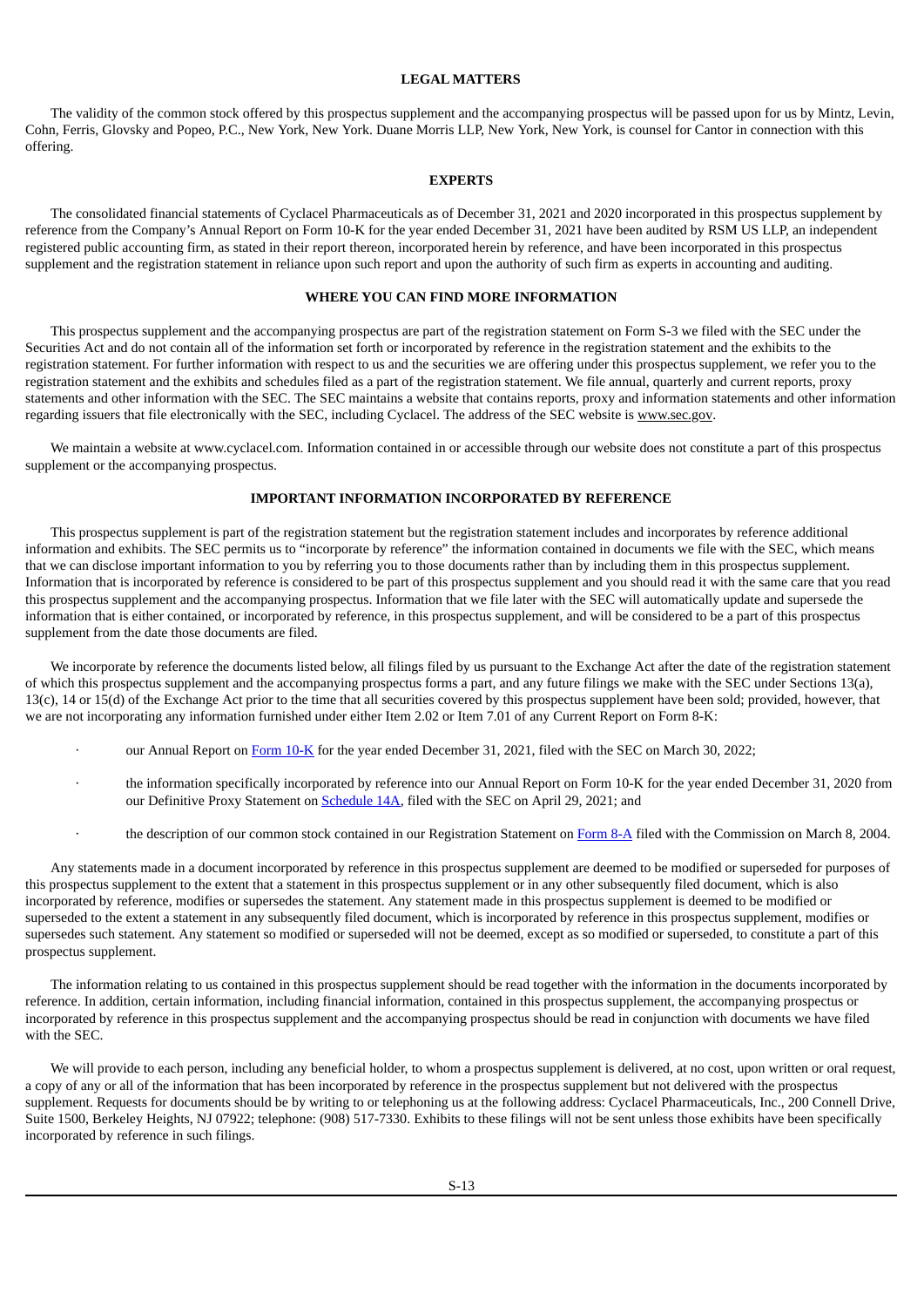#### **\$100,000,000**

#### **CYCLACEL PHARMACEUTICALS, INC.**

**Common Stock Preferred Stock Warrants Debt Securities Rights Units**

We may, from time to time at prices and on terms to be determined at or prior to the time of one or more offerings, issue up to \$100,000,000 of any combination of the securities described in this prospectus, either individually or in units. We may also offer common stock or preferred stock upon conversion of the debt securities, common stock upon conversion of the preferred stock, or common stock, preferred stock or debt securities upon the exercise of warrants, or rights.

This prospectus describes the general terms of these securities and the general manner in which these securities will be offered. We will provide you with the specific terms of any offering in one or more supplements to this prospectus. The prospectus supplements will also describe the specific manner in which these securities will be offered and may also supplement, update or amend information contained in this document. You should read this prospectus and any prospectus supplement, as well as any documents incorporated by reference into this prospectus or any prospectus supplement, carefully before you invest.

Our common stock is listed on The NASDAQ Capital Market under the symbol "CYCC," and our preferred stock is listed on The NASDAQ Capital Market under the symbol "CYCCP." On May 28, 2019, the last reported sale price of our common stock was \$0.68 per share, and the last reported sale price of our preferred stock was \$5.48 per share.

The aggregate market value of our outstanding shares of common stock held by non-affiliates was \$10,777,893 based on 17,199,974 shares of common stock outstanding, as of the date of this prospectus, of which 15,849,842 shares were held by non-affiliates, and a per share price of \$0.68 based on the closing sale price of our common stock on the NASDAQ Capital Market on May 28, 2019. Pursuant to General Instruction I.B.6 of Form S-3, in no event will we sell securities pursuant to this prospectus with a value of more than one-third of the aggregate market value of our common stock held by nonaffiliates in any twelve-month period, so long as the aggregate market value of our common stock held by non-affiliates is less than \$75,000,000. In the event that subsequent to the date of this prospectus, the aggregate market value of our outstanding common stock held by non-affiliates equals or exceeds \$75,000,000, then the one-third limitation on sales shall not apply to additional sales made pursuant to this prospectus. During the prior twelve calendar months prior to, and including, the date of this prospectus, we sold \$4,997,257 of securities pursuant to General Instruction I.B.6 of Form S-3.

The applicable prospectus supplement will contain information, where applicable, as to any other listing, if any, on The NASDAQ Capital Market or any securities market or other securities exchange of the securities covered by the prospectus supplement. Prospective purchasers of our securities are urged to obtain current information as to the market prices of our securities, where applicable.

Investing in our securities involves a high degree of risk. Before deciding whether to invest in our securities, you should consider carefully the risks that we have described on page 7 of this prospectus under the caption "Risk Factors." We may include specific risk factors in supplements to this prospectus under the caption "Risk Factors." This prospectus may not be used by us to offer or sell our securities unless accompanied by a **prospectus supplement.**

Our securities may be sold directly by us to investors, through agents designated from time to time or to or through agents, underwriters or dealers. For additional information on the methods of sale, you should refer to the section entitled "Plan of Distribution" in this prospectus and in the applicable prospectus supplement. If any underwriters or agents are involved in the sale of our securities with respect to which this prospectus is being delivered, the names of such underwriters or agents and any applicable fees, commissions or discounts and over-allotment options will be set forth in a prospectus supplement. The price to the public of such securities and the net proceeds that we expect to receive from such sale will also be set forth in a prospectus supplement.

Neither the Securities and Exchange Commission nor any state securities commission has approved or disapproved of these securities or passed upon the adequacy or accuracy of this prospectus. Any representation to the contrary is a criminal offense.

The date of this prospectus is June 21, 2019.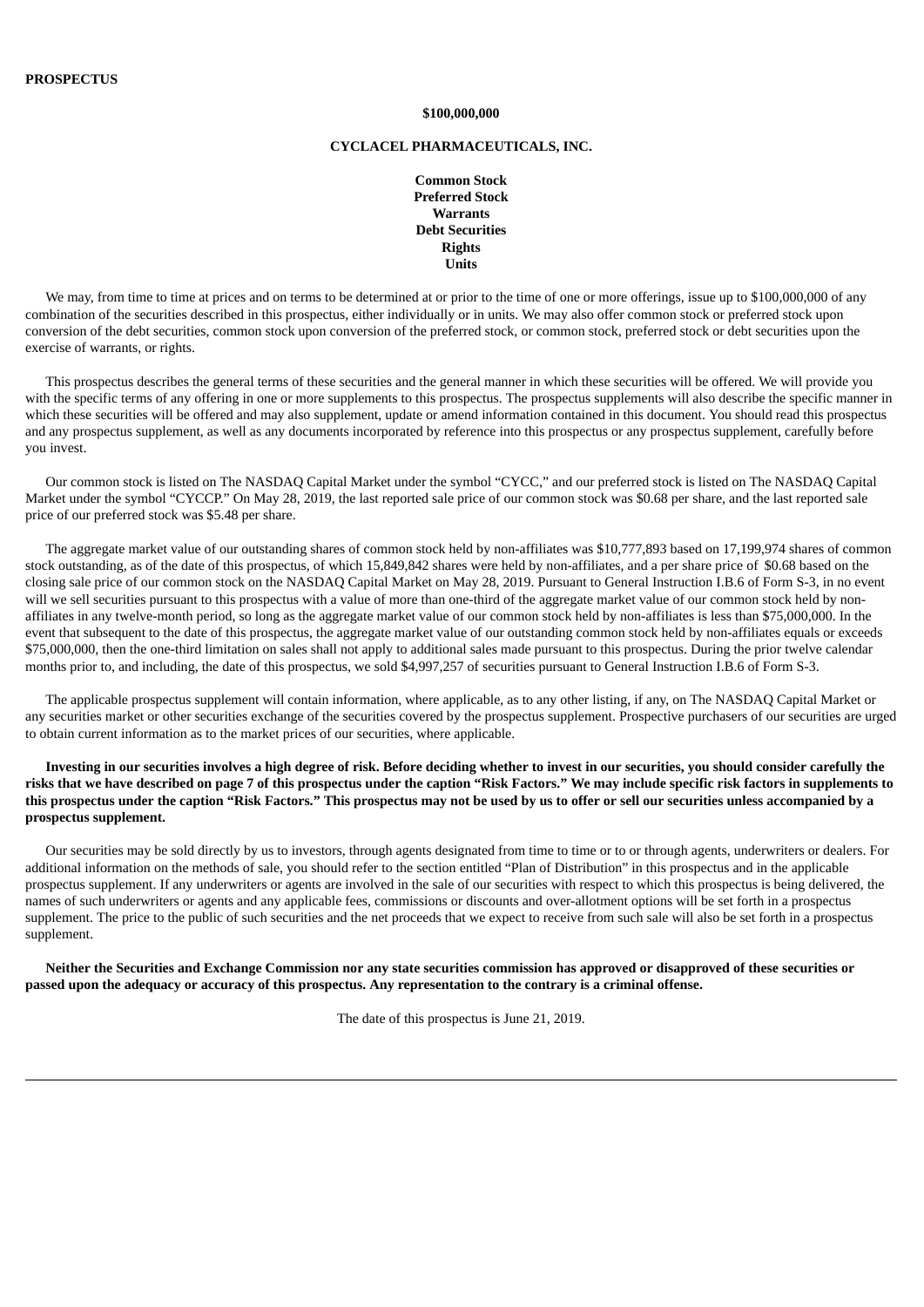# **TABLE OF CONTENTS**

|                                                   | Page            |
|---------------------------------------------------|-----------------|
| <b>ABOUT THIS PROSPECTUS</b>                      | $\mathbf{1}$    |
| PROSPECTUS SUMMARY                                | $\overline{2}$  |
| <b>RISK FACTORS</b>                               | $\overline{Z}$  |
| <b>RATIO OF EARNINGS TO FIXED CHARGES</b>         | $\overline{Z}$  |
| SPECIAL NOTE REGARDING FORWARD-LOOKING STATEMENTS | $\overline{Z}$  |
| <b>USE OF PROCEEDS</b>                            | $\underline{8}$ |
| <b>PLAN OF DISTRIBUTION</b>                       | 8               |
| <b>SECURITIES WE MAY OFFER</b>                    | 10              |
| DESCRIPTION OF COMMON STOCK                       | 11              |
| DESCRIPTION OF PREFERRED STOCK                    | 13              |
| <b>DESCRIPTION OF WARRANTS</b>                    | 23              |
| DESCRIPTION OF DEBT SECURITIES                    | 26              |
| <b>DESCRIPTION OF RIGHTS</b>                      | 32              |
| <b>DESCRIPTION OF UNITS</b>                       | 33              |
| <b>LEGAL MATTERS</b>                              | 34              |
| <b>EXPERTS</b>                                    | 34              |
| WHERE YOU CAN FIND MORE INFORMATION               | 34              |
| <b>INCORPORATION OF DOCUMENTS BY REFERENCE</b>    | 34              |

You should read this prospectus and the documents incorporated by reference carefully before you invest. Such documents contain important information you should consider when making your investment decision. See "Incorporation of Documents by Reference" on page 34. You should rely only on the information provided in this prospectus or documents incorporated by reference in this prospectus. We have not authorized anyone to provide you with different information. The information contained in this prospectus is accurate only as of the date of this prospectus and any information we have incorporated by reference is accurate only as of the date of the document incorporated by reference, regardless of the time of delivery of this prospectus or of any sale of our common stock. Our business, financial condition, results of operations and prospects **may have changed since that date.**

i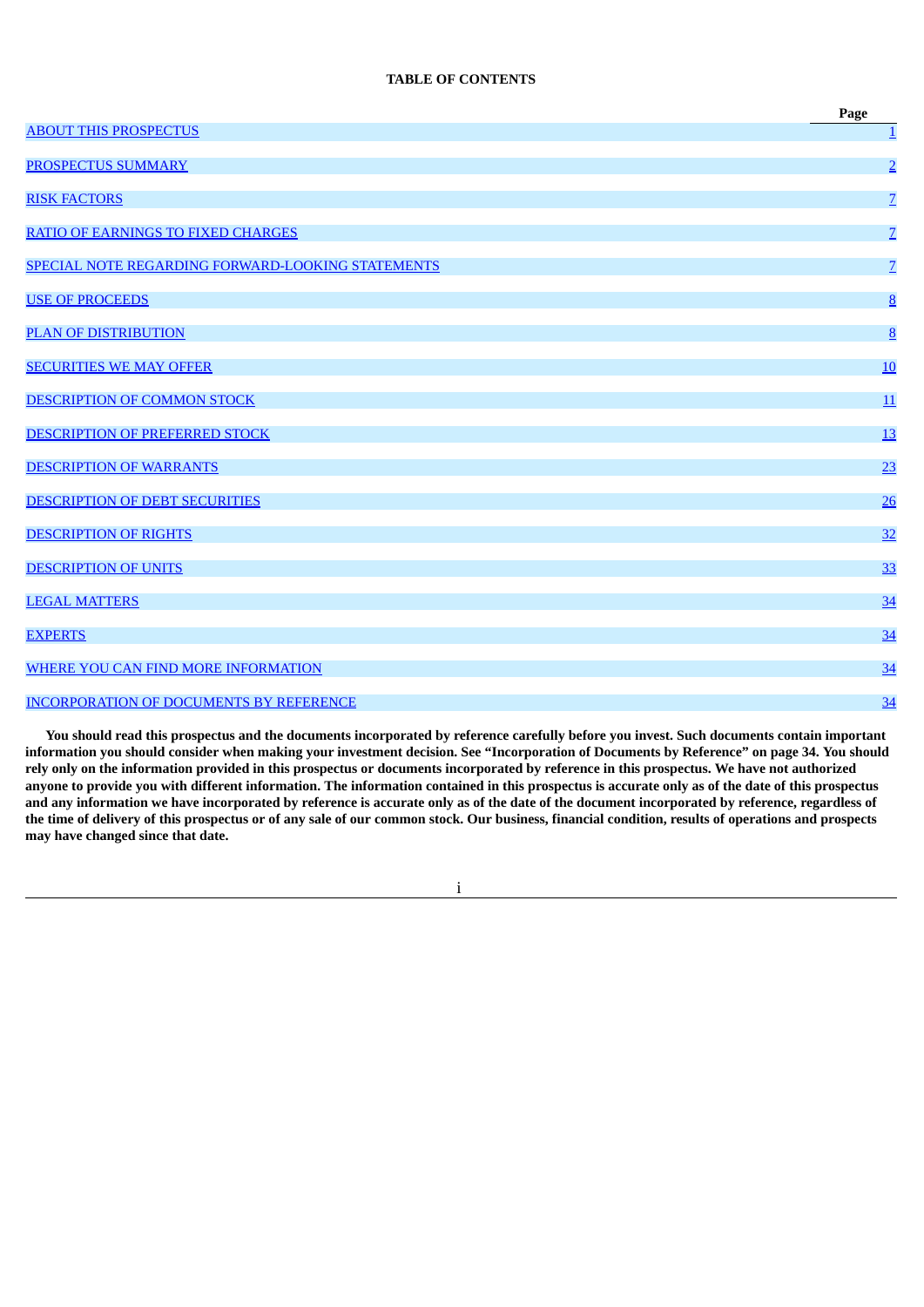## **ABOUT THIS PROSPECTUS**

<span id="page-18-0"></span>This prospectus is part of a registration statement that we filed with the Securities and Exchange Commission, or SEC, utilizing a "shelf" registration process. Under this shelf registration process, we may offer shares of our common stock, preferred stock, warrants to purchase common stock, and/or debt securities, either individually or in units, in one or more offerings, with a total value of up to \$100,000,000. This prospectus provides you with a general description of the securities we may offer. Each time we offer a type or series of securities under this prospectus, we will provide a prospectus supplement *that will contain specific information about the terms of that offering.*

This prospectus does not contain all of the information included in the registration statement. For a more complete understanding of the offering of the securities, you should refer to the registration statement, including its exhibits. The prospectus supplement may also add, update or change information contained or incorporated by reference in this prospectus. However, no prospectus supplement will fundamentally change the terms that are set forth in this prospectus or offer a security that is not registered and described in this prospectus at the time of its effectiveness. This prospectus, together with the applicable prospectus supplements and the documents incorporated by reference into this prospectus, includes all material information relating to the offering of securities under this prospectus. You should carefully read this prospectus, the applicable prospectus supplement, the information and documents incorporated herein by reference and the additional information under the heading "Where You Can Find More Information" before making an investment decision.

You should rely only on the information we have provided or incorporated by reference in this prospectus or any prospectus supplement. We have not authorized anyone to provide you with information different from that contained or incorporated by reference in this prospectus. No dealer, salesperson or other person is authorized to give any information or to represent anything not contained or incorporated by reference in this prospectus. You must not rely on any unauthorized information or representation. This prospectus is an offer to sell only the securities offered hereby, but only under circumstances and in jurisdictions where it is lawful to do so.

You should assume that the information in this prospectus or any prospectus supplement is accurate only as of the date on the front of the document and that any information we have incorporated herein by reference is accurate only as of the date of the document incorporated by reference, regardless of the time of delivery of this prospectus or any sale of a security. To the extent there is a conflict between the information contained in this prospectus and the prospectus supplement, you should rely on the information in the prospectus supplement, provided that if any statement in one of these documents is inconsistent with a statement in another document having a later date — for example, a document incorporated by reference in this prospectus or any prospectus supplement — the statement in the document having the later date modifies or supersedes the earlier statement.

We further note that the representations, warranties and covenants made by us in any agreement that is filed as an exhibit to any document that is incorporated by reference in the accompanying prospectus were made solely for the benefit of the parties to such agreement, including, in some cases, for the purpose of allocating risk among the parties to such agreements, and should not be deemed to be a representation, warranty or covenant to you. Moreover, such representations, warranties or covenants were accurate only as of the date when made. Accordingly, such representations, warranties and covenants should not be relied on as accurately representing the current state of our affairs.

This prospectus may not be used to consummate sales of our securities, unless it is accompanied by a prospectus supplement. To the extent there are inconsistencies between any prospectus supplement, this prospectus and any documents incorporated by reference, the document with the most recent date will control.

Unless the context otherwise requires, "Cyclacel," "the Company," "we," "us," "our" and similar terms refer to Cyclacel Pharmaceuticals Inc.

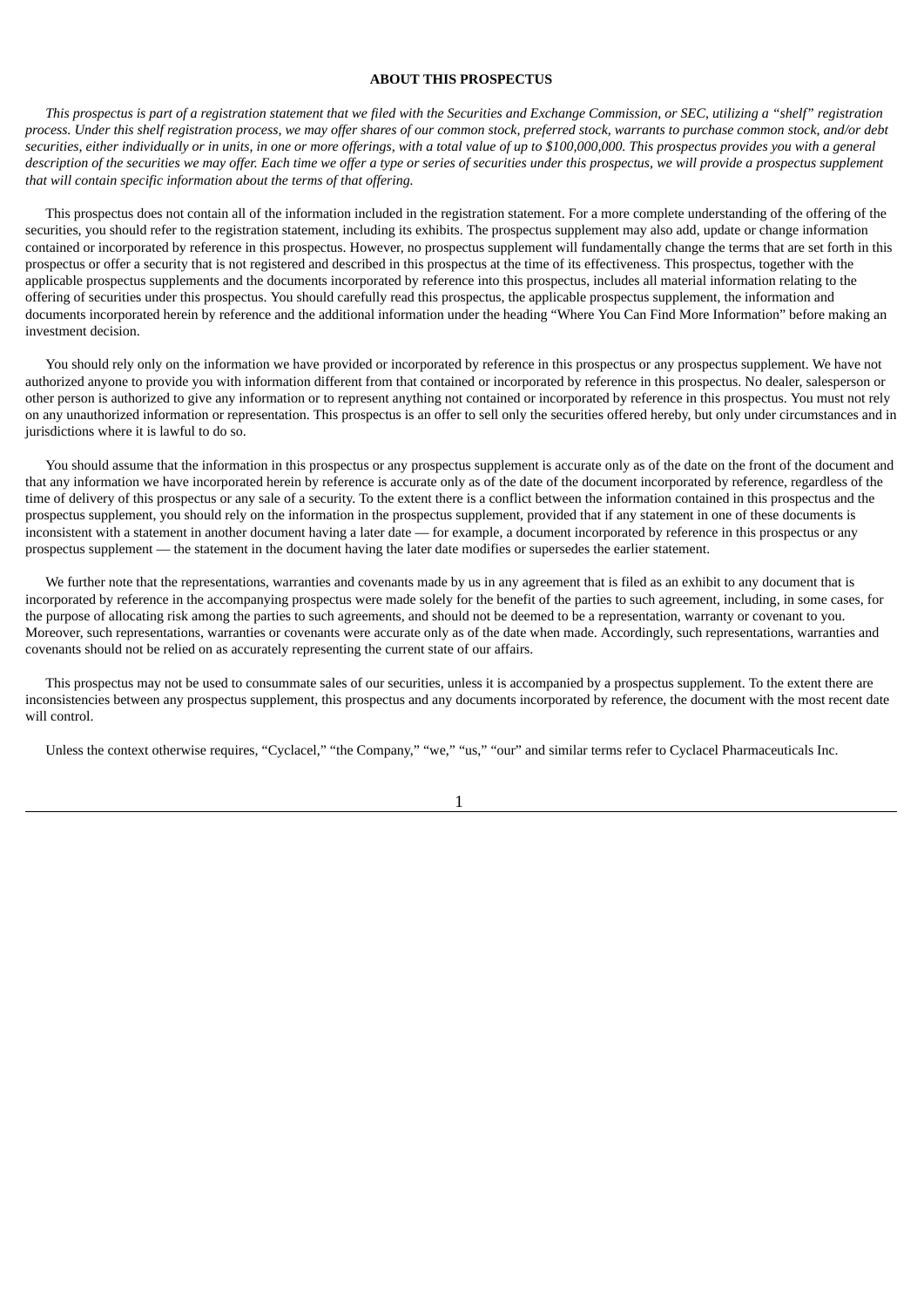## **PROSPECTUS SUMMARY**

<span id="page-19-0"></span>The following is a summary of what we believe to be the most important aspects of our business and the offering of our securities under this prospectus. We urge you to read this entire prospectus, including the more detailed consolidated financial statements, notes to the consolidated financial statements and other information incorporated by reference from our other filings with the SEC or included in any applicable prospectus supplement. Investing in our securities involves risks. Therefore, carefully consider the risk factors on page 7 of this prospectus and in any prospectus supplements and in our most recent annual and quarterly filings with the SEC, as well as other information in this prospectus and any prospectus supplements and the documents incorporated by reference herein or therein, before purchasing our securities. Each of the risk factors could adversely affect our business, operating results *and financial condition, as well as adversely affect the value of an investment in our securities.*

#### **Our Business**

#### *Overview*

Cyclacel is a clinical-stage biopharmaceutical company using its expertise in cell cycle, transcriptional regulation and DNA damage response biology in cancer cells to develop innovative, targeted medicines for cancer and other proliferative diseases. Cyclacel is a pioneer company in the field of cell cycle biology with a vision to improve patient healthcare by translating cancer biology into medicines.

#### *Our Strategy*

Our strategy is to build a diversified biopharmaceutical business focused in hematology and oncology based on a development pipeline of novel drug candidates. We have retained rights to commercialize our clinical development candidates and our business objective is to enter into selective partnership arrangements with these programs. Substantially all efforts of the Company to date have been devoted to performing research and development, conducting clinical trials, developing and acquiring intellectual property, raising capital and recruiting and training personnel.

#### *Our Development Efforts*

Loss of control of the cell cycle, the process by which cells grow and divide, lies at the heart of cancer. In normal cells, a complex set of interacting proteins tightly regulates progression through the phases of the cell cycle by which a cell grows, replicates its DNA and divides. This process also includes mechanisms known as cell cycle checkpoints, to ensure all necessary events of each cell cycle phase are completed before beginning the next phase. If the events are not completed correctly, the cells may commit suicide by a process of organized and controlled cell death called apoptosis. Cyclin dependent kinases, or CDKs, are key regulators among the numerous proteins involved in cell cycle control processes. CDKs connect with proteins called cyclins to regulate cell cycle checkpoints and control transcription, DNA repair and metastatic spread. The discovery of CDKs and cyclins and their regulation of cell cycle checkpoint control were cited in the 2001 Nobel Prize in Physiology or Medicine.

We have evaluated several families of anticancer drugs that impact the cell cycle, including CYC065, sapacitabine, CYC140 and seliciclib. We believe that these drug candidates are differentiated from others in that they interact with unique target profiles and mechanisms and have the potential to treat multiple cancer indications.

Our development efforts focus on the following areas:

### *Transcriptional Regulation:*

#### *Cyclin Dependent Kinase (CDK) Inhibitors*

CDKs are a family of enzymes first discovered as regulators of the cell cycle, but now understood to also provide pivotal functions in the regulation of transcription, DNA repair and metastatic spread. The precise selectivity of an individual CDK inhibitor molecule for certain specific CDKs is key to targeting particular tumor types and minimizing undesirable side effects through non-specific antiproliferative activity.

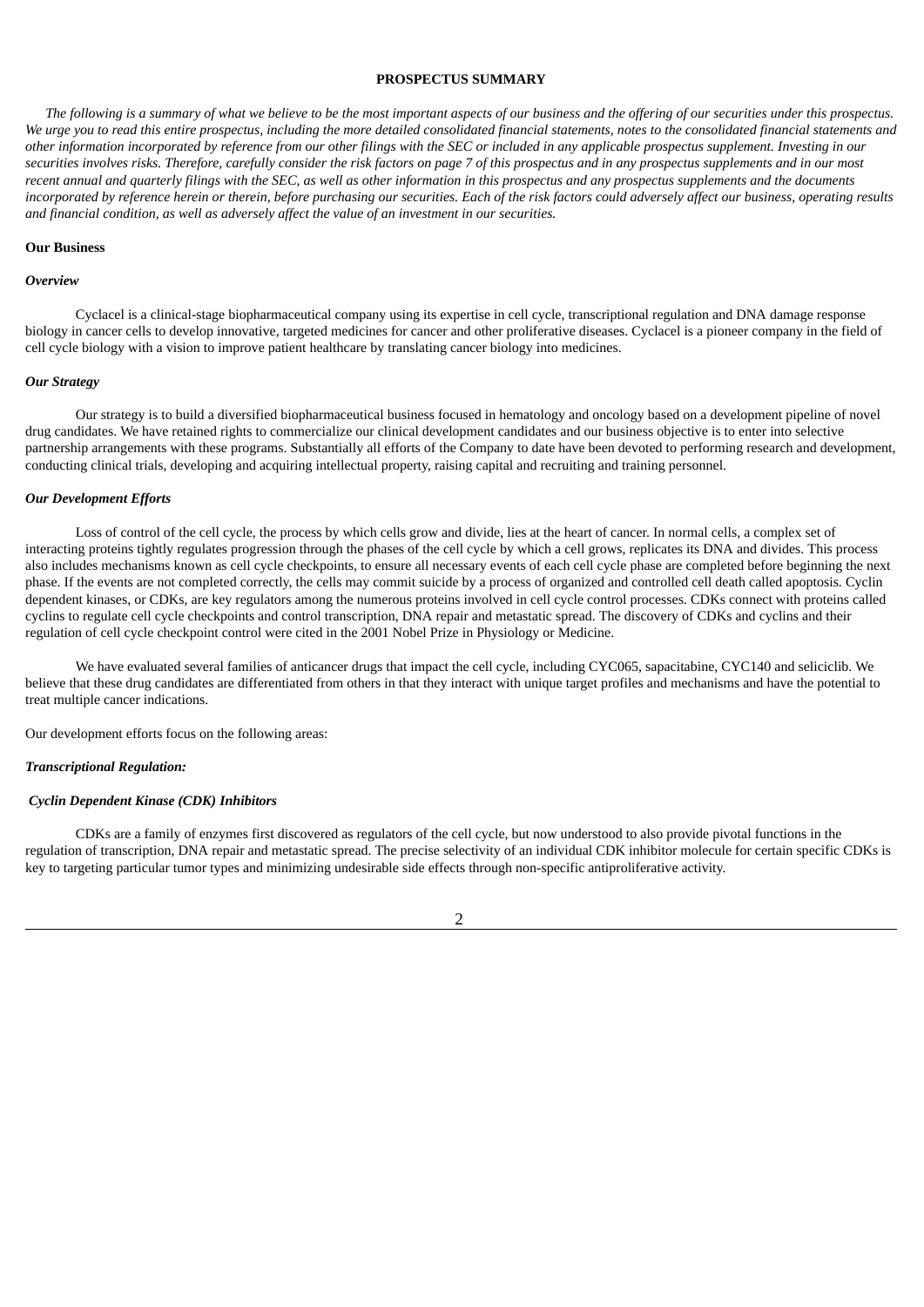In general, cell cycle regulation is less well controlled in cancer cells than in normal cells, which explains in part why cancer cells divide uncontrollably. Different CDKs are responsible for control of different aspects of proliferation, and when dysregulated, can be drivers of particular cancer sub-sets. Modulating CDK activity with targeted therapies is an attractive strategy to reinforce cell cycle control and decrease the rate of abnormal proliferation of cancer cells. The Food and Drug Administration, or FDA, approved CDK inhibitors, palbociclib, ribociclib and abemaciclib, are all being used with hormone therapy in the treatment of hormone receptor-positive, HER2-negative breast cancer. This has led to great interest in the development of this class of drugs as oncology therapeutics.

Cyclacel's founding scientist, Professor Sir David Lane, is an internationally recognized authority in cell cycle biology, who discovered p53, a key tumor suppressor that malfunctions in about two-thirds of human cancers. Under his guidance, Cyclacel's drug discovery and development programs concentrated on the CDK2/9 isoforms, which operate as key components of the p53 pathway. These efforts resulted in bringing two molecules into clinical trials: seliciclib, a first-generation CDK inhibitor, and CYC065, a second-generation CDK inhibitor, which has benefited from the Company's clinical experience with seliciclib.

CYC065 is being evaluated in a first-in-human, Phase 1 trial in patients with advanced solid tumors and a recommended Phase 2 dose established. The study demonstrated that CYC065 durably suppresses Mcl-1, a member of the Bcl-2 family of survival proteins. A Phase 1, dose escalation clinical trial evaluating CYC065 in combination with venetoclax (ABT-199, AbbVie), a Bcl-2 inhibitor, in patients with relapsed/refractory chronic lymphocytic leukemia (CLL) is open for enrollment. CYC065 will also be evaluated in combination with venetoclax in a Phase 1, dose escalation clinical trial in patients with relapsed/refractory acute myeloid leukemia, (AML) or myelodysplastic syndromes (MDS). Preclinical data suggests that CYC065 may benefit adults and children with hematological malignancies, including AML, acute lymphocytic leukemias (ALL), and in particular leukemias with rearrangement of the Mixed Lineage Leukemia gene (MLL-r), CLL, B-cell lymphomas, multiple myelomas, and patients with certain solid tumors, including breast and uterine cancers, and neuroblastomas.

Seliciclib, our first-generation CDK inhibitor, is being evaluated in an all-oral Phase 1/2 combination study with our sapacitabine in patients with BRCA mutations, and has been evaluated to date in over 500 patients.

### *DNA Damage Response, or DDR*

Many cancers have defects in the way in which cells monitor and repair damaged DNA, collectively termed DNA damage response, or DDR. These deficiencies in DDR pathways render cells more susceptible to DNA damage. Many traditional cancer treatments, such as DNA-damaging chemotherapy and radiotherapy, are based on this finding. However, such treatments are often accompanied by significant and unwanted side effects. Developing treatments which target specific DDR deficiencies to preferentially kill cancer cells, while minimizing the impact on normal cells, has potential for more effective, better tolerated therapies to improve survival in multiple cancers.

We have focused on developing treatments targeting DNA damage pathways for several years. For example, our drug candidate sapacitabine is an oral nucleoside analogue prodrug whose metabolite, CNDAC, generates single-strand DNA breaks, or SSB, either leading to an arrest of the cell cycle at G2 phase or development of double-strand DNA breaks, or DSB. Repair of CNDAC-induced DSB is dependent on the homologous recombination, or HR repair pathway. BRCA mutations in cancer cells are a cause of HR deficiency, making such cancer cells more susceptible to cell death induced by sapacitabine.

We are evaluating sapacitabine in a Phase 1/2 study in an oral, sequential regimen of sapacitabine and seliciclib in patients with BRCA mutant metastatic breast cancer. Data from the study were presented at the 2019 American Association for Cancer Research Annual Meeting and demonstrated that the regimen was safe and led to a clinical benefit rate of 30%. All eight PARP inhibitor naïve patients, half of the patients previously treated with platinum agents and one on previous PARP inhibitor responded. Progression on previous platinum or PARP inhibitors was associated with lack of benefit. Both sapacitabine and PARP inhibitors are more effective in cancer cells with BRCA mutations or other homologous recombination repair deficiencies.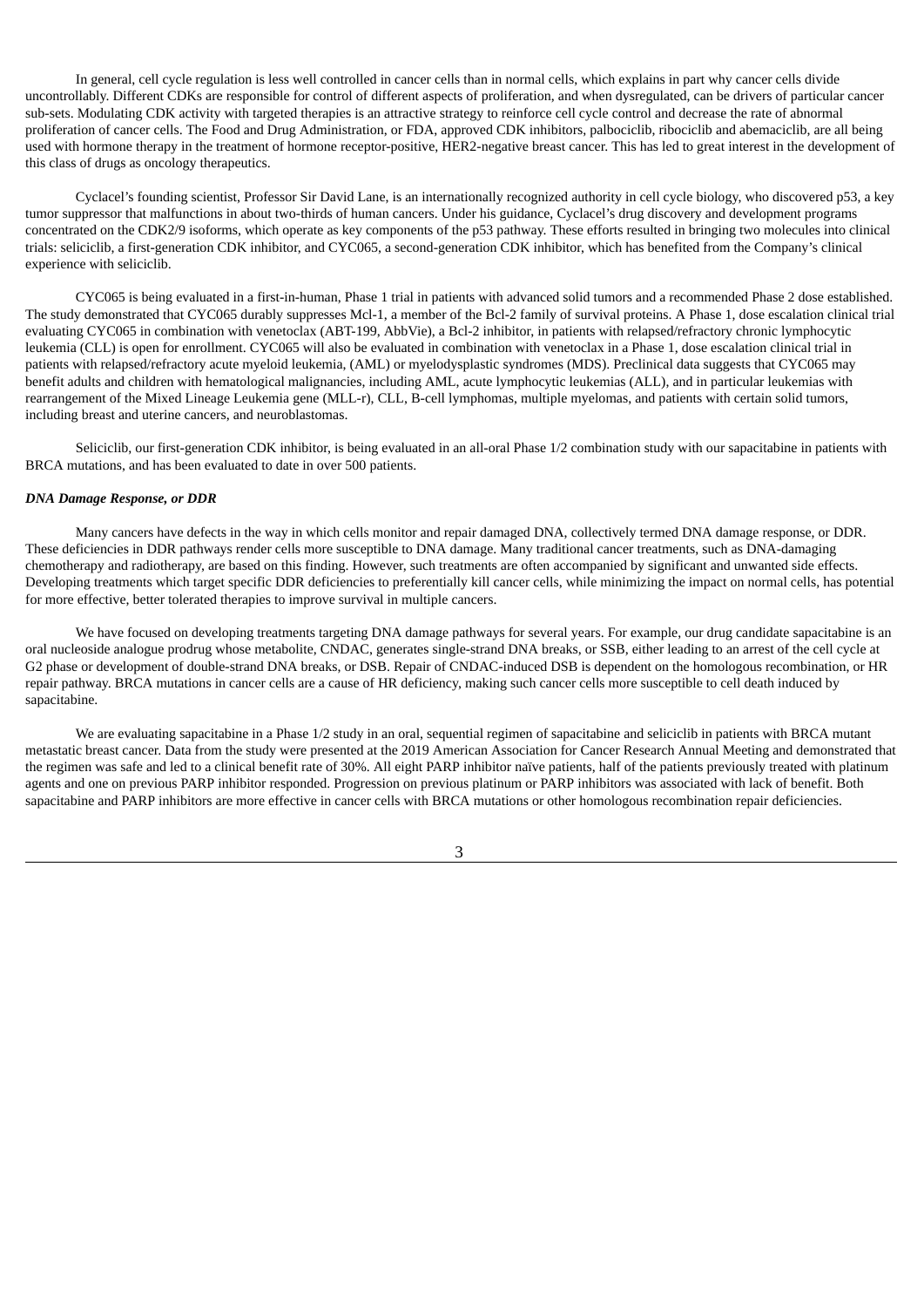Based on the findings of the study a Phase 1b/2 investigator-sponsored clinical trial is underway to evaluate the safety and effectiveness of sapacitabine in combination with olaparib (Astra Zeneca) in patients with BRCA mutant breast cancer. The trial is being conducted at the Dana-Farber Cancer Institute with collaborators Cyclacel and AstraZeneca providing sapacitabine investigational drug and the approved PARP-inhibitor olaparib, respectively.

Sapacitabine will also be evaluated in combination with venetoclax in a Phase 1 dose-escalation study in patients with relapsed or refractory AML or MDS.

### *Sapacitabine in AML*

We are also evaluating sapacitabine in SEAMLESS, a Phase 3 study in acute myeloid leukemia, or AML, in the elderly, in an alternating schedule with decitabine. On February 23, 2017 we announced that the trial did not meet its primary endpoint of demonstrating statistically significant improvement in overall survival for the experimental arm versus an active control arm of decitabine alone. However an improvement in complete remission rate was observed. In the stratified subgroup of patients with low baseline peripheral white blood cell count, comprising approximately two-thirds of the study's population, a trend towards improvement in overall survival was observed for the experimental arm. Data were reported at an oral presentation at the 59th American Society of Hematology Annual Meeting in December 2017. We have met with three European regulatory authorities to discuss a potential approval pathway for sapacitabine and received consistent guidance from them. The discussions followed submission of statistical and exploratory analyses demonstrating sapacitabine's potential clinical benefit in a subgroup of patients for whom the sapacitabine regimen may represent an improvement over low intensity treatment by decitabine alone.

#### *Polo-Like-Kinase inhibitor: CYC140*

In our polo-like kinase, or PLK, inhibitor program, we have discovered a novel, small molecule, selective polo-like-kinase 1 (PLK1) inhibitor which is open for enrollment in a first-in-human study in patients with advanced leukemias and MDS. CYC140 is differentiated from previous clinical PLK1 inhibitors, demonstrating potent and selective target inhibition and high activity in xenograft models of human cancers when dosed orally at nontoxic doses and is the subject of a translational biology program focused on acute leukemias and esophageal cancer.

Preclinical data presented at the 2017 American Academy of Cancer Research (AACR) Annual Meeting demonstrated that CYC140 is a potent and selective inhibitor of PLK1, an oncogenic regulator of cell division. These preclinical data suggest that CYC140 can be targeted against acute leukemia and esophageal cancer . In addition, the data demonstrate the potential for CYC140 to be used in synergistic combinations with other targeted agents, including EGFR inhibitors and PI3K pathway inhibitors, to enhance cancer cell death or growth suppression.

We currently retain virtually all marketing rights worldwide to the compounds associated with our drug programs. To optimize our commercial return, we intend to enter into selected partnering arrangements.

#### *MD Anderson Cancer Center*

In October 2018 we entered into a three-year strategic alliance agreement with The University of Texas MD Anderson Cancer Center that will enable clinical evaluation for safety and efficacy of three of our medicines in patients with hematological malignancies, including CLL, AML, MDS and other advanced leukemias.

MD Anderson will conduct four clinical studies with a total projected enrollment of up to 170 patients, which will investigate CYC065, CYC140 and sapacitabine either as single agents or in combination with approved drugs. The collaboration leverages MD Anderson's expertise in clinical development of drugs for hematological malignancies and our novel drug portfolio that is based on our knowledge of cell cycle biology and mechanisms of cancer cell resistance to medicines.

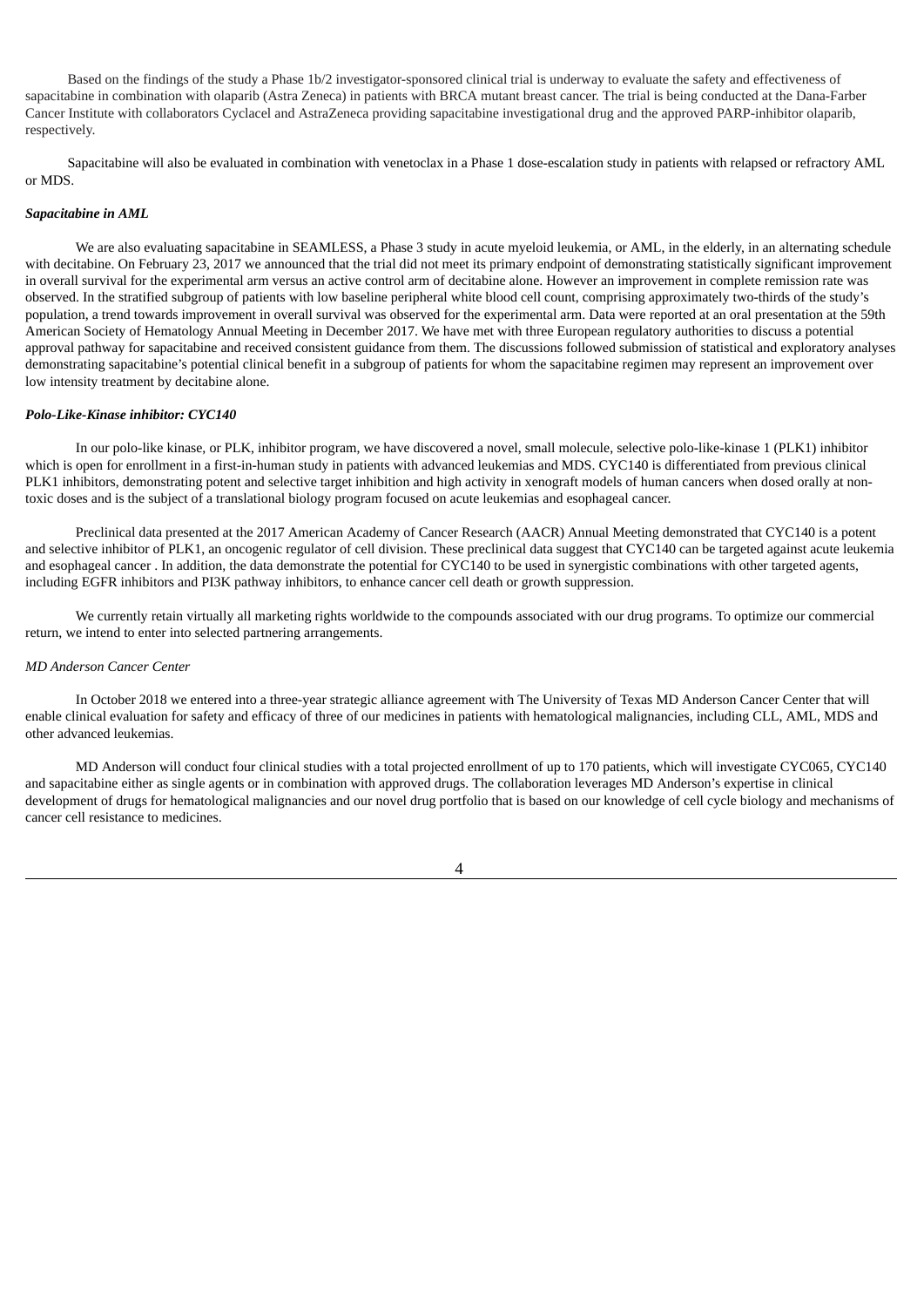Under the agreement, MD Anderson will assume the patient costs for all studies and we, as the sponsor, will provide investigational drugs and other limited support. Upon first commercial sale in specific indications studied in the alliance, we will make certain payments to MD Anderson.

#### *Investigator-Sponsored Trials*

Preclinical results from several independent investigators suggest that cell cycle inhibitors, such as seliciclib and related molecules, arrest the progress of the cell cycle and may have therapeutic benefit in the treatment of patients with autoimmune and inflammatory diseases as well as in diseases characterized by uncontrolled cell proliferation. Published data indicate potential benefit in glomerulonephritis, graft-versus-host disease, idiopathic pulmonary fibrosis, lupus nephritis, polycystic kidney disease and rheumatoid arthritis. Based on these data investigators have approached us to be provided with seliciclib so that they can evaluate it in various indications in clinical trials.

In this regard, there are ongoing investigator sponsored trials, or ISTs, evaluating seliciclib in endocrinologic and inflammatory indications in patients who have failed prior treatments. In an IST at Cedars-Sinai, Los Angeles, patients are being treated in an ongoing Phase 2 trial to evaluate seliciclib as a potential therapy for Cushing's disease caused by pituitary tumors. There are limited options for Cushing's disease patients today. The investigator was awarded a grant from The National Institute of Diabetes and Digestive and Kidney Diseases. In a European IST, seliciclib is being evaluated as a potential treatment for rheumatoid arthritis, or RA, where it may work for RA by targeting proliferating fibroblasts, a different type of approach than conventional RA therapies. This study is being supported by an approximately \$1.5 million grant from the United Kingdom's Medical Research Council.

### *Collaboration and Licensing Agreement*

On June 29, 2015, Cyclacel entered into a collaboration, licensing and supply agreement with ManRos Therapeutics SA, or ManRos, for the exclusive development and commercialization by ManRos of our oral seliciclib capsules as a treatment for cystic fibrosis, or CF. Among other terms of the agreement, ManRos licensed rights to our proprietary clinical data to enable clinical development of seliciclib for CF indications. We have received upfront payments and may receive milestone payments and tiered royalties, if seliciclib is commercialized for the treatment of CF.

As with all ISTs and the collaboration and licensing agreement, we do not control the timing or conduct of such studies and will report updates as the investigators may notify us from time to time.

#### *Equity Transactions*

As reported in our Annual Report on Form 10-K for the year ended December 31, 2018, the Company has reached the maximum aggregate offering price under the Common Stock Sales Agreement, or Sales Agreement, with H.C. Wainwright & Co., LLC, and there will be no further sales of shares of our common stock under the Sales Agreement.

#### **Corporate Information**

Our corporate headquarters are located at 200 Connell Drive, Suite 1500, Berkeley Heights, New Jersey, 07922, and our telephone number is (908) 517- 7330. This is also where our medical and regulatory functions are located. Our research facility is located in Dundee, Scotland, which is also the center of our translational work and development programs.

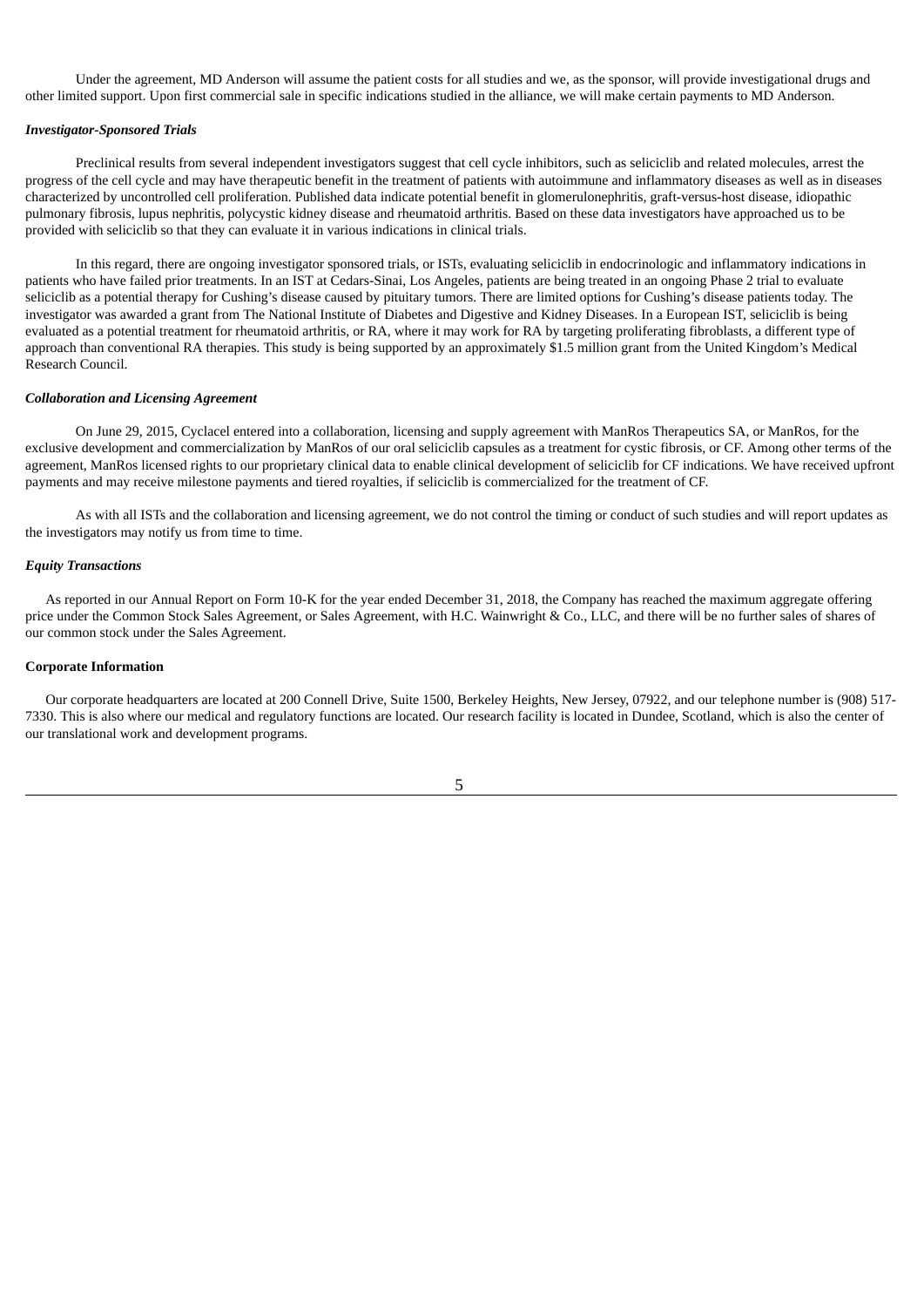# **Offerings Under This Prospectus**

Under this prospectus, we may offer shares of our common stock and preferred stock, various series of debt securities and/or warrants, or rights to purchase any of such securities, either individually or in units, with a total value of up to \$100,000,000, from time to time at prices and on terms to be determined by market conditions at the time of the offering. This prospectus provides you with a general description of the securities we may offer. Each time we offer a type or series of securities under this prospectus, we will provide a prospectus supplement that will describe the specific amounts, prices and other important terms of the securities, including, to the extent applicable:

- designation or classification;
- aggregate principal amount or aggregate offering price;
- maturity, if applicable;
- rates and times of payment of interest or dividends, if any;
- redemption, conversion or sinking fund terms, if any;
- voting or other rights, if any; and
- · conversion or exercise prices, if any.

The prospectus supplement also may add, update or change information contained in this prospectus or in documents we have incorporated by reference into this prospectus. However, no prospectus supplement will offer a security that is not registered and described in this prospectus at the time of its effectiveness.

We may sell the securities directly to investors or to or through agents, underwriters or dealers. We, and our agents or underwriters, reserve the right to accept or reject all or part of any proposed purchase of securities. If we offer securities through agents or underwriters, we will include in the applicable prospectus supplement:

- the names of those agents or underwriters;
- applicable fees, discounts and commissions to be paid to them;
- details regarding over-allotment options, if any; and
- · the net proceeds to us.

This prospectus may not be used to consummate a sale of any securities unless it is accompanied by a prospectus supplement.

6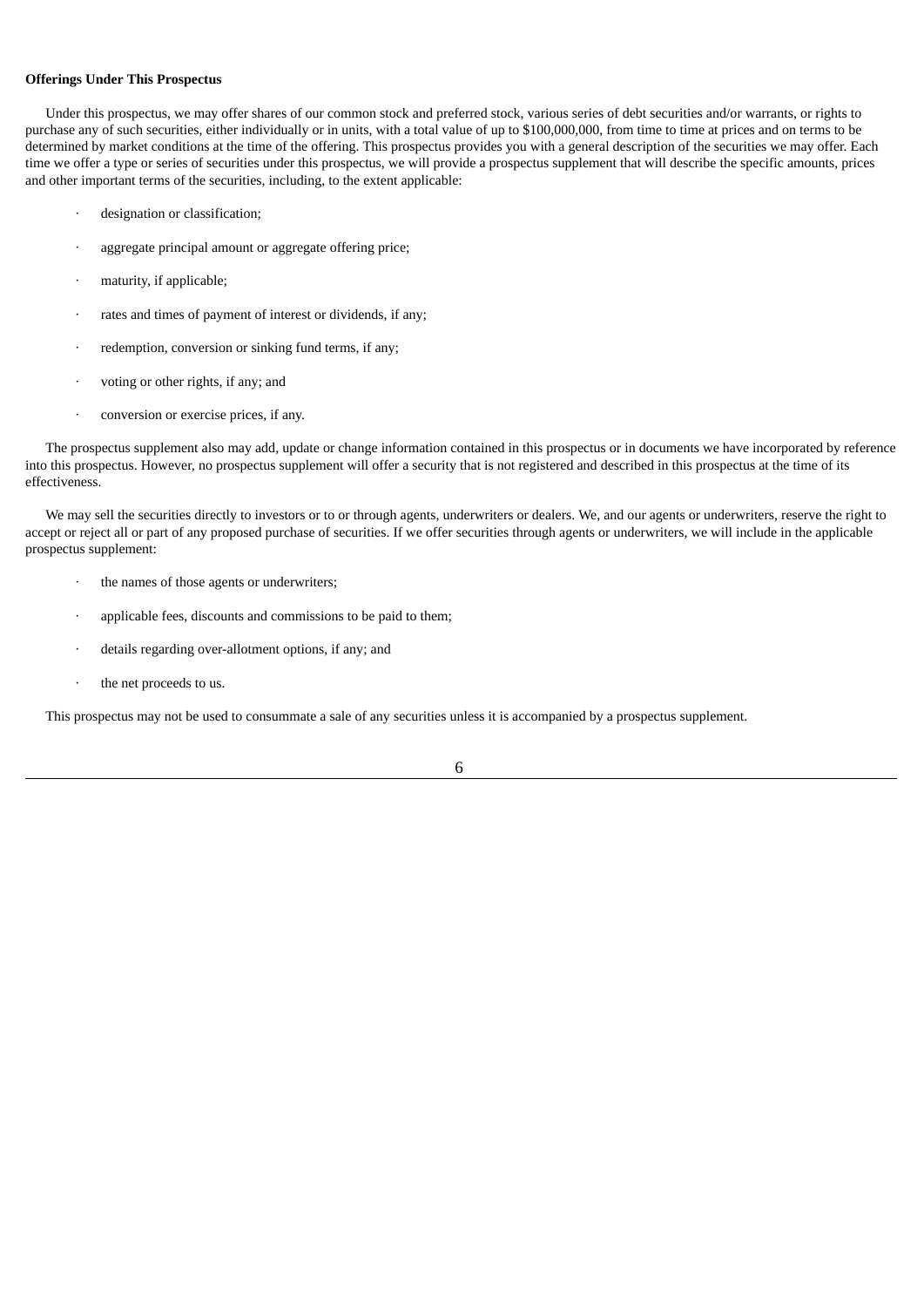#### **RISK FACTORS**

<span id="page-24-0"></span>Investing in our securities involves risk. The prospectus supplement applicable to each offering of our securities will contain a discussion of the risks applicable to an investment in Cyclacel. Prior to making a decision about investing in our securities, you should carefully consider the specific factors set forth below as well as the specific factors discussed under the heading "Risk Factors" in the applicable prospectus supplement, together with all of the other information contained or incorporated by reference in the prospectus supplement or appearing or incorporated by reference in this prospectus. You should also consider the risks, uncertainties and assumptions discussed under the heading "Risk Factors" included in our most recent Annual Report on Form 10-K, as revised or supplemented by our subsequent quarterly reports on Form 10-Q or our current reports on Form 8-K, which are on file with the SEC and are incorporated herein by reference, and which may be amended, supplemented or superseded from time to time by other reports we file with the SEC in the future. The risks and uncertainties we have described are not the only ones we face. Additional risks and uncertainties not presently known to us *or that we currently deem immaterial may also affect our operations.*

# **RATIO OF EARNINGS TO FIXED CHARGES**

<span id="page-24-1"></span>Any time debt securities are offered pursuant to this prospectus, we will provide a table setting forth our ratio of earnings to fixed charges on a historical basis in the applicable prospectus supplement, if required.

### **SPECIAL NOTE REGARDING FORWARD-LOOKING STATEMENTS**

<span id="page-24-2"></span>The SEC encourages companies to disclose forward-looking information so that investors can better understand a company's future prospects and make informed investment decisions. This prospectus contains such "forward-looking statements" within the meaning of the Private Securities Litigation Reform Act of 1995. These statements may be made directly in this prospectus, and they may also be made a part of this prospectus by reference to other documents filed with the SEC which is known as "incorporation by reference."

Words such as "may," "anticipate," "estimate," "expects," "projects," "intends," "plans," "believes" and words and terms of similar substance used in connection with any discussion of future operating or financial performance identify forward-looking statements. All forward-looking statements are management's present expectations of future events and are subject to a number of risks and uncertainties that could cause actual results to differ materially from those described in the forward-looking statements. Forward-looking statements might include one or more of the following:

- anticipated results of financing activities;
- anticipated agreements with marketing partners;
- anticipated clinical trial timelines or results;
- anticipated research and product development results;
- projected regulatory timelines;
- descriptions of plans or objectives of management for future operations, products or services;
- forecasts of future economic performance; and
- descriptions or assumptions underlying or relating to any of the above items.

Please also see the discussion of risks and uncertainties under the heading "Risk Factors" beginning on page 7.

In light of these assumptions, risks and uncertainties, the results and events discussed in the forward-looking statements contained in this prospectus or in any document incorporated by reference might not occur. Investors are cautioned not to place undue reliance on the forward-looking statements, which speak only as of the date of this prospectus or the date of the document incorporated by reference in this prospectus. We are not under any obligation, and we expressly disclaim any obligation, to update or alter any forward-looking statements, whether as a result of new information, future events or otherwise. All subsequent forward-looking statements attributable to Cyclacel or to any person acting on its behalf are expressly qualified in their entirety by the cautionary statements contained or referred to in this section.

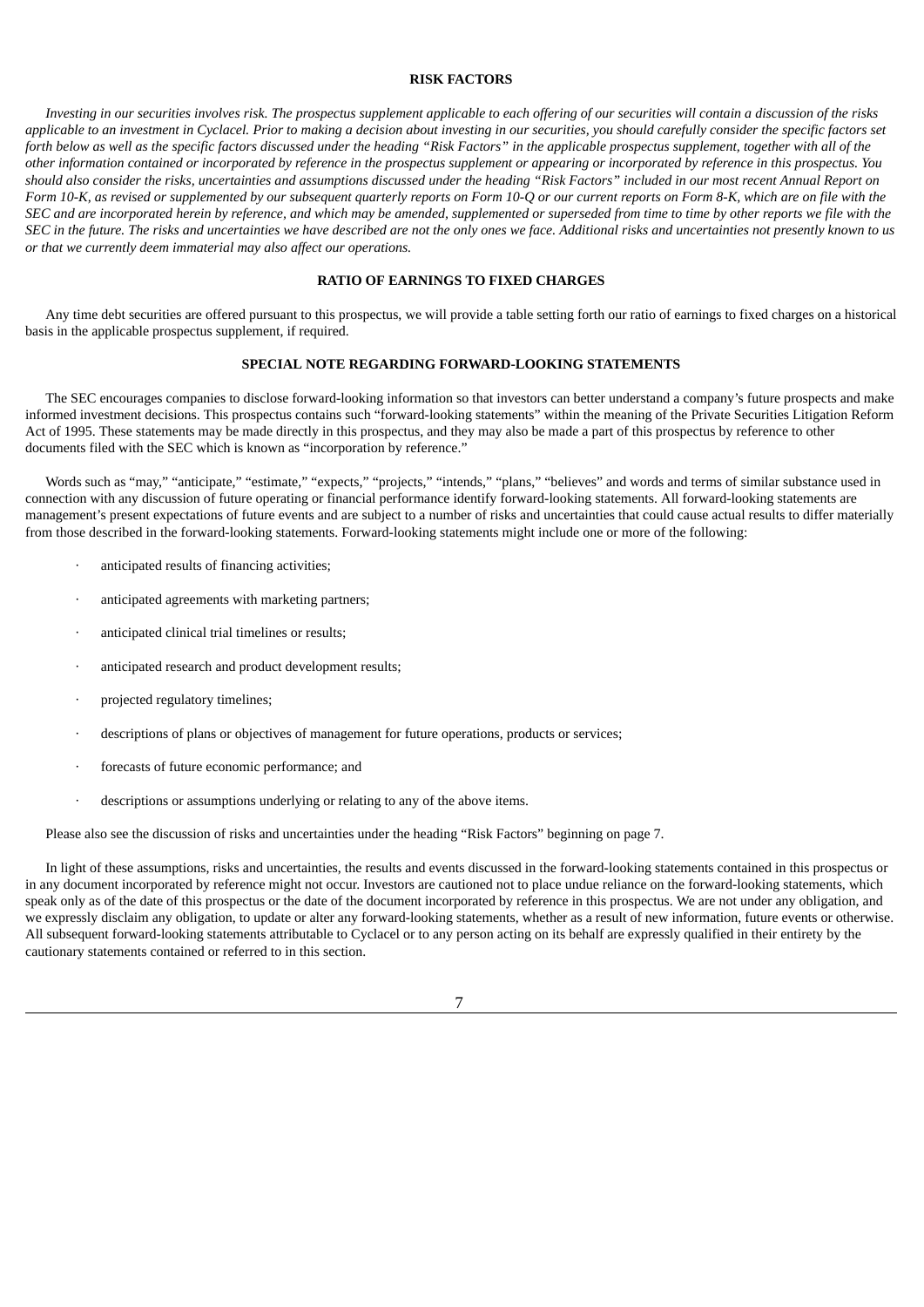### **USE OF PROCEEDS**

<span id="page-25-0"></span>We cannot assure you that we will receive any proceeds in connection with securities offered pursuant to this prospectus. Unless we indicate otherwise in the applicable prospectus supplement, we currently intend to use the net proceeds from this offering for general corporate purposes, including general working capital.

We have not determined the amounts we plan to spend on any of the areas listed above or the timing of these expenditures. As a result, our management will have broad discretion to allocate the net proceeds, if any, we receive in connection with securities offered pursuant to this prospectus for any purpose. Pending application of the net proceeds as described above, we intend to invest the net proceeds of the offering in short-term, investment-grade, interestbearing securities.

We may set forth additional information on the use of net proceeds from the sale of securities we offer under this prospectus in a prospectus supplement relating to the specific offering.

### **PLAN OF DISTRIBUTION**

<span id="page-25-1"></span>We may offer securities under this prospectus from time to time pursuant to underwritten public offerings, negotiated transactions, block trades or a combination of these methods. We may sell the securities (1) through underwriters or dealers, (2) through agents or (3) directly to one or more purchasers, or through a combination of such methods. We may distribute the securities from time to time in one or more transactions at:

- a fixed price or prices, which may be changed from time to time;
- market prices prevailing at the time of sale;
- prices related to the prevailing market prices; or
- negotiated prices.

We may directly solicit offers to purchase the securities being offered by this prospectus. We may also designate agents to solicit offers to purchase the securities from time to time. We will name in a prospectus supplement any underwriter or agent involved in the offer or sale of the securities.

If we utilize a dealer in the sale of the securities being offered by this prospectus, we will sell the securities to the dealer, as principal. The dealer may then resell the securities to the public at varying prices to be determined by the dealer at the time of resale.

If we utilize an underwriter in the sale of the securities being offered by this prospectus, we will execute an underwriting agreement with the underwriter at the time of sale, and we will provide the name of any underwriter in the prospectus supplement which the underwriter will use to make resales of the securities to the public. In connection with the sale of the securities, we, or the purchasers of the securities for whom the underwriter may act as agent, may compensate the underwriter in the form of underwriting discounts or commissions. The underwriter may sell the securities to or through dealers, and the underwriter may compensate those dealers in the form of discounts, concessions or commissions.

With respect to underwritten public offerings, negotiated transactions and block trades, we will provide in the applicable prospectus supplement information regarding any compensation we pay to underwriters, dealers or agents in connection with the offering of the securities, and any discounts, concessions or commissions allowed by underwriters to participating dealers. Underwriters, dealers and agents participating in the distribution of the securities may be deemed to be underwriters within the meaning of the Securities Act of 1933, as amended, or the Securities Act, and any discounts and commissions received by them and any profit realized by them on resale of the securities may be deemed to be underwriting discounts and commissions. We may enter into agreements to indemnify underwriters, dealers and agents against civil liabilities, including liabilities under the Securities Act, or to contribute to payments they may be required to make in respect thereof.

If so indicated in the applicable prospectus supplement, we will authorize underwriters or other persons acting as our agents to solicit offers by certain institutions to purchase securities from us pursuant to delayed delivery contracts providing for payment and delivery on the date stated in the prospectus supplement. Each contract will be for an amount not less than, and the aggregate amount of securities sold pursuant to such contracts shall not be less nor more than, the respective amounts stated in the prospectus supplement. Institutions with which the contracts, when authorized, may be made include commercial and savings banks, insurance companies, pension funds, investment companies, educational and charitable institutions and other institutions, but shall in all cases be subject to our approval. Delayed delivery contracts will not be subject to any conditions except that: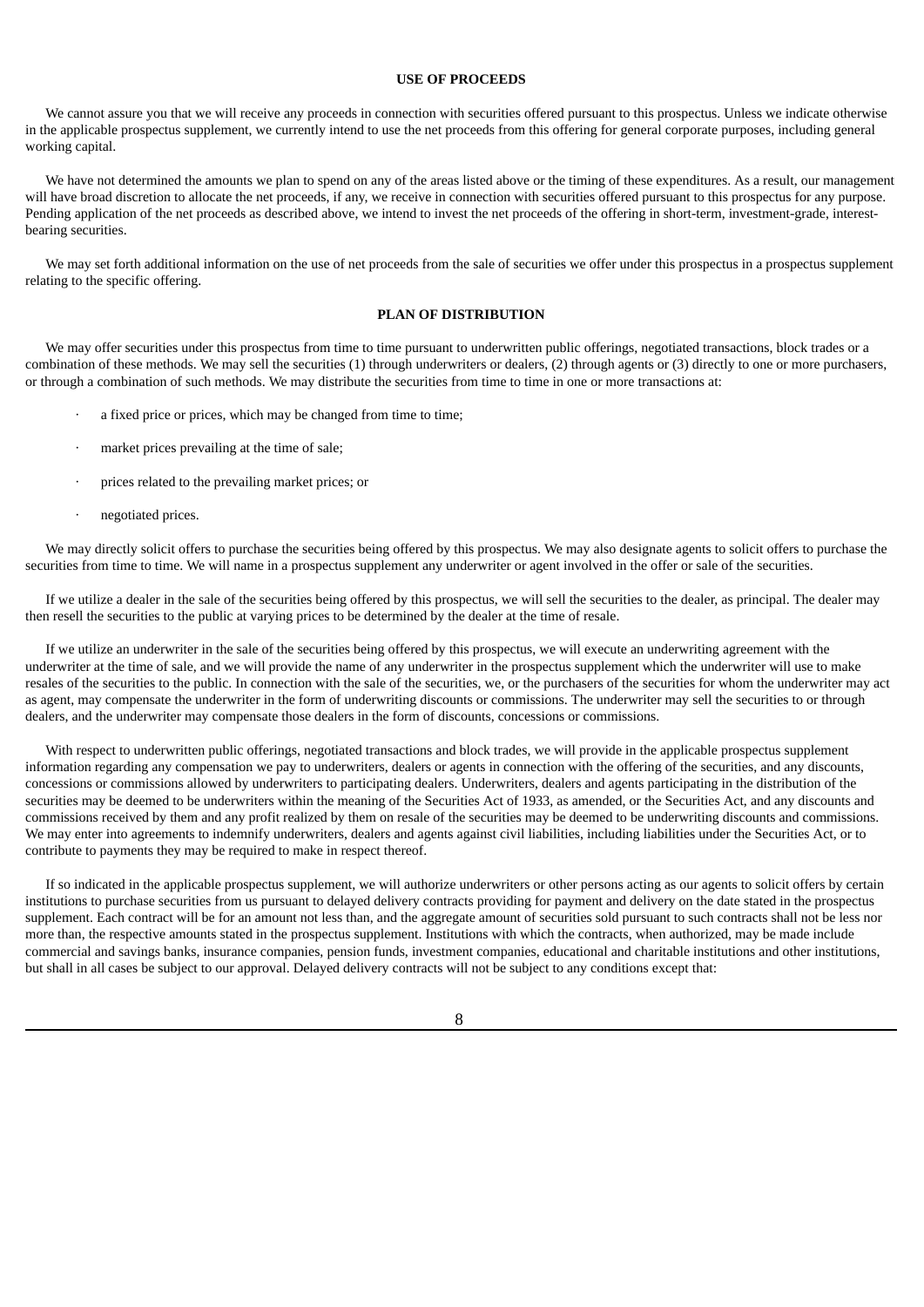- · the purchase by an institution of the securities covered under that contract shall not at the time of delivery be prohibited under the laws of the jurisdiction to which that institution is subject; and
- if the securities are also being sold to underwriters acting as principals for their own account, the underwriters shall have purchased such securities not sold for delayed delivery. The underwriters and other persons acting as our agents will not have any responsibility in respect of the validity or performance of delayed delivery contracts.

Shares of our common stock sold pursuant to the registration statement of which this prospectus is a part will be authorized for quotation and trading on The NASDAQ Capital Market. The applicable prospectus supplement will contain information, where applicable, as to any other listing, if any, on The NASDAQ Capital Market or any securities market or other securities exchange of the securities covered by the prospectus supplement. We can make no assurance as to the liquidity of or the existence of trading markets for any of the securities.

In order to facilitate the offering of the securities, certain persons participating in the offering may engage in transactions that stabilize, maintain or otherwise affect the price of the securities. This may include over-allotments or short sales of the securities, which involve the sale by persons participating in the offering of more securities than we sold to them. In these circumstances, these persons would cover such over-allotments or short positions by making purchases in the open market or by exercising their over-allotment option. In addition, these persons may stabilize or maintain the price of the securities by bidding for or purchasing the applicable security in the open market or by imposing penalty bids, whereby selling concessions allowed to dealers participating in the offering may be reclaimed if the securities sold by them are repurchased in connection with stabilization transactions. The effect of these transactions may be to stabilize or maintain the market price of the securities at a level above that which might otherwise prevail in the open market. These transactions may be discontinued at any time.

The underwriters, dealers and agents may engage in other transactions with us, or perform other services for us, in the ordinary course of their business.

9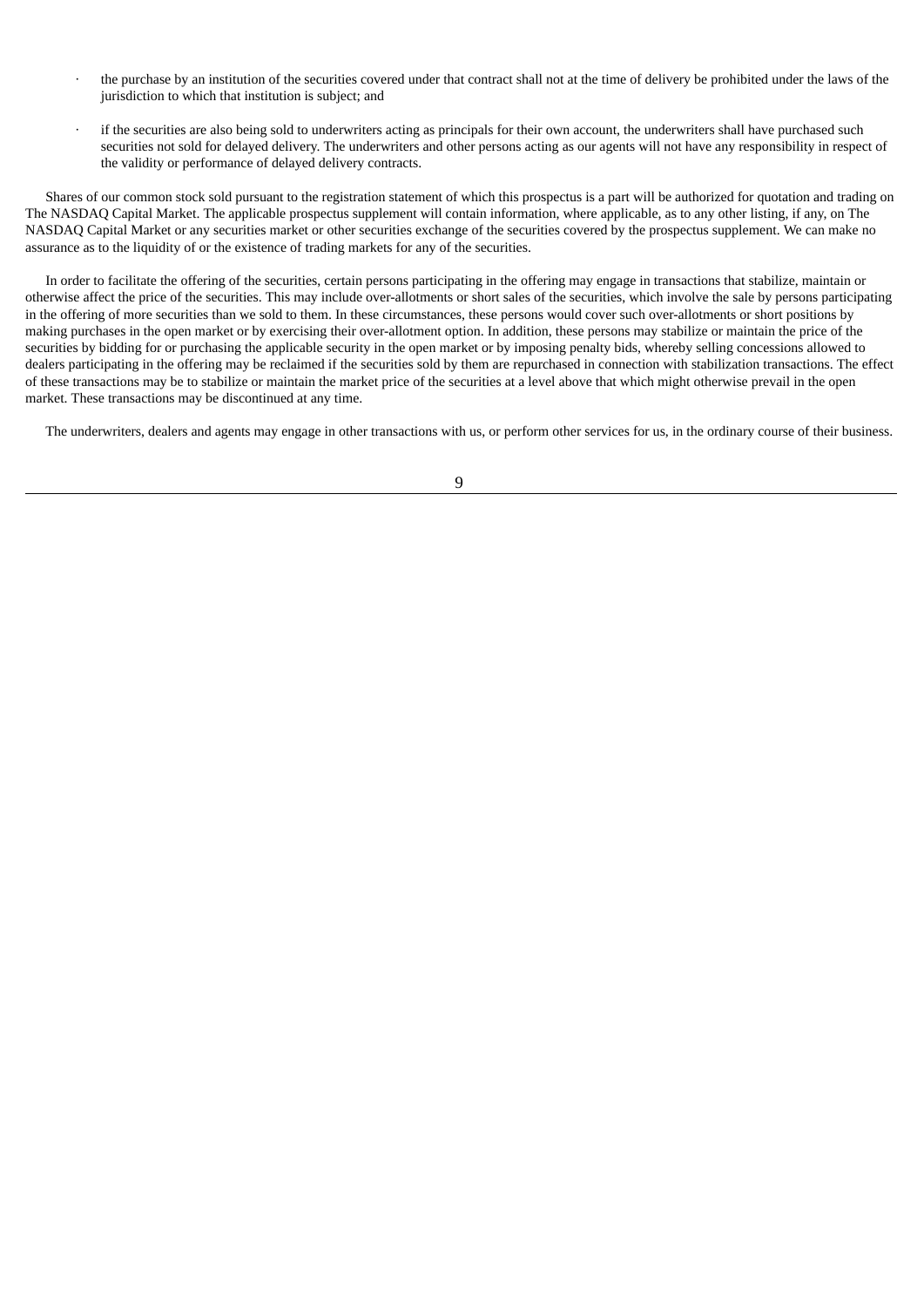# **SECURITIES WE MAY OFFER**

<span id="page-27-0"></span>The descriptions of the securities contained in this prospectus, together with the applicable prospectus supplements, summarize all the material terms and provisions of the various types of securities that we may offer. We will describe in the applicable prospectus supplement relating to any securities the particular terms of the securities offered by that prospectus supplement. If so indicated in the applicable prospectus supplement, the terms of the securities may differ from the terms we have summarized below. We will also include information in the prospectus supplement, where applicable, about material United States federal income tax considerations relating to the securities, and the securities exchange, if any, on which the securities will be listed.

We may sell from time to time, in one or more offerings:

- · common stock;
- · preferred stock;
- warrants to purchase common stock;
- debt securities;
- rights; and/or
- · units.

This prospectus may not be used to consummate a sale of securities unless it is accompanied by a prospectus supplement.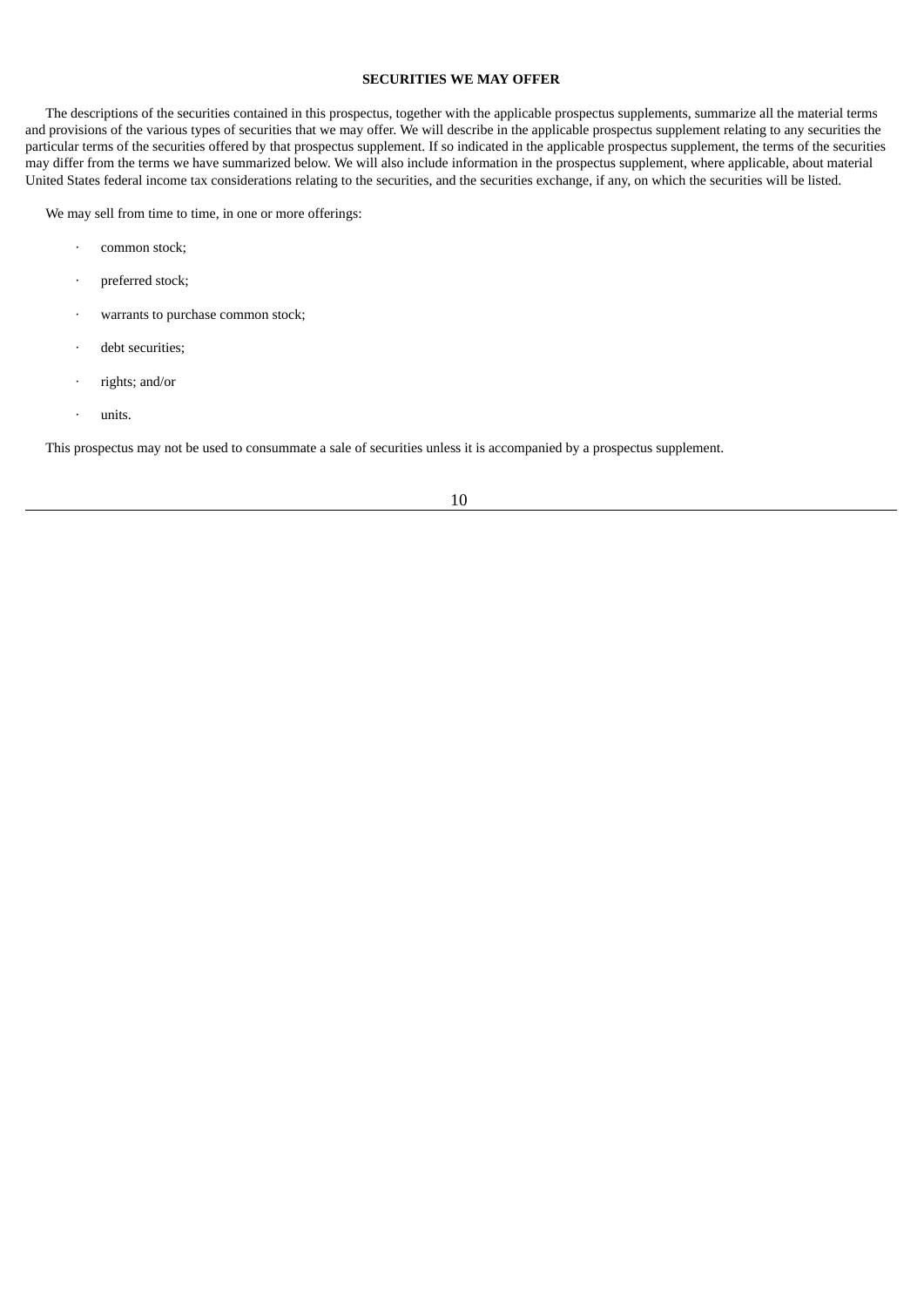# **DESCRIPTION OF COMMON STOCK**

<span id="page-28-0"></span>We are authorized to issue 100,000,000 shares of common stock, \$0.001 par value per share. As of May 28, 2019, 17,199,974 shares of common stock were issued and outstanding. The following descriptions of our common stock and provisions of our amended and restated certificate of incorporation and amended and restated by-laws are only summaries, and we encourage you to review complete copies of these documents, which have been filed as exhibits to our periodic reports with the SEC.

### **Transfer Agent**

Our transfer agent and registrar for our common stock is American Stock Transfer & Trust Company, LLC.

### **Listing**

Our common stock is listed for quotation on The NASDAQ Capital Market under the symbol "CYCC."

### **Dividends, Voting Rights and Liquidation**

Holders of common stock are entitled to one vote for each share held of record on all matters submitted to a vote of the stockholders, and do not have cumulative voting rights. Subject to preferences that may be applicable to any outstanding shares of preferred stock, holders of common stock are entitled to receive ratably such dividends, if any, as may be declared from time to time by our board of directors out of funds legally available for dividend payments. All outstanding shares of common stock are fully paid and non-assessable, and the shares of common stock to be issued upon completion of this offering will be fully paid and non-assessable. The holders of common stock have no preferences or rights of conversion, exchange, pre-emption or other subscription rights. There are no redemption or sinking fund provisions applicable to the common stock. In the event of any liquidation, dissolution or winding-up of our affairs, holders of common stock will be entitled to share ratably in our assets that are remaining after payment or provision for payment of all of our debts and obligations and after liquidation payments to holders of outstanding shares of preferred stock, if any.

### **Delaware Law and Certain Charter and By-law Provisions**

The provisions of (1) Delaware law, (2) our amended and restated certificate of incorporation, and (3) our amended and restated bylaws discussed below could discourage or make it more difficult to accomplish a proxy contest or other change in our management or the acquisition of control by a holder of a substantial amount of our voting stock. It is possible that these provisions could make it more difficult to accomplish, or could deter, transactions that stockholders may otherwise consider to be in their best interests or in our best interests. These provisions are intended to enhance the likelihood of continuity and stability in the composition of our board of directors and in the policies formulated by the board of directors and to discourage certain types of transactions that may involve an actual or threatened change of control of us. These provisions are designed to reduce our vulnerability to an unsolicited acquisition proposal. The provisions also are intended to discourage certain tactics that may be used in proxy fights. Such provisions also may have the effect of preventing changes in our management.

*Delaware Statutory Business Combinations Provision.* We are subject to the anti-takeover provisions of Section 203 of the Delaware General Corporation Law. In general, Section 203 prohibits a publicly-held Delaware corporation from engaging in a "business combination" with an "interested stockholder" for a period of three years after the date of the transaction in which the person became an interested stockholder, unless the business combination is, or the transaction in which the person became an interested stockholder was, approved in a prescribed manner or another prescribed exception applies.

For purposes of Section 203, a "business combination" is defined broadly to include a merger, asset sale or other transaction resulting in a financial benefit to the interested stockholder, and, subject to certain exceptions, an "interested stockholder" is a person who, together with his or her affiliates and associates, owns (or within three years prior, did own) 15% or more of the corporation's voting stock.

11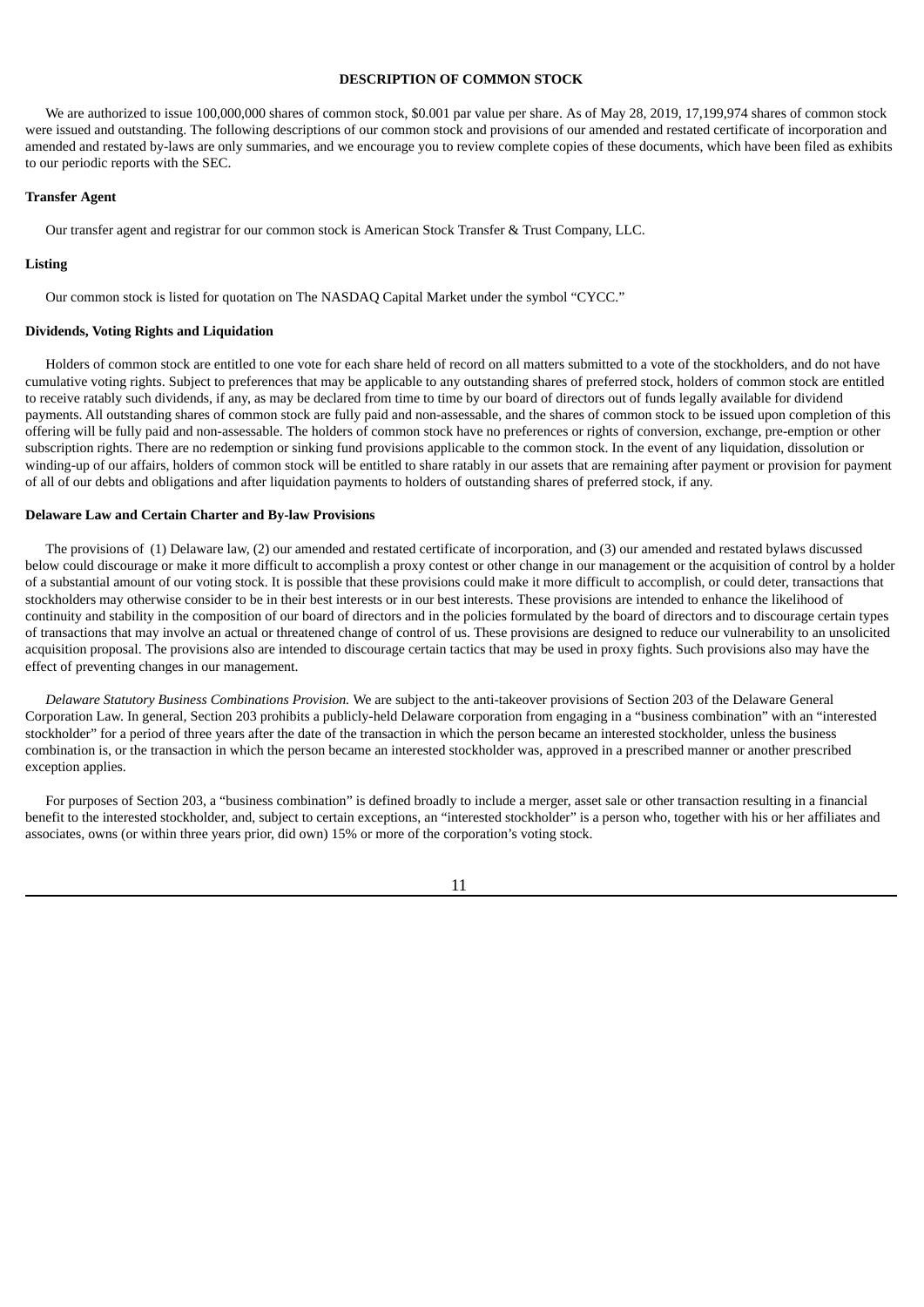*Classified Board of Directors; Removal of Directors for Cause.* Our amended and restated certificate of incorporation and amended and restated bylaws provide that our board of directors is divided into three classes, each serving staggered three-year terms ending at the annual meeting of our stockholders. All directors elected to our classified board of directors will serve until the election and qualification of their respective successors or their earlier resignation or removal. The board of directors is authorized to create new directorships and to fill such positions so created and is permitted to specify the class to which any such new position is assigned. The person filling such position would serve for the term applicable to that class. The board of directors (or its remaining members, even if less than a quorum) is also empowered to fill vacancies on the board of directors occurring for any reason for the remainder of the term of the class of directors in which the vacancy occurred. Members of the board of directors may only be removed for cause and only by the affirmative vote of 80% of our outstanding voting stock. These provisions are likely to increase the time required for stockholders to change the composition of the board of directors. For example, in general, at least two annual meetings will be necessary for stockholders to effect a change in a majority of the members of the board of directors.

*Advance Notice Provisions for Stockholder Proposals and Stockholder Nominations of Directors.* Our amended and restated bylaws provide that, for nominations to the board of directors or for other business to be properly brought by a stockholder before a meeting of stockholders, the stockholder must first have given timely notice of the proposal in writing to our Secretary. For an annual meeting, a stockholder's notice generally must be delivered not less than 45 days nor more than 75 days prior to the anniversary of the mailing date of the proxy statement for the previous year's annual meeting. For a special meeting, the notice must generally be delivered by the later of 90 days prior to the special meeting or ten days following the day on which public announcement of the meeting is first made. Detailed requirements as to the form of the notice and information required in the notice are specified in the amended and restated bylaws. If it is determined that business was not properly brought before a meeting in accordance with our bylaw provisions, such business will not be conducted at the meeting.

*Special Meetings of Stockholders.* Special meetings of the stockholders may be called only by our board of directors pursuant to a resolution adopted by a majority of the total number of directors.

*No Stockholder Action by Written Consent.* Our amended and restated certificate of incorporation and amended and restated bylaws do not permit our stockholders to act by written consent. As a result, any action to be effected by our stockholders must be effected at a duly called annual or special meeting of the stockholders.

*Super-Majority Stockholder Vote Required for Certain Actions.* The Delaware General Corporation Law provides generally that the affirmative vote of a majority of the shares entitled to vote on any matter is required to amend a corporation's certificate of incorporation or bylaws, unless the corporation's certificate of incorporation or bylaws, as the case may be, requires a greater percentage. Our amended and restated certificate of incorporation requires the affirmative vote of the holders of at least 80% of our outstanding voting stock to amend or repeal any of the provisions discussed in this section of this prospectus entitled "Anti-Takeover Provisions" or to reduce the number of authorized shares of common stock or preferred stock. This 80% stockholder vote would be in addition to any separate class vote that might in the future be required pursuant to the terms of any preferred stock that might then be outstanding. In addition, an 80% vote is also required for any amendment to, or repeal of, our amended and restated bylaws by the stockholders. Our amended and restated bylaws may be amended or repealed by a simple majority vote of the board of directors.

12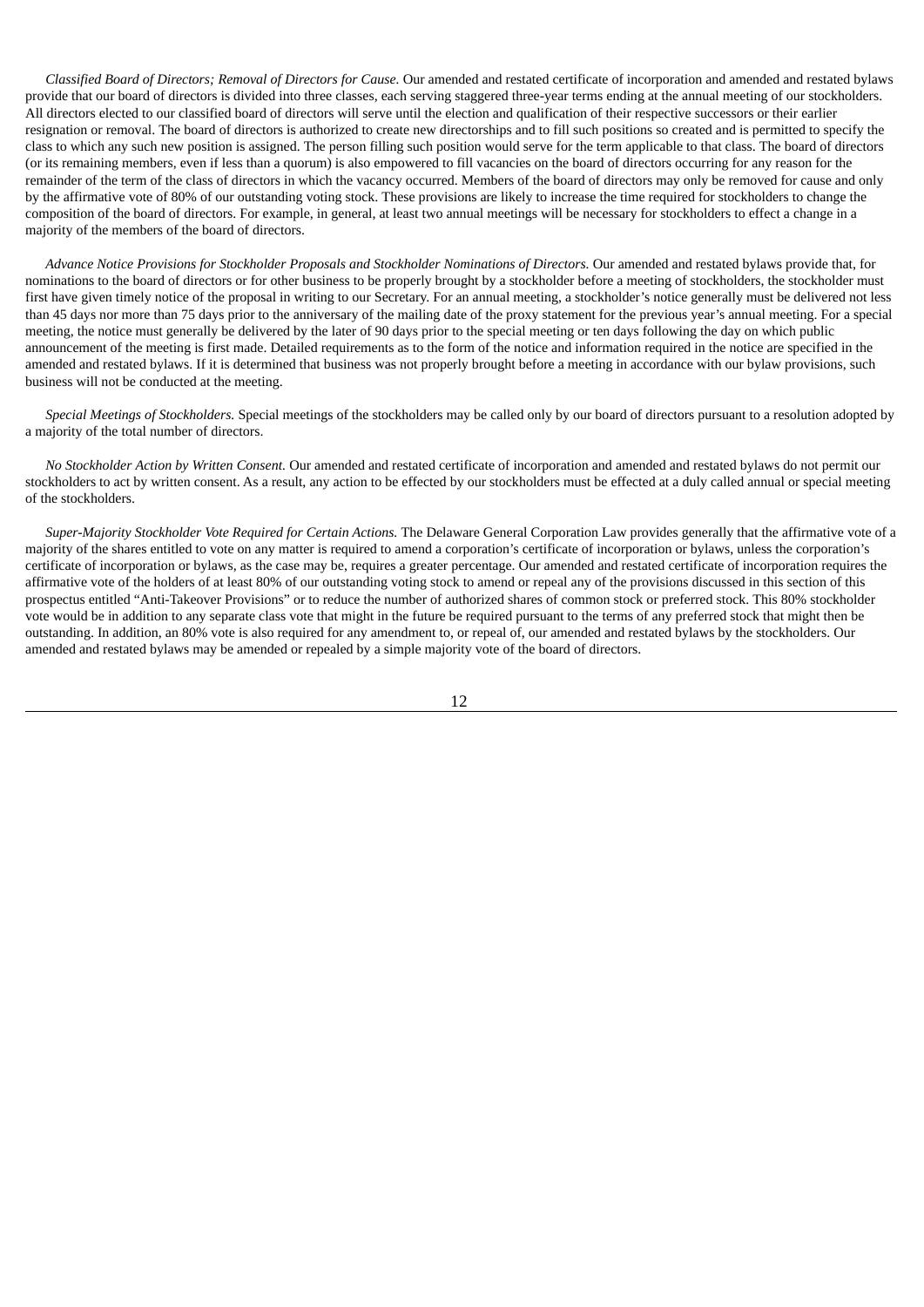# **DESCRIPTION OF PREFERRED STOCK**

<span id="page-30-0"></span>We have the authority to issue up to 5,000,000 shares of preferred stock. As of May 28, 2019, 335,273 shares of our 6% Convertible Exchange Preferred Stock and 264 shares of our Series A Preferred Stock were outstanding (see "6% Convertible Exchangeable Preferred Stock" and "Series A Preferred Shares" below). The description of preferred stock provisions set forth below is not complete and is subject to and qualified in its entirety by reference to our certificate of incorporation and the certificate of designations relating to each series of preferred stock.

If we offer a specific series of preferred stock under this prospectus, we will describe the terms of the preferred stock in the prospectus supplement for such offering and will file a copy of the certificate establishing the terms of the preferred stock with the SEC. To the extent required, this description will include:

- the title and stated value;
- the number of shares offered, the liquidation preference, if any, per share and the purchase price;
- the dividend rate(s), period(s) and/or payment date(s), or method(s) of calculation for such dividends;
- · whether dividends will be cumulative or non-cumulative and, if cumulative, the date from which dividends will accumulate;
- the procedures for any auction and remarketing, if any;
- the provisions for a sinking fund, if any;
- the provisions for redemption, if applicable;
- any listing of the preferred stock on any securities exchange or market;
- · whether the preferred stock will be convertible into our common stock, and, if applicable, the conversion price (or how it will be calculated) and conversion period;
- · whether the preferred stock will be exchangeable into debt securities, and, if applicable, the exchange price (or how it will be calculated) and exchange period;
- voting rights, if any, of the preferred stock;
- a discussion of any material and/or special U.S. federal income tax considerations applicable to the preferred stock;
- · the relative ranking and preferences of the preferred stock as to dividend rights and rights upon liquidation, dissolution or winding up of the affairs of Cyclacel; and
- · any material limitations on issuance of any class or series of preferred stock ranking pari passu with or senior to the series of preferred stock as to dividend rights and rights upon liquidation, dissolution or winding up of Cyclacel.

#### **Transfer Agent**

Our transfer agent and registrar for our 6% Convertible Exchangeable Preferred Stock is American Stock Transfer & Trust Company, LLC.

#### **Listing**

Our 6% Convertible Exchangeable Preferred Stock is listed for quotation on The NASDAQ Capital Market under the symbol "CYCCP."

#### **6% Convertible Exchangeable Preferred Stock**

#### **General**

Our board of directors has designated 2,990,000 shares of the preferred stock that were issued as convertible preferred stock on November 3, 2004. The shares of convertible preferred stock are duly and validly issued, fully paid and non-assessable. These shares will not have any preemptive rights if we issue other series of preferred stock. The convertible preferred stock is not subject to any sinking fund. We have no obligation to retire the convertible preferred stock. The convertible preferred stock has a perpetual maturity and may remain outstanding indefinitely, subject to the holder's right to convert the convertible preferred stock and our right to cause the conversion of the convertible preferred stock and exchange or redeem the convertible preferred stock at our option. Any convertible preferred stock converted, exchanged or redeemed or acquired by us will, upon cancellation, have the status of authorized but unissued shares of convertible preferred stock. We will be able to reissue these cancelled shares of convertible preferred stock.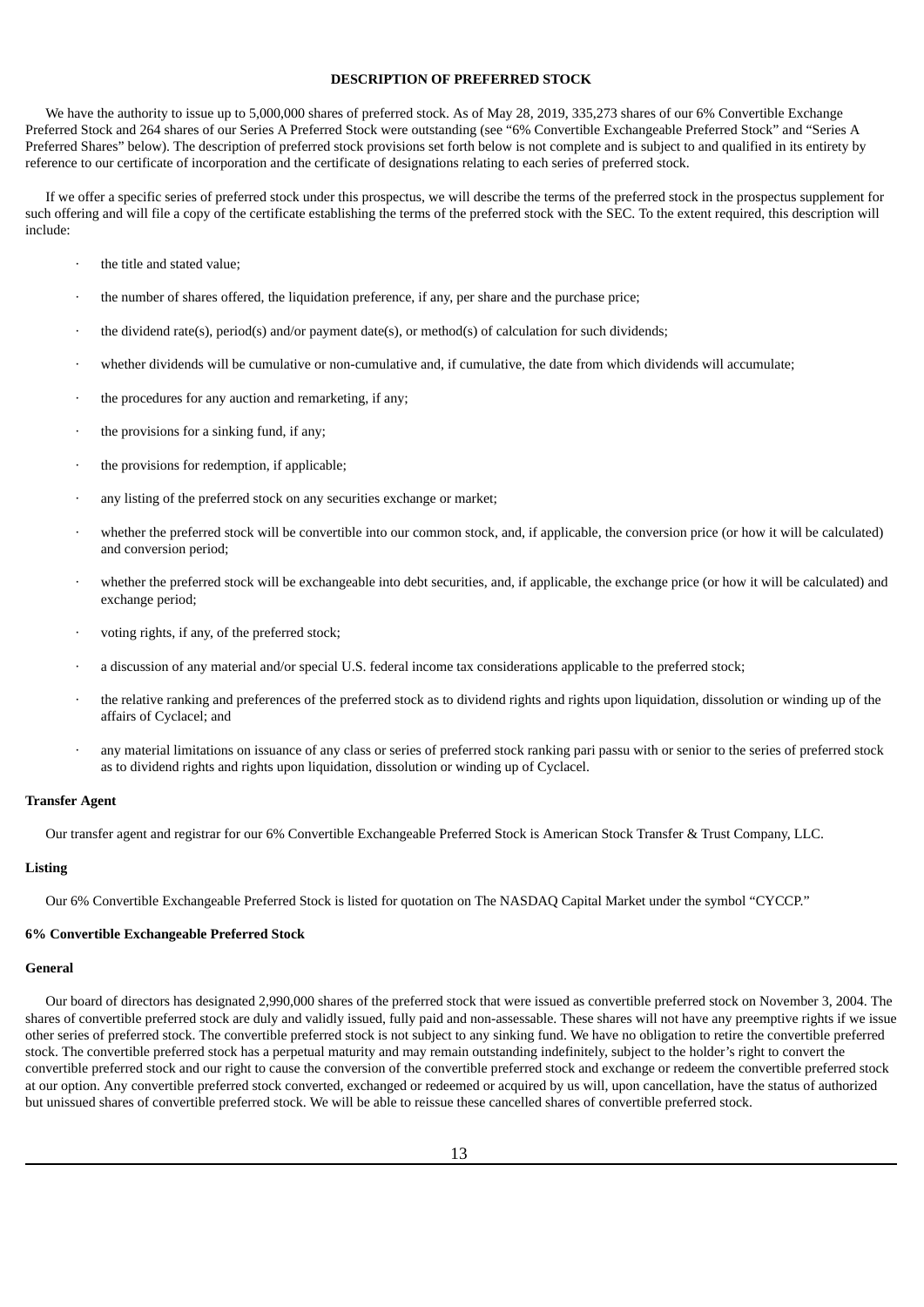# **Dividends**

When and if declared by our board of directors out of the legally available funds, holders of the convertible preferred stock are entitled to receive cash dividends at an annual rate of 6% of the liquidation preference of the convertible preferred stock. Dividends are payable quarterly on the first day of February, May, August and November. If any dividends are not declared, they will accrue and be paid at such later date, if any, as determined by our board of directors. Dividends on the convertible preferred stock will be cumulative from the issue date. Dividends will be payable to holders of record as they appear on our stock books not more than 60 days nor less than 10 days preceding the payment dates, as fixed by our board of directors. If the convertible preferred stock is called for redemption on a redemption date between the dividend record date and the dividend payment date and the holder does not convert the convertible preferred stock (as described below), the holder shall receive the dividend payment together with all other accrued and unpaid dividends on the redemption date instead of receiving the dividend on the dividend date. Dividends payable on the convertible preferred stock for any period greater or less than a full dividend period will be computed on the basis of a 360-day year consisting of twelve 30-day months. Accrued but unpaid dividends will not bear interest.

If we do not pay or set aside cumulative dividends in full on the convertible preferred stock and any other preferred stock ranking on the same basis as to dividends, all dividends declared upon shares of the convertible preferred stock and any other preferred stock ranking on the same basis as to dividends will be declared on a pro rata basis until all accrued dividends are paid in full. For these purposes, "pro rata" means that the amount of dividends declared per share on the convertible preferred stock and any other preferred stock ranking on the same basis as to dividends bear to each other will be the same ratio that accrued and unpaid dividends per share on the shares of the convertible preferred stock and such other preferred stock bear to each other. We will not be able to redeem, purchase or otherwise acquire any of our stock ranking on the same basis as the convertible preferred stock as to dividends or liquidation preferences unless we have paid or set aside full cumulative dividends, if any, accrued on all outstanding shares of convertible preferred stock.

Unless we have paid or set aside cumulative dividends in full on the convertible preferred stock and any other of the convertible preferred stock ranking on the same basis as to dividends:

- · we may not declare or pay or set aside dividends on common stock or any other stock ranking junior to the convertible preferred stock as to dividends or liquidation preferences, excluding dividends or distributions of shares, options, warrants or rights to purchase common stock or other stock ranking junior to the convertible preferred stock as to dividends; or
- · we will not be able to redeem, purchase or otherwise acquire any of our other stock ranking junior to the convertible preferred stock as to dividends or liquidation preferences, except in very limited circumstances.

Under Delaware law, we may only make dividends or distributions to our stockholders from:

- our surplus; or
- · the net profits for the current fiscal year or the fiscal year before which the dividend or distribution is declared under certain circumstances.

As previously disclosed, our Board of Directors did not declare the quarterly cash dividend with respect to each of the four quarters of fiscal year 2009, the first, second and third quarters of fiscal year 2010, the second, third and fourth quarters of fiscal year 2011 and the first, second and third quarters of fiscal year 2012. On December 11, 2018, our Board of Directors did declare a quarterly cash dividend in the amount of \$0.15 per share on the Preferred Stock with respect to the fourth quarter of fiscal year 2018. The cash dividend was paid on February 1, 2019 to the holders of record of the Preferred Stock as of the close business on January 14, 2019. In addition, on March 7, 2019, the Board of Directors declared a quarterly dividend payable on May 1, 2019 to the holders of record of the Preferred Stock as of the close of business on April 15, 2019. To the extent that any dividends payable on the Preferred Stock are not paid, such unpaid dividends are accrued. As the Company failed to pay in an aggregate amount equal to at least six quarterly dividends (whether or not consecutive) on the Preferred Stock, the size of the Company's Board was increased by two members and the holders of the Preferred Stock, voting separately as a class, voted on May 24, 2011 and elected two directors to fill the vacancies created thereby, which directorships shall terminate when the Company pays all accrued but unpaid dividends. As of May 28, 2019, approximately \$653,782 of dividends remain unpaid.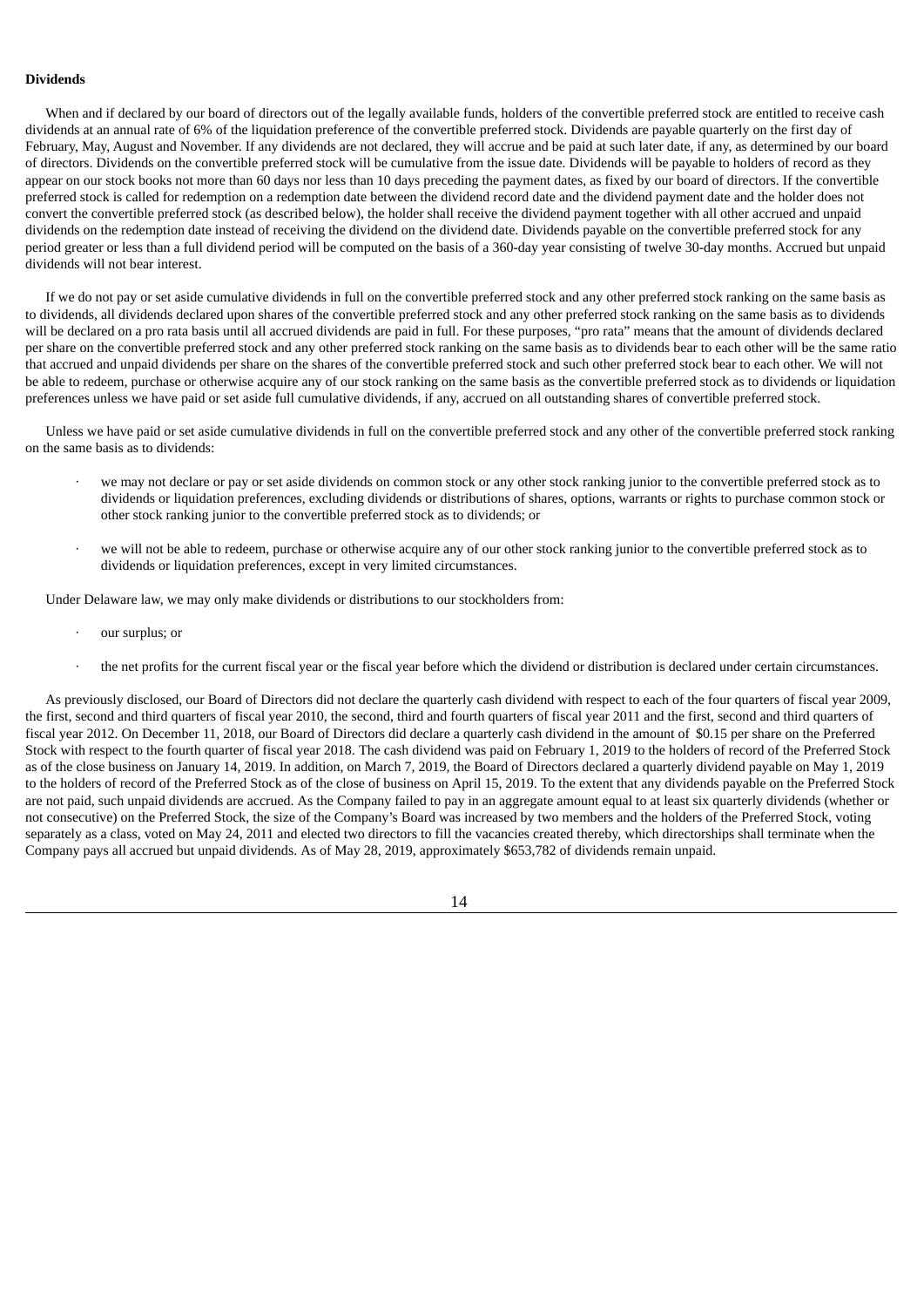### **Conversion**

#### *Conversion Rights*

Holders of our convertible preferred stock may convert the convertible preferred stock at any time into a number of shares of common stock determined by dividing the \$10 liquidation preference by the conversion price of \$1,974, being the original conversion price of \$2.35 as adjusted following three reverse stock splits, subject to adjustment as described below. This conversion price is equivalent to a conversion rate of approximately 0.00507 shares of common stock for each share of convertible preferred stock. We will not make any adjustment to the conversion price for accrued or unpaid dividends upon conversion. We will not issue fractional shares of common stock upon conversion. However, we will instead pay cash for each fractional share based upon the market price of the common stock on the last business day prior to the conversion date. If we call the convertible preferred stock for redemption, the holder's right to convert the convertible preferred stock will expire at the close of business on the business day immediately preceding the date fixed for redemption, unless we fail to pay the redemption price.

#### *Automatic Conversion*

Unless we redeem or exchange the convertible preferred stock, we may elect to convert some or all of the convertible preferred stock into shares of our common stock if the closing price of our common stock has exceeded 150% of the conversion price for at least 20 out of 30 consecutive trading days ending within five trading days prior to the notice of automatic conversion. If we elect to convert less than all of the shares of convertible preferred stock, we shall select the shares to be converted by lot or pro rata or in some other equitable manner in our discretion. On or after November 3, 2007, we may not elect to automatically convert the convertible preferred stock if full cumulative dividends on the convertible preferred stock for all past dividend periods have not been paid or set aside for payment.

#### *Conversion Price Adjustment — General*

The conversion price of \$1,974 will be adjusted if:

- (1) we divide or distribute common stock on shares of our common stock;
- (2) we subdivide or combine our common stock;
- (3) we issue to all holders of common stock certain rights or warrants to purchase our common stock at less than the current market price;
- (4) we divide or distribute to all holders of our common stock shares of our capital stock or evidences of indebtedness or assets, excluding:
	- those rights, warrants, dividends or distributions referred to in  $(1)$  or  $(3)$ , or
	- dividends and distributions paid in cash;
- (5) we made a dividend or distribution consisting of cash to all holders of common stock;
- (6) we purchase common stock pursuant to a tender offer made by us or any of our subsidiaries; and
- (7) a person other than us or any of our subsidiaries makes any payment on a tender offer or exchange offer and, as of the closing of the offer, the board of directors is not recommending rejection of the offer. We will only make this adjustment if the tender or exchange offer increases a person's ownership to more than 25% of our outstanding common stock, and only if the payment per share of common stock exceeds the current market price of our common stock. We will not make this adjustment if the offering documents disclose our plan to engage in any consolidation, merger, or transfer of all or substantially all of our properties and if specified conditions are met.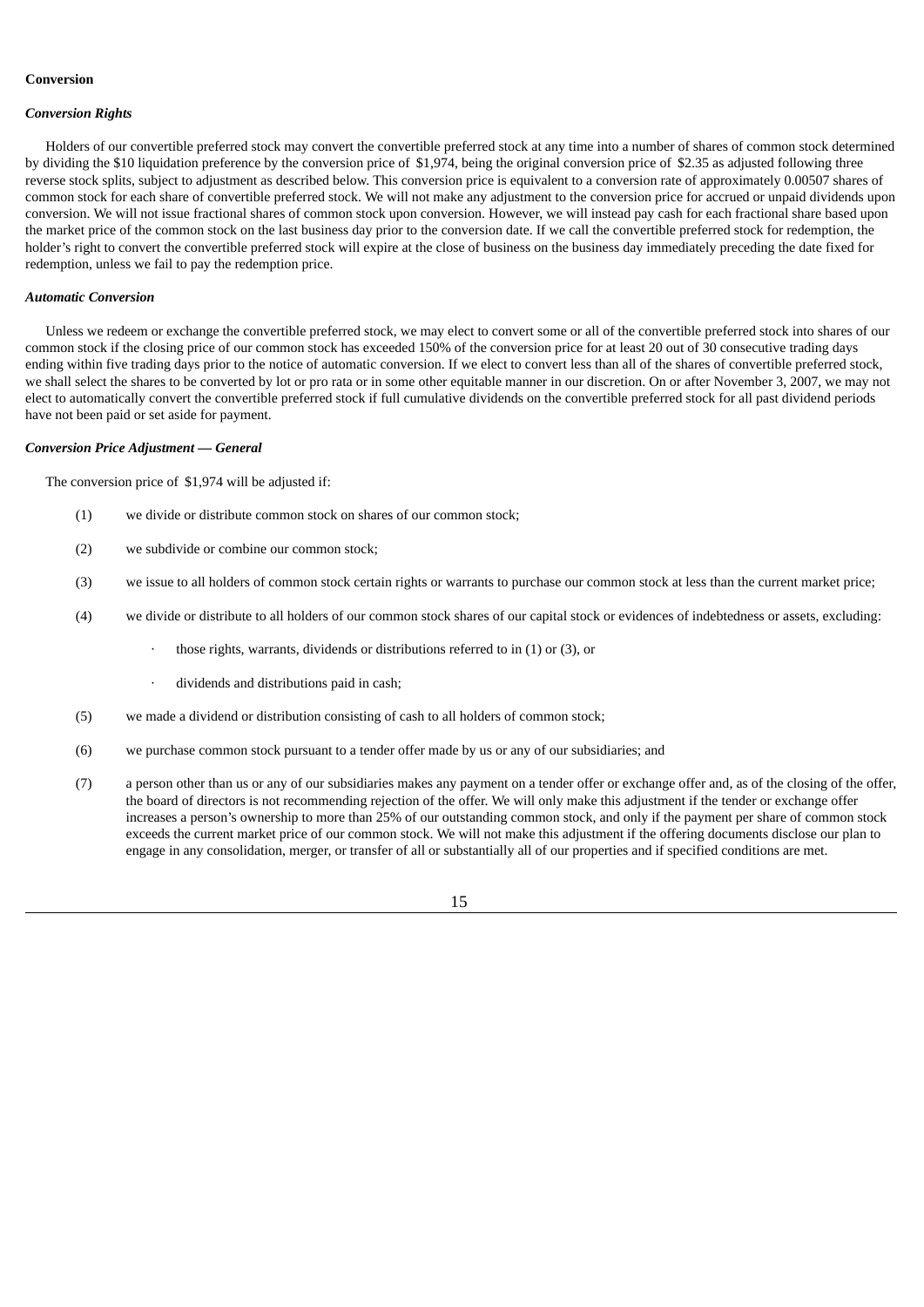If we implement a stockholder rights plan, this new rights plan must provide that, upon conversion of the existing convertible preferred stock the holders will receive, in addition to the common stock issuable upon such conversion, the rights under such rights plan regardless of whether the rights have separated from the common stock before the time of conversion. The distribution of rights or warrants pursuant to a stockholder rights plan will not result in an adjustment to the conversion price of the convertible preferred stock until a specified triggering event occurs.

The occurrence and magnitude of certain of the adjustments described above is dependent upon the current market price of our common stock. For these purposes, "current market price" generally means the lesser of:

- the closing sale price on certain specified dates, or
- · the average of the closing prices of the common stock for the ten trading day period immediately prior to certain specified dates.

We may make a temporary reduction in the conversion price of the convertible preferred stock if our board of directors determines that this decrease would be in our best interest. We may, at our option, reduce the conversion price if our board of directors deems it advisable to avoid or diminish any income tax to holders of common stock resulting from any dividend or distribution of stock or rights to acquire stock or from any event treated as such for income tax purposes.

### *Conversion Price Adjustment — Merger, Consolidation or Sale of Assets*

If we are involved in a transaction in which shares of our common stock are converted into the right to receive other securities, cash or other property, or a sale or transfer of all or substantially all of our assets under which the holders of our common stock shall be entitled to receive other securities, cash or other property, then appropriate provision shall be made so that the shares of convertible preferred stock will convert into:

- (1) if the transaction is a common stock fundamental change, as defined below, common stock of the kind received by holders of common stock as a result of common stock fundamental change in accordance with paragraph (1) below under the subsection entitled "-Fundamental Change Conversion Price Adjustments," and
- (2) if the transaction is not a common stock fundamental change, and subject to funds being legally available at conversion, the kind and amount of the securities, cash or other property that would have been receivable upon the recapitalization, reclassification, consolidation, merger, sale, transfer or share exchange by a holder of the number of shares of common stock issuable upon conversion of the convertible preferred stock immediately prior to the recapitalization, reclassification, consolidation, merger, sale, transfer or share exchange, after giving effect to any adjustment in the conversion price in accordance with paragraph (2) below under the subsection entitled "— Fundamental Change Conversion Price Adjustments."

The company formed by the consolidation, merger, asset acquisition or share acquisition shall provide for this right in its organizational document. This organizational document shall also provide for adjustments so that the organizational document shall be as nearly practicably equivalent to adjustments in this section for events occurring after the effective date of the organizational document.

The following types of transactions, among others, would be covered by this adjustment:

- (1) we recapitalize or reclassify our common stock, except for
	- · a change in par value,
	- · a change from par value to no par value,
	- · a change from no par value to par value, or
	- a subdivision or combination of our common stock.
- (2) we consolidate or merge into any other person, or any merger of another person into us, except for a merger that does not result in a reclassification, conversion, exchange or cancellation of common stock,

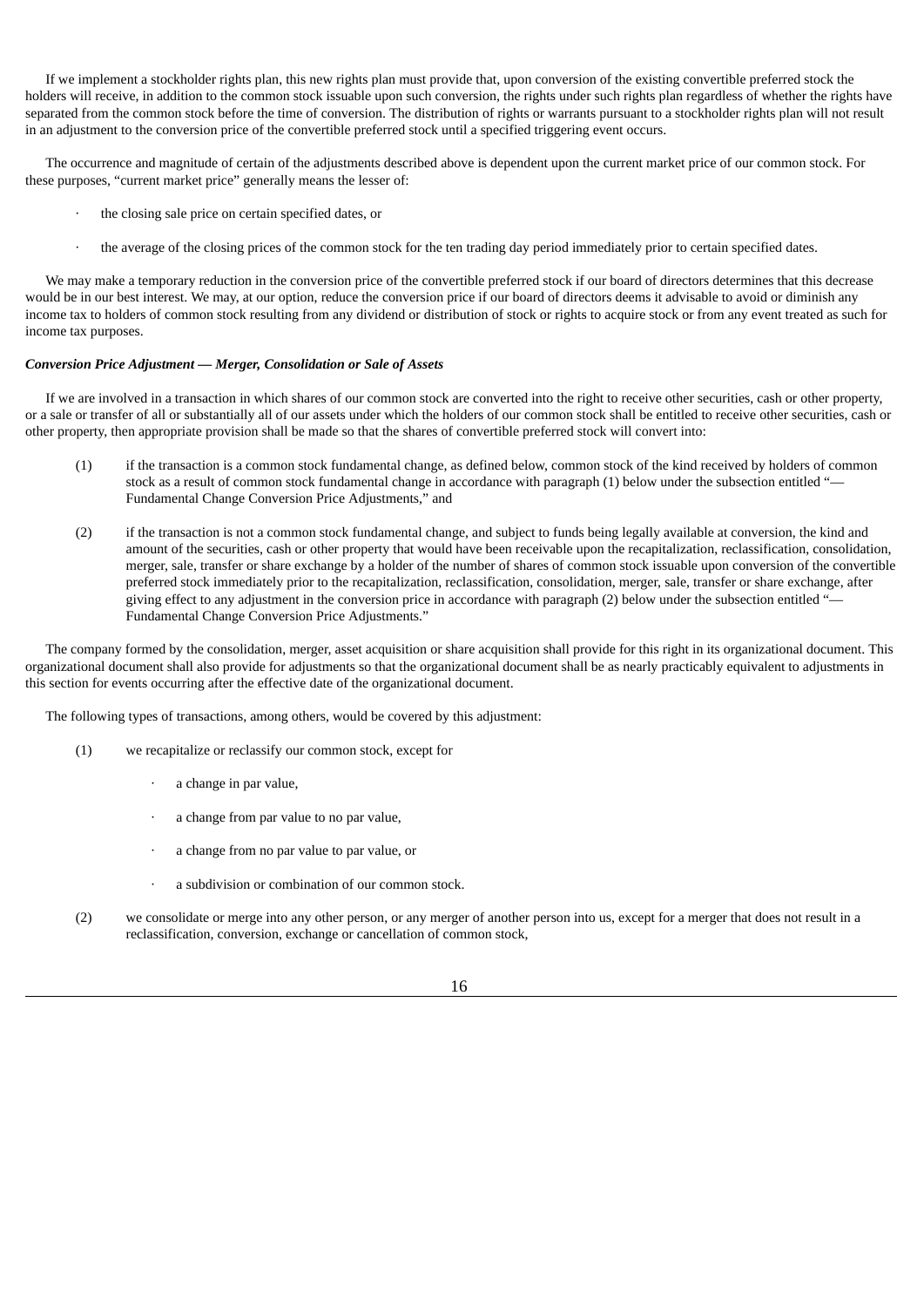- (3) we sell, transfer or lease all or substantially all of our assets and holders of our common stock become entitled to receive other securities, cash or other property, or
- (4) undertake any compulsory share exchange.

### *Fundamental Change Conversion Price Adjustments*

If a fundamental change occurs, the conversion price will be adjusted as follows:

- (1) in the case of a common stock fundamental change, the conversion price shall be the conversion price after giving effect to any other prior adjustments effected pursuant to the preceding paragraphs, multiplied by a fraction, the numerator of which is the purchaser stock price, as defined below, and the denominator of which is the applicable price, as defined below. However, in the event of a common stock fundamental change in which:
	- · 100% of the value of the consideration received by a holder of our common stock is common stock of the successor, acquirer or other third party, and cash, if any, paid with respect to any fractional interests in such common stock resulting from such common stock fundamental change,
	- all of our common stock shall have been exchanged for, converted into or acquired for, common stock of the successor, acquirer or other third party, and any cash with respect to fractional interests, and
	- the conversion price shall be the conversion price in effect immediately prior to such common stock fundamental change multiplied by a fraction, the numerator of which is one (1) and the denominator of which is the number of shares of common stock of the successor, acquirer or other third party received by a holder of one share of our common stock as a result of the common stock fundamental change;
- (2) in the case of a non-stock fundamental change, the conversion price shall be the lower of:
	- the conversion price after giving effect to any other prior adjustments effected pursuant to the preceding paragraph and
	- the product of
		- A. the applicable price, and
		- B. a fraction, the numerator of which is \$10 and the denominator of which is (x) the amount of the redemption price for one share of convertible preferred stock if the redemption date were the date of the non-stock fundamental change (or if the date of such non-stock fundamental change falls within the period beginning on the first issue date of the convertible preferred stock through October 31, 2005, the twelve-month period commencing November 1, 2005 and the twelve-month period commencing November 1, 2006, the product of 106.0%, 105.4% or 104.8%, respectively, and \$10) plus (y) any then-accrued and unpaid distributions on one share of convertible preferred stock.

Holders of convertible preferred stock may receive significantly different consideration upon conversion depending upon whether a fundamental change is a non-stock fundamental change or a common stock fundamental change. In the event of a non-stock fundamental change, the shares of convertible preferred stock will convert into stock and other securities or property or assets, including cash, determined by the number of shares of common stock receivable upon conversion at the conversion price as adjusted in accordance with (2) above. In the event of a common stock fundamental change, under certain circumstances, the holder of convertible preferred stock will receive different consideration depending on whether the holder converts his or her shares of convertible preferred stock on or after the common stock fundamental change.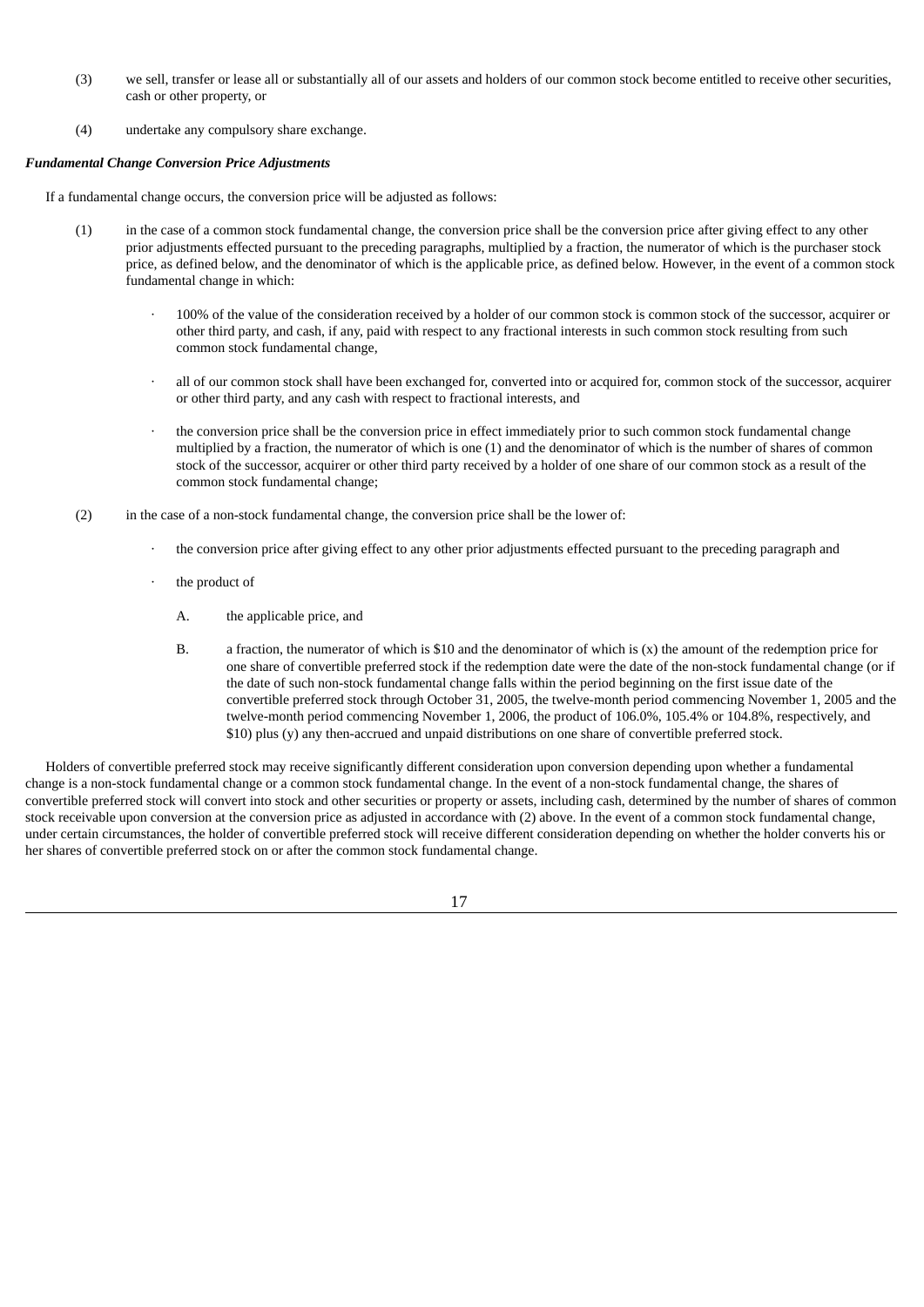### *Definitions for the Fundamental Change Adjustment Provision*

### "**applicable price**" means:

- in a non-stock fundamental change in which the holders of common stock receive only cash, the amount of cash received by a holder of one share of common stock, and
- in the event of any other fundamental change, the average of the daily closing price for one share of common stock during the 10 trading days immediately prior to the record date for the determination of the holders of common stock entitled to receive cash, securities, property or other assets in connection with the fundamental change or, if there is no such record date, prior to the date upon which the holders of common stock shall have the right to receive such cash, securities, property or other assets.

"**common stock fundamental change**" means any fundamental change in which more than 50% of the value, as determined in good faith by our board of directors, of the consideration received by holders of our common stock consists of common stock that, for the 10 trading days immediately prior to such fundamental change, has been admitted for listing or admitted for listing subject to notice of issuance on a national securities exchange or quoted on The NASDAQ National Market, except that a fundamental change shall not be a common stock fundamental change unless either:

- · we continue to exist after the occurrence of the fundamental change and the outstanding convertible preferred stock continues to exist as outstanding convertible preferred stock, or
- · not later than the occurrence of the fundamental change, the outstanding convertible preferred stock is converted into or exchanged for shares of preferred stock, which preferred stock has rights, preferences and limitations substantially similar, but no less favorable, to those of the convertible preferred stock.

"**fundamental change**" means the occurrence of any transaction or event or series of transactions or events pursuant to which all or substantially all of our common stock shall be exchanged for, converted into, acquired for or shall constitute solely the right to receive cash, securities, property or other assets, whether by means of an exchange offer, liquidation, tender offer, consolidation, merger, combination, reclassification, recapitalization or otherwise. However, for purposes of adjustment of the conversion price, in the case of any series of transactions or events, the fundamental change shall be deemed to have occurred when substantially all of the common stock shall have been exchanged for, converted into or acquired for, or shall constitute solely the right to receive, such cash, securities, property or other assets, but the adjustment shall be based upon the consideration that the holders of our common stock received in the transaction or event as a result of which more than 50% of our common stock shall have been exchanged for, converted into or acquired for, or shall constitute solely the right to receive, such cash, securities, property or other assets.

"**non-stock fundamental change**" means any fundamental change other than a common stock fundamental change.

"**purchaser stock price**" means the average of the daily closing price for one share of the common stock received by holders of the common stock in the common stock fundamental change during the 10 trading days immediately prior to the date fixed for the determination of the holders of the common stock entitled to receive such common stock or, if there is no such date, prior to the date upon which the holders of the common stock shall have the right to receive such common stock.

### **Liquidation Rights**

In the event of our voluntary or involuntary dissolution, liquidation, or winding up, the holders of the convertible preferred stock shall receive a liquidation preference of \$10 per share and all accrued and unpaid dividends through the distribution date. Holders of any class or series of preferred stock ranking on the same basis as your convertible preferred stock as to liquidation shall also be entitled to receive the full respective liquidation preferences and any accrued and unpaid dividends through the distribution date. Only after the preferred stock holders have received their liquidation preference and any accrued and unpaid dividends will we distribute assets to common stock holders or any of our other stock ranking junior to the shares of convertible preferred stock upon liquidation. If upon such dissolution, liquidation or winding up, we do not have enough assets to pay in full the amounts due on the convertible preferred stock and any other preferred stock ranking on the same basis with the convertible preferred stock as to liquidation, the holders of the convertible preferred stock and such other preferred stock will share ratably in any such distributions of our assets:

- first in proportion to the liquidation preferences until the preferences are paid in full, and
- then in proportion to the amounts of accrued but unpaid dividends.

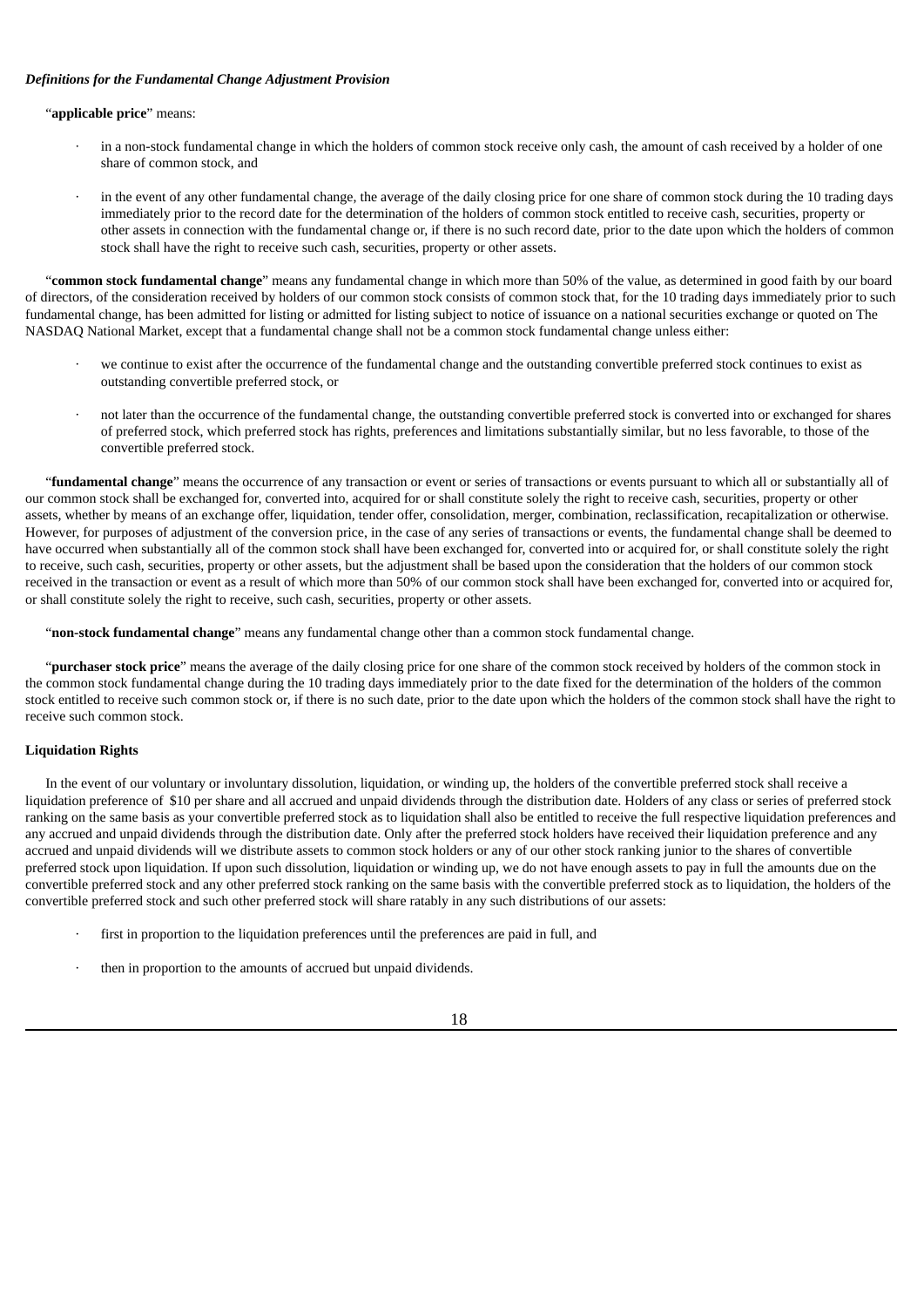After we pay any liquidation preference and accrued dividends, holders of the convertible preferred stock will not be entitled to participate any further in the distribution of our assets. The following events will not be deemed to be a dissolution, liquidation or winding up of Cyclacel:

- the sale of all or substantially all of the assets;
- · our merger or consolidation into or with any other corporation; or
- · our liquidation, dissolution, winding up or reorganization immediately followed by a reincorporation as another corporation.

#### **Optional Redemption**

We may redeem the convertible preferred stock, out of legally available funds, in whole or in part, at our option, at the redemption prices listed below. The redemption price for the 12-month period beginning: November 1, 2012 is \$10.12; November 1, 2013 is \$10.06; and \$10.00 at November 1, 2014 and thereafter. In each case we will pay accrued and unpaid dividends to, but excluding, the redemption date. We are required to give notice of redemption not more than 60 and not less than 20 days before the redemption date.

If we redeem less than all of the shares of convertible preferred stock, we shall select the shares to be redeemed by lot or pro rata or in some other equitable manner in our sole discretion.

#### **Exchange Provisions**

We may exchange the convertible preferred stock in whole, but not in part, for debentures on any dividend payment date on or after November 1, 2005 at the rate of \$10 principal amount of debentures for each outstanding share of convertible preferred stock. Debentures will be issuable in denominations of \$1,000 and integral multiples of \$1,000, as discussed in the section entitled "Description of Debentures" below. If the exchange results in an amount of debentures that is not an integral multiple of \$1,000, we will pay in cash an amount in excess of the closest integral multiple of \$1,000. We will mail written notice of our intention to exchange the convertible preferred stock to each record holder not less than 30 nor more than 60 days prior to the exchange date.

We refer to the date fixed for exchange of the convertible preferred stock for debentures as the "exchange date." On the exchange date, the holder's rights as a stockholder of Cyclacel shall cease, the shares of convertible preferred stock will no longer be outstanding, and will only represent the right to receive the debentures and any accrued and unpaid dividends, without interest. We may not exercise our option to exchange the convertible preferred stock for the debentures if:

- full cumulative dividends on the convertible preferred stock to the exchange date have not been paid or set aside for payment, or
- an event of default under the indenture would occur on conversion, or has occurred and is continuing.

#### **Voting Rights**

Holders of our convertible preferred stock have no voting rights except as described below or as required by law. Shares of our convertible preferred stock held by us or any entity controlled by us will not have any voting rights.

If we have not paid dividends on the convertible preferred stock or on any outstanding shares of preferred stock ranking on the same basis as to dividends with the convertible preferred stock in an aggregate amount equal to at least six quarterly dividends whether or not consecutive, we will increase the size of our board of directors by two additional directors. So long as dividends remain due and unpaid, holders of the convertible preferred stock, voting separately as a class with holders of preferred stock ranking on the same basis as to dividends having like voting rights, will be entitled to elect two additional directors at any meeting of stockholders at which directors are to be elected. These directors will be appointed to classes on the board as determined by our board of directors. These voting rights will terminate when we have declared and either paid or set aside for payment all accrued and unpaid dividends. The terms of office of all directors so elected will terminate immediately upon the termination of these voting rights.

We have not declared dividends with respect to at least six quarters and, therefore, the holders of the preferred stock, voting separately as a class, are entitled to elect, and have elected, two directors.

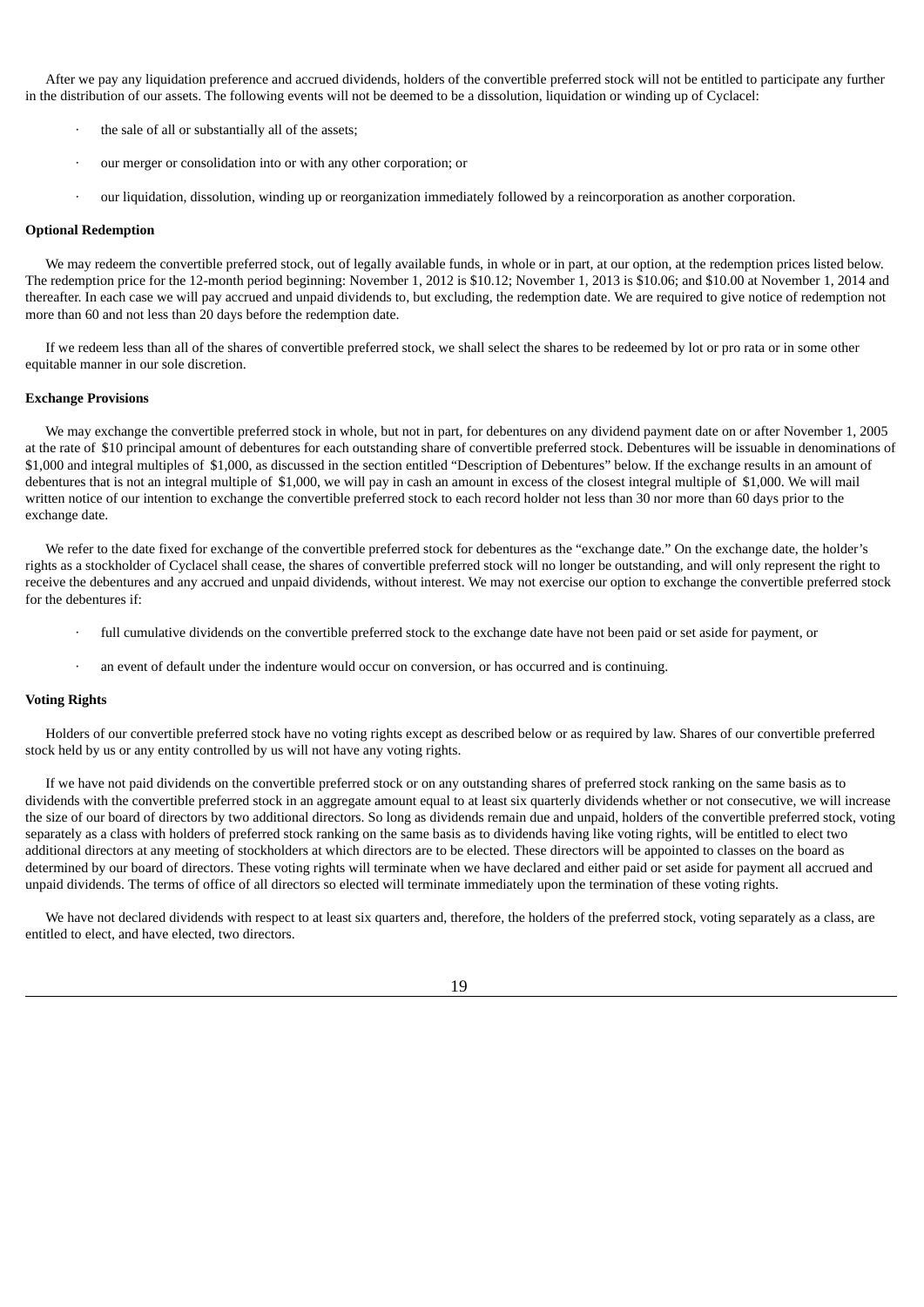Without the vote or consent of the holders of at least a majority of the shares of convertible preferred stock, we may not:

- · adversely change the rights, preferences and limitations of the convertible preferred stock by modifying our certificate of incorporation or bylaws, or
- authorize, issue, reclassify any of our authorized stock into, increase the authorized amount of, or authorize or issue any convertible obligation or security or right to purchase, any class of stock that ranks senior to the convertible preferred stock as to dividends or distributions of assets upon liquidation, dissolution or winding up of the stock.

No class vote on the part of convertible preferred stock shall be required (except as otherwise required by law or resolution of our board of directors) in connection with the authorization, issuance or increase in the authorized amount of any shares of capital stock ranking junior to or on parity with the convertible preferred stock both as to the payment of dividends and as to distribution of assets upon our liquidation, dissolution or winding up, whether voluntary or involuntary, including our common stock and the convertible preferred stock.

In addition, without the vote or consent of the holders of at least a majority of the shares of convertible preferred stock we may not:

- enter into a share exchange that affects the convertible preferred stock,
- consolidate with or merge into another entity, or
- · permit another entity to consolidate with or merge into us, unless the convertible preferred stock remains outstanding and its rights, privileges and preferences are unaffected or it is converted into or exchanged for convertible preferred stock of the surviving entity having rights, preferences and limitations substantially similar, but no less favorable, to the convertible preferred stock.

In determining a majority under these voting provisions, holders of convertible preferred stock will vote together with holders of any other preferred stock that rank on parity as to dividends and that have like voting rights.

### **Series A Preferred Stock**

#### **General**

In connection with the July 2017 underwritten public offering, the Company issued 8,872 shares of Series A Preferred Stock. Each share of Series A Preferred Stock is convertible at any time at the option of the holder thereof, into a number of shares of common stock determined by dividing \$1,000 by the initial conversion price of \$2.00 per share, subject to a 4.99% blocker provision, or, upon election by a holder prior to the issuance of shares of Series A Preferred Stock, 9.99%, and is subject to adjustment for stock splits, stock dividends, distributions, subdivisions and combinations.

During the year ended December 31, 2018, 8,608 shares of Series A Preferred Stock were converted into 4,304,000 shares of common stock. As of May 28, 2019, 264 shares of the Series A Preferred Stock remained issued and outstanding and are convertible into 132,000 shares of common stock.

#### **Dividends**

When and if declared by our board of directors, holders of Series A Preferred Stock are entitled to receive dividends of shares of Series A Preferred Stock equal (on an as-if-converted-to-common-stock basis) to and in the same form as dividends actually paid on shares of the common stock.

#### **Voting Rights**

Holders of our Series A Preferred Stock have no voting rights except as described below or as required by law. Shares of our Series A Preferred Stock held by us or any entity controlled by us will not have any voting rights.

Without the vote or consent of the holders of at least a majority of the shares of Series A Preferred Stock, we may not:

alter or change adversely the powers, preferences or rights given to the authorized shares of Series A Preferred Stock,

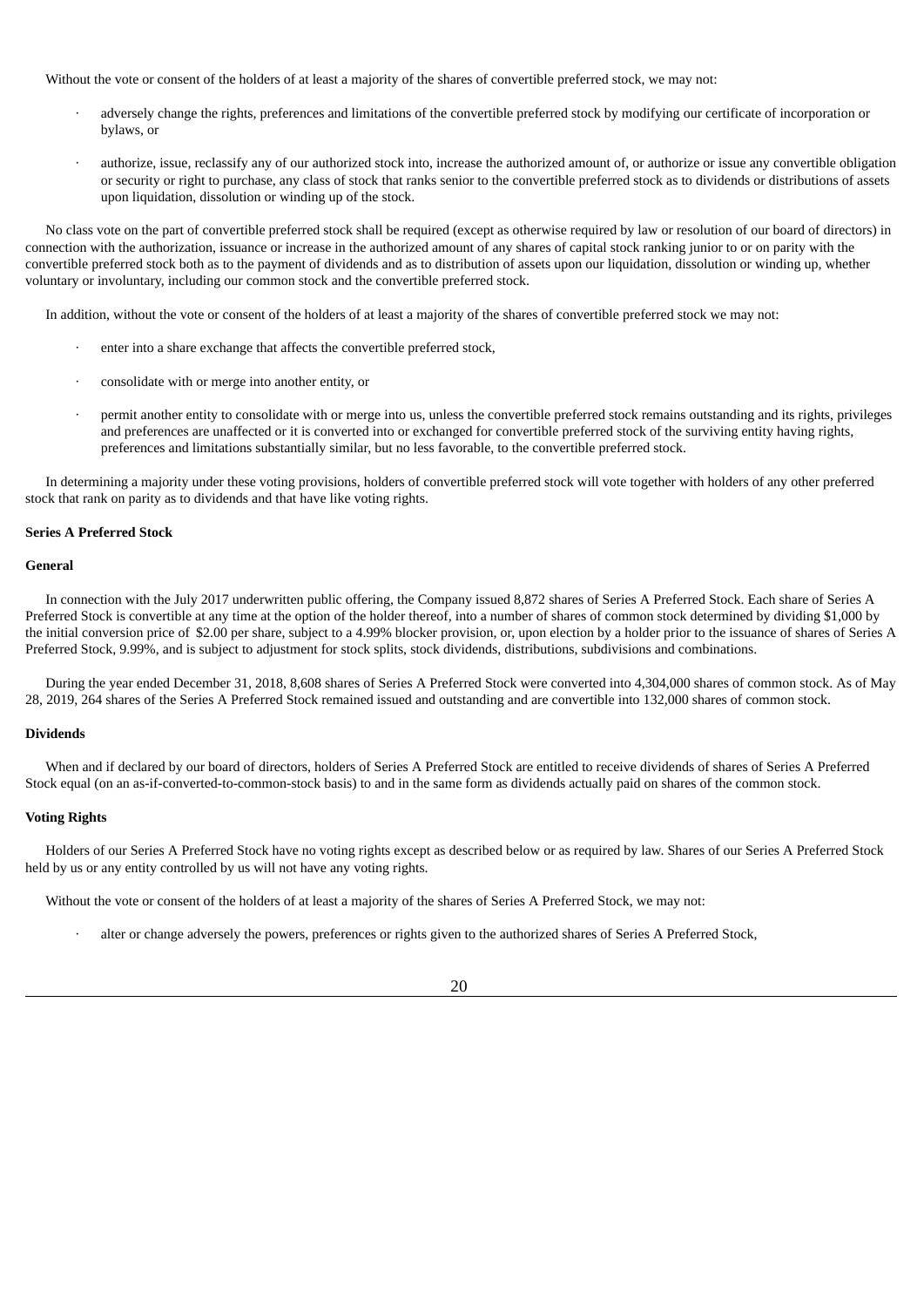- amend its certificate of incorporation or other charter documents in any manner that adversely affects any rights of the holders of shares of Series A Preferred Stock,
- increase the number of authorized shares of Series A Preferred Stock,
- effect a stock split or reverse stock split of the Series A Preferred Stock or any like event, or
- enter into any agreement with respect to any of the foregoing.

#### **Liquidation Rights**

In the event of our voluntary or involuntary dissolution, liquidation, or winding up, the holders of the Series A Preferred Stock may participate on an asconverted-to-common-stock basis in any distribution of assets of the Company. The Company shall not pay any dividends on shares of common stock (other than dividends in the form of common stock) unless and until such time as dividends on each share of Series A Preferred Stock are paid on an asconverted basis. There is no restriction on the Company's ability to repurchase shares of Series A Preferred Stock while there is any arrearage in the payment of dividends on such shares, and there are no sinking fund provisions applicable to the Series A Preferred Stock.

#### **Conversion**

Subject to certain conditions, at any time following the issuance of the Series A Preferred Stock, the Company has the right to cause each holder of the Series A Preferred Stock to convert all or part of such holder's Series A Preferred Stock in the event that (i) the volume weighted average price of our common stock for 30 consecutive trading days (the "**Measurement Period**") exceeds 300% of the initial conversion price of the Series A Preferred Stock (subject to adjustment for forward and reverse stock splits, recapitalizations, stock dividends and similar transactions), (ii) the daily trading volume on each trading day during such Measurement Period exceeds \$500,000 per trading day and (iii) the holder is not in possession of any information that constitutes or might constitute, material non-public information which was provided by the Company. The right to cause each holder of the Series A Preferred Stock to convert all or part of such holder's Series A Preferred Stock shall be exercised ratably among the holders of the then outstanding preferred stock.

#### **Optional Conversion**

Each share of Series A Preferred Stock is convertible at any time at the holder's option into a number of shares of common stock equal to \$1,000 divided by the Series A Conversion Price. The "**Series A Conversion Price**" is initially \$4.12 and is subject to adjustment for stock splits, stock dividends, distributions, subdivisions and combinations. Notwithstanding the foregoing, the Series A Certificate of Designation further provides that we shall not effect any conversion of Series A Preferred Stock, with certain exceptions, to the extent that, after giving effect to an attempted conversion, the holder of Series A Preferred Shares (together with such holder's affiliates, and any persons acting as a group together with such holder or any of such holder's affiliates) would beneficially own a number of shares of common stock in excess of 4.99% (or, at the election of the holder, 9.99%) of the shares of our common stock then outstanding after giving effect to such exercise (the "**Preferred Stock Beneficial Ownership Limitation**"); provided, however, that upon notice to the Company, the holder may increase or decrease the Preferred Stock Beneficial Ownership Limitation, provided that in no event shall the Preferred Stock Beneficial Ownership Limitation exceed 9.99% and any increase in the Preferred Stock Beneficial Ownership Limitation will not be effective until 61 days following notice of such increase from the holder to us.

#### **Adjustments**

#### *Stock Dividends and Stock Splits*

If, at any time while the Series A Preferred Stock is outstanding, the Company: (i) pays a stock dividend, (ii) subdivides outstanding shares of common stock into a larger number of shares, (iii) combines (including by way of a reverse stock split) outstanding shares of common stock into a smaller number of shares, or (iv) issues, in the event of a reclassification of shares of the common stock, any shares of capital stock of the Company, then the Series A Conversion Price shall be multiplied by a fraction of which the numerator shall be the number of shares of common stock (excluding any treasury shares of the Company) outstanding immediately before such event, and of which the denominator shall be the number of shares of common stock outstanding immediately after such event.

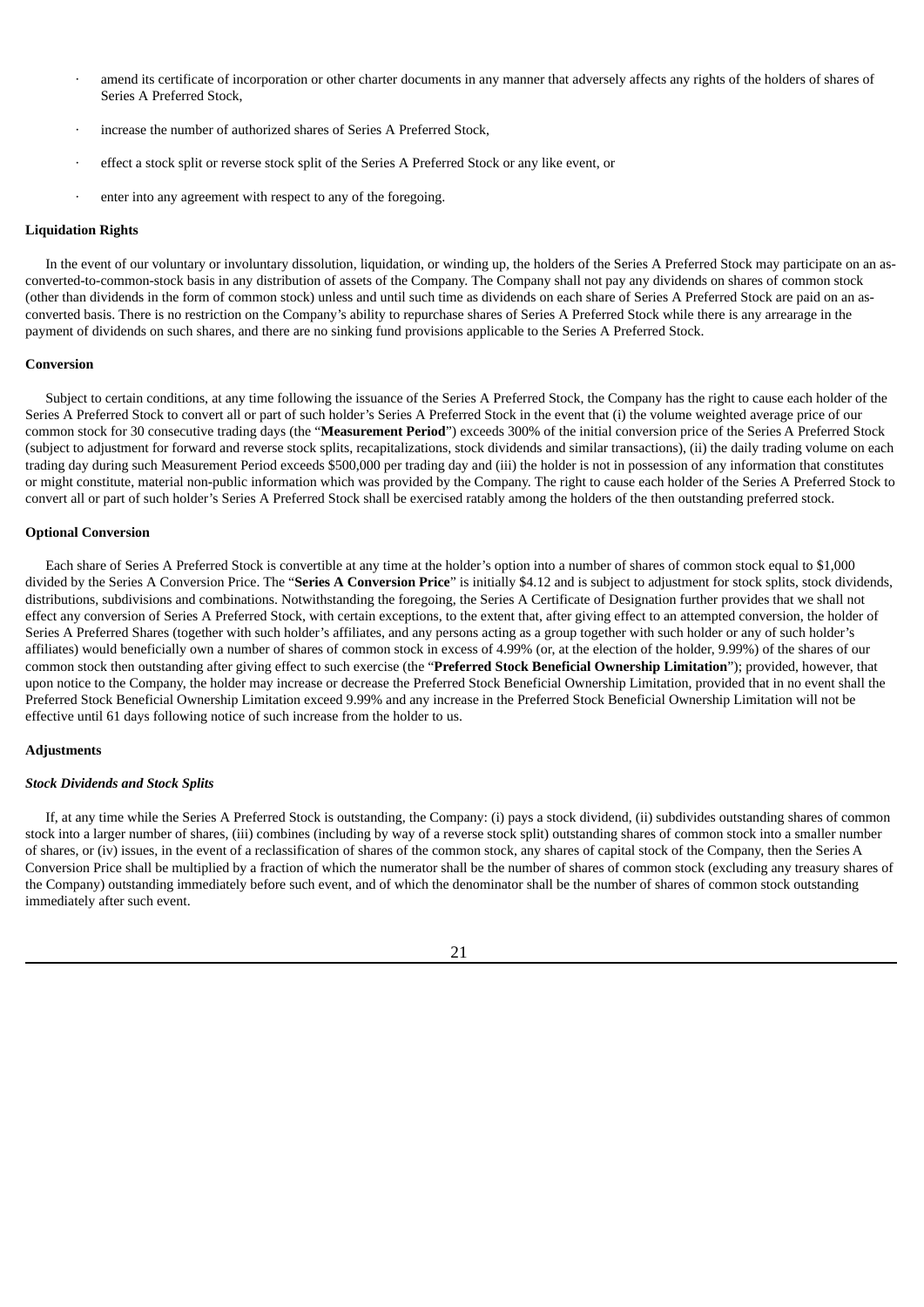### *Subsequent Rights Offerings*

If at any time the Company grants, issues or sells any common stock Equivalents or rights to purchase stock, warrants, securities or other property pro rata to the record holders of any class of shares of common stock (the "**Purchase Rights**"), then the holder will be entitled to acquire, upon the terms applicable to such Purchase Rights, the aggregate Purchase Rights which the holder could have acquired if the holder had held the number of shares of common stock acquirable upon complete conversion of such holder's Series A Preferred Stock.

#### *Pro Rata Distributions*

During such time as the Series A Preferred Stock is outstanding, if the Company declares or makes any dividend or other distribution of its assets to holders of shares of common stock, by way of return of capital or otherwise (a "**Distribution**"), then, in each such case, the holder shall be entitled to participate in such Distribution to the same extent that the holder would have participated therein if the holder had held the number of shares of common stock acquirable upon complete conversion of the Series A Preferred Stock.

#### *Fundamental Transaction*

If, at any time while the Series A Preferred Stock is outstanding, a Fundamental Transaction occurs, then, upon any subsequent conversion of this Preferred Stock, the Holder shall have the right to receive, for each Conversion Share that would have been issuable upon such conversion immediately prior to the occurrence of such Fundamental Transaction (without regard to any limitation in Section 6(d) on the conversion of this Preferred Stock), the number of shares of common stock of the successor or acquiring corporation or of the Company, if it is the surviving corporation, and any additional consideration receivable as a result of such Fundamental Transaction by a holder of the number of shares of common stock for which this Preferred Stock is convertible immediately prior to such Fundamental Transaction. If holders of common stock are given any choice as to the securities, cash or property to be received in a Fundamental Transaction, then the Holder shall be given the same choice as to the additional consideration it receives upon any conversion of this Preferred Stock following such Fundamental Transaction

#### *Definitions for the Fundamental Transaction Adjustment Provision*

*"Fundamental Transaction"* means a transaction in which the Company, directly or indirectly, in one or more related transactions effects any merger or consolidation of the Company with or into another person, (ii) the Company, directly or indirectly, effects any sale, lease, license, assignment, transfer, conveyance or other disposition of all or substantially all of its assets in one or a series of related transactions, (iii) any, direct or indirect, purchase offer, tender offer or exchange offer (whether by the Company or another person) is completed pursuant to which holders of common stock are permitted to sell, tender or exchange their shares for other securities, cash or property and has been accepted by the holders of 50% or more of the outstanding common stock, (iv) the Company, directly or indirectly, in one or more related transactions effects any reclassification, reorganization or recapitalization of the common stock or any compulsory share exchange pursuant to which the common stock is effectively converted into or exchanged for other securities, cash or property, or (v) the Company, directly or indirectly, in one or more related transactions consummates a stock or share purchase agreement or other business combination (including, without limitation, a reorganization, recapitalization, spin-off or scheme of arrangement) with another person whereby such other person acquires more than 50% of the outstanding shares of common stock (not including any shares of common stock held by the other person or other persons making or party to, or associated or affiliated with the other persons making or party to, such stock or share purchase agreement or other business combination)

*"Conversion Share"* means the shares of common stock issuable upon conversion of the shares of Series A Preferred Stock.

#### 22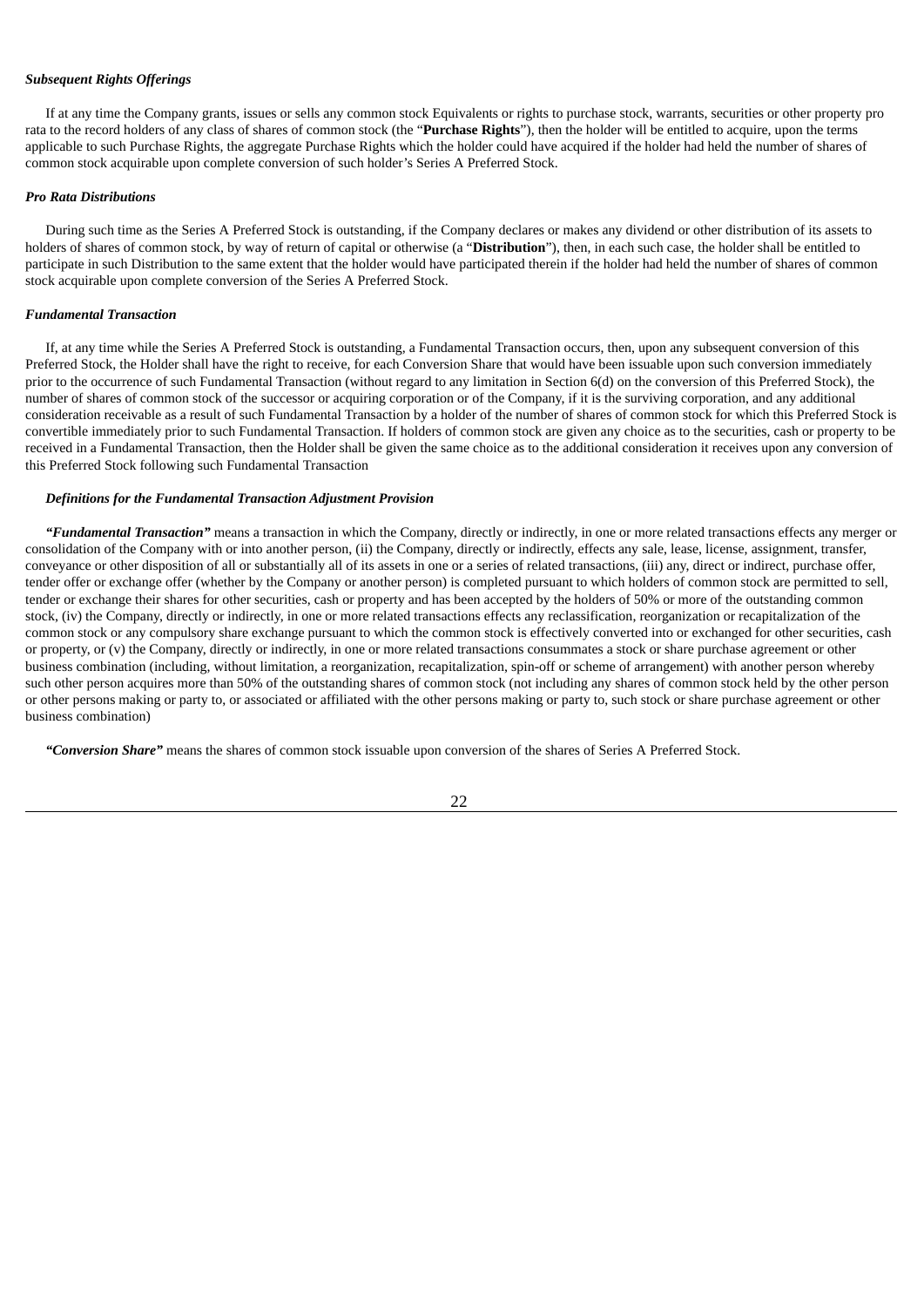# **DESCRIPTION OF WARRANTS**

### <span id="page-40-0"></span>**General**

We may issue warrants to purchase shares of our common stock, preferred stock and/or debt securities in one or more series together with other securities or separately, as described in the applicable prospectus supplement. Below is a description of certain general terms and provisions of the warrants that we may offer. Particular terms of the warrants will be described in the warrant agreements and the prospectus supplement relating to the warrants.

The applicable prospectus supplement will contain, where applicable, the following terms of and other information relating to the warrants:

- the specific designation and aggregate number of, and the price at which we will issue, the warrants;
- the currency or currency units in which the offering price, if any, and the exercise price are payable;
- · the designation, amount and terms of the securities purchasable upon exercise of the warrants;
- if applicable, the exercise price for shares of our common stock and the number of shares of common stock to be received upon exercise of the warrants;
- · if applicable, the exercise price for shares of our preferred stock, the number of shares of preferred stock to be received upon exercise, and a description of that series of our preferred stock;
- · if applicable, the exercise price for our debt securities, the amount of debt securities to be received upon exercise, and a description of that series of debt securities;
- the date on which the right to exercise the warrants will begin and the date on which that right will expire or, if you may not continuously exercise the warrants throughout that period, the specific date or dates on which you may exercise the warrants;
- whether the warrants will be issued in fully registered form or bearer form, in definitive or global form or in any combination of these forms, although, in any case, the form of a warrant included in a unit will correspond to the form of the unit and of any security included in that unit;
- any applicable material U.S. federal income tax consequences;
- the identity of the warrant agent for the warrants and of any other depositaries, execution or paying agents, transfer agents, registrars or other agents;
- · the proposed listing, if any, of the warrants or any securities purchasable upon exercise of the warrants on any securities exchange;
- if applicable, the date from and after which the warrants and the common stock, preferred stock and/or debt securities will be separately transferable;
- if applicable, the minimum or maximum amount of the warrants that may be exercised at any one time;
- information with respect to book-entry procedures, if any;
- the anti-dilution provisions of the warrants, if any;
- any redemption or call provisions:
- whether the warrants may be sold separately or with other securities as parts of units; and
- any additional terms of the warrants, including terms, procedures and limitations relating to the exchange and exercise of the warrants. We will describe the particular terms of any warrants that we may offer under this prospectus in more detail in the applicable prospectus supplement and the related warrant agreements and warrant certificates.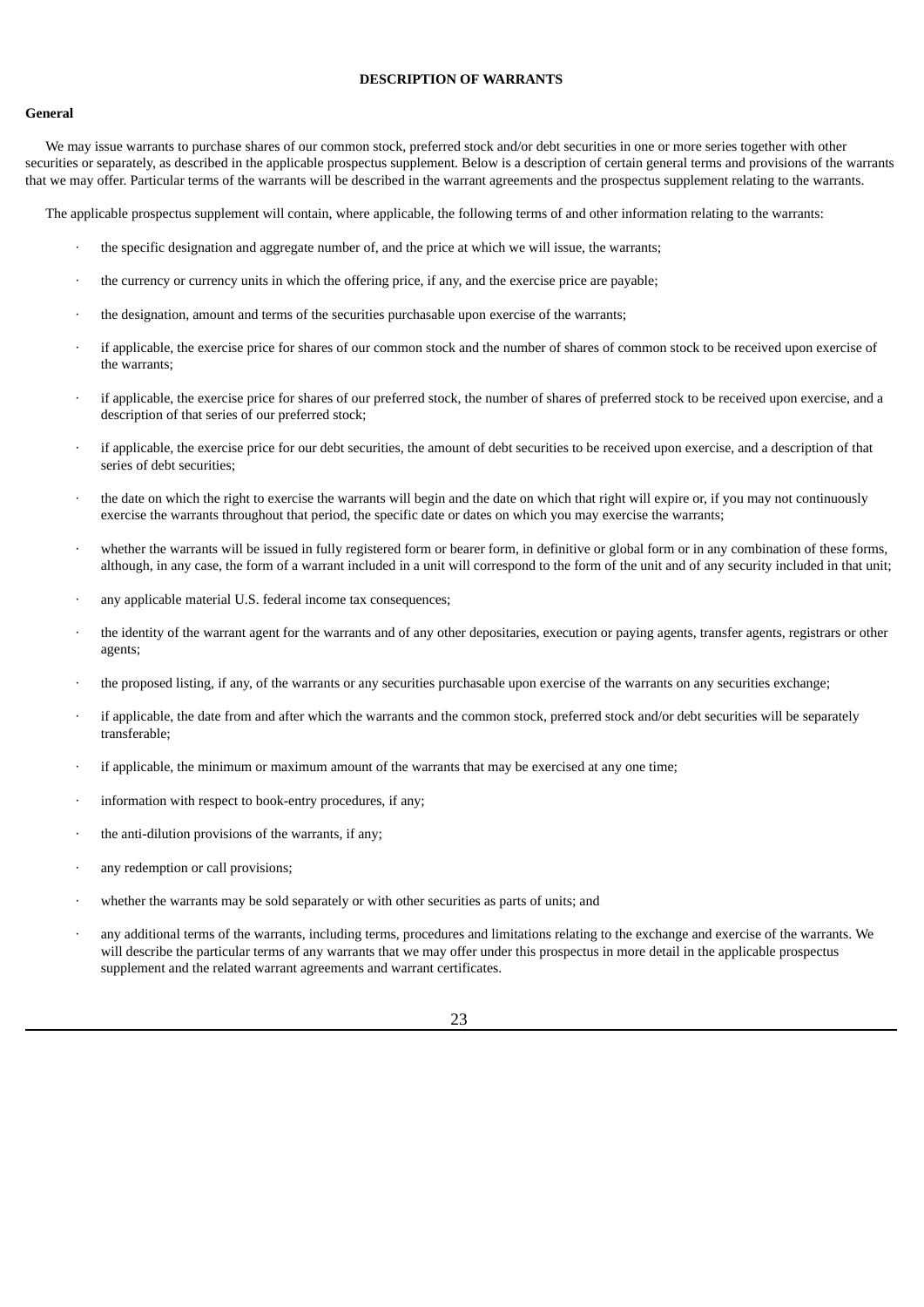### **Outstanding Warrants**

The following is a brief summary of the terms of our outstanding warrants.

- · On July 21, 2017, the Company issued (i) 3,154,000 Class A Units for \$2 per unit, each consisting of one share of the Company's common stock, and a warrant to purchase one share of common stock (the "Class A Warrants"), and (ii) 8,872 Class B Units, each consisting of one share of the Company's Series A Preferred Stock, convertible into 500 shares of common stock at the initial conversion price, and a warrant to purchase a number of shares of common stock equal to \$1,000.00 divided by the conversion price (the "Class B Warrants") for \$1,000 per unit. We refer to the Class A Warrants and Class B Warrants as the July 2017 Warrants.
- · As of December 31, 2018, there were 7,490,500 July 2017 Warrants outstanding, each with an exercise price of \$2.00. All such warrants were issued in connection with the July 2017 underwritten public offering and are immediately exercisable. The Warrants expire in 2024. Subject to limited exceptions, a holder of warrants will not have the right to exercise any portion of its warrants if the holder (together with such holder's affiliates, and any persons acting as a group together with such holder or any of such holder's affiliates) would beneficially own a number of shares of common stock in excess of 4.99% (or, at the election of the purchaser, 9.99%) of the shares of our common stock then outstanding after giving effect to such exercise. The exercise price and the number of shares issuable upon exercise of the warrants is subject to appropriate adjustment in the event of recapitalization events, stock dividends, stock splits, stock combinations, reclassifications, reorganizations or similar events affecting the Company's common stock. The warrant holders must pay the exercise price in cash upon exercise of the warrants, unless such warrant holders are utilizing the cashless exercise provision of the warrants. On the expiration date, unexercised warrants will automatically be exercised via the "cashless" exercise provision.

*Exercisability.* The exercise price and the number of shares issuable upon exercise of the warrants is subject to appropriate adjustment in the event of recapitalization events, stock dividends, stock splits, stock combinations, reclassifications, reorganizations or similar events affecting the Company's common stock.

*Exercise of Warrants.* All of the warrants may be exercised upon surrender of the warrant on or prior to the expiration date at the offices of the warrant agent, with the exercise form set forth in the warrant completed and executed as indicated, either accompanied by full payment of the exercise price, by certified check payable to us, for the number of warrants being exercised or, under certain circumstances, by means of a cashless exercise, as provided for in the warrant. Notwithstanding the foregoing, the holder will not be required to physically surrender the warrant unless and until the aggregate warrant shares represented by the warrant are exercised. The warrants are exercisable by delivery of a written notice, with payment made within two trading days of the delivery of the notice of exercise.

*Cashless Exercise.* If, at any time during the exercisability period of any of the warrants, the holder is not permitted to sell shares of common stock issuable upon exercise of the relevant warrant pursuant to the registration statement or an exemption from registration is not available, and the fair market value of our common stock exceeds the exercise price of the warrants, the holder may elect to effect a cashless exercise of the warrants, in whole or in part, by surrendering the warrants to us, together with delivery to us of a duly executed exercise notice, and canceling a portion of the relevant warrant in payment of the purchase price payable in respect of the number of shares of our common stock purchased upon such exercise.

*Buy-in Right.* If we fail to issue shares of common stock to the holder of a warrant within three business days of our receipt of a duly executed exercise notice, then the holder or any third party on behalf of the holder may, for such holder's account, purchase in an open market transaction or otherwise, shares of common stock to deliver in satisfaction of a sale by the holder of shares of common stock issuable upon such exercise that the holder anticipated receiving from us. The Company shall (i) pay in cash to the holder the amount, if any, by which  $(x)$  the holder's total purchase price (including brokerage commissions, if any) for the shares of common stock so purchased exceeds (y) the amount obtained by multiplying (1) the number of Warrant Shares (as defined in such warrants) that the Company was required to deliver to the holder in connection with the exercise at issue times (2) the price at which the sell order giving rise to such purchase obligation was executed, and (ii) at the option of the holder, either reinstate the portion of the warrant and equivalent number of Warrant Shares for which such exercise was not honored (in which case such exercise shall be deemed rescinded) or deliver to the holder the number of shares of common stock that would have been issued had the Company timely complied with its exercise and delivery obligations thereunder.

24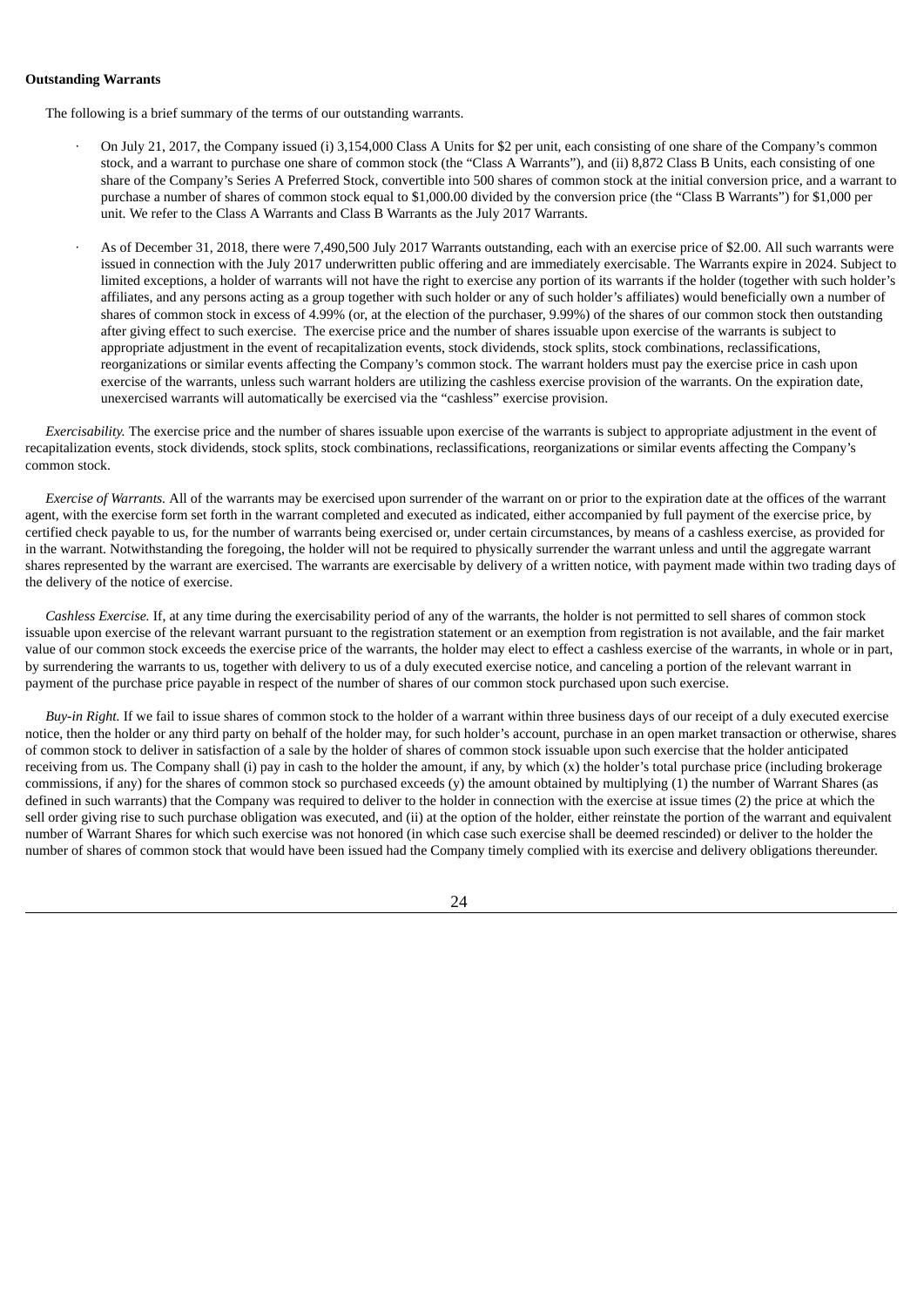*Transferability*. The warrants and all rights thereunder are transferable upon surrender of the applicable warrant at the principal office of the Company or its designated agent, together with a written assignment of the applicable warrant duly executed by the holder or its agent or attorney and funds sufficient to pay any transfer taxes payable upon the making of such transfer.

*Exchange Listing.* We do not plan on making an application to list any of the warrants on The NASDAQ Capital Market, any national securities exchange or other nationally recognized trading system. The common stock underlying the warrants is listed on the NASDAQ Capital Market.

*Fundamental Transactions.* In the event of any fundamental transaction, as described in the warrants, and generally including any merger with or into another entity (whether or not we are the surviving entity but excluding a migratory merger effected solely for the purpose of changing our jurisdiction of incorporation), sale of all or substantially all of our assets, tender offer or exchange offer, our consummation of a stock purchase agreement or other business combination (including, without limitation, a reorganization, recapitalization, spin-off or scheme of arrangement) or reclassification of our common stock, then upon any subsequent exercise of a warrant, the holder shall have the right to receive, as alternative consideration, for each share of our common stock that would have been issuable upon such exercise immediately prior to the occurrence of such fundamental transaction, the number of shares of common stock of the successor or acquiring corporation or of Cyclacel, if it is the surviving corporation, and any additional consideration receivable upon or as a result of such transaction by a holder of the number of shares of our common stock for which the warrant is exercisable immediately prior to such event. Notwithstanding the foregoing, the holders of the warrants, in the event of a fundamental transaction (i) in which holders of common stock receive all cash or substantially all cash or (ii) with a person whose common stock or equivalent equity security is not quoted or listed on an eligible market, as defined in such warrant, and, in either case, at the request of the holder delivered within 30 days after consummation of the fundamental transaction, we (or our successor entity) must purchase such warrant from the holder by paying to the holder, within seven business days after such request (or, if later, on the effective date of the fundamental transaction), cash in an amount equal to the Black Scholes value, as defined in such warrant, of the remaining unexercised portion of such warrant or Option Warrant on the date of such fundamental transaction. Fundamental transactions shall not include any transaction in which the Company is not a voluntary party thereto.

*Waivers and Amendments.* The provisions of each warrant may be amended and we may not take any action prohibited by such warrant, or omit to perform any act required to be performed pursuant to such warrant, only with the written consent of the holder of that warrant.

*Rights as a Stockholder.* The warrant holders do not have the rights or privileges of holders of common stock, including any voting rights, until they exercise their warrants and receive shares of common stock. After the issuance of shares of common stock upon exercise of the warrants, each holder will be entitled to one vote for each share held of record on all matters to be voted on by stockholders.

*No Fractional Shares.* No fractional shares will be issued upon exercise of any of the warrants. We will pay to the holder thereof, in lieu of the issuance of any fractional share which is otherwise issuable to the warrant holder, an amount in cash based on the market value of the common stock on the last trading day prior to the exercise date.

25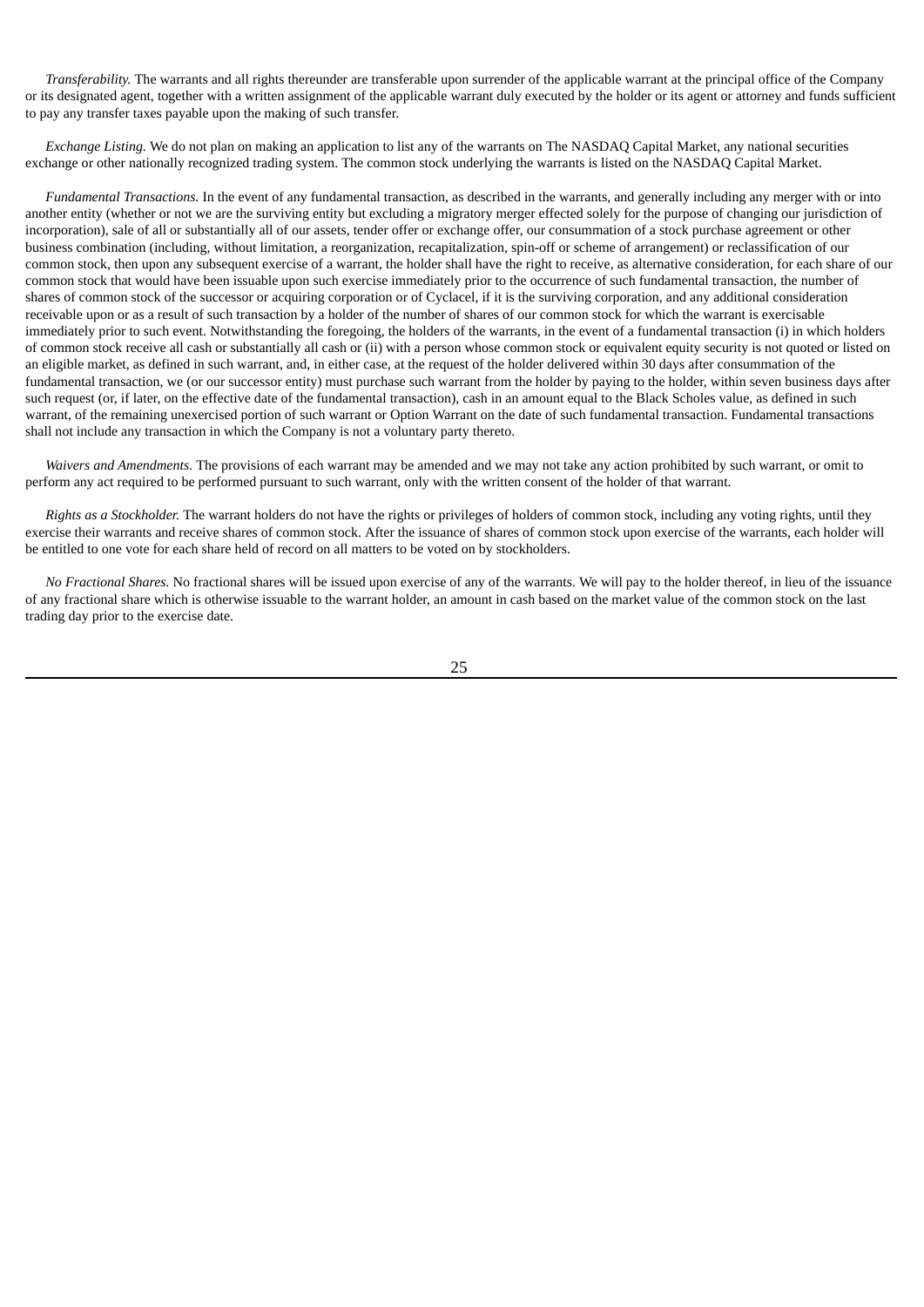## **DESCRIPTION OF DEBT SECURITIES**

<span id="page-43-0"></span>The following description, together with the additional information we include in any applicable prospectus supplements, summarizes the material terms and provisions of the debt securities that we may offer under this prospectus. While the terms we have summarized below will apply generally to any future debt securities we may offer pursuant to this prospectus, we will describe the particular terms of any debt securities that we may offer in more detail in the applicable prospectus supplement. If we so indicate in a prospectus supplement, the terms of any debt securities offered under such prospectus supplement may differ from the terms we describe below, and to the extent the terms set forth in a prospectus supplement differ from the terms described below, the terms set forth in the prospectus supplement shall control.

We may sell from time to time, in one or more offerings under this prospectus, debt securities, which may be senior or subordinated. We will issue any such senior debt securities under a senior indenture that we will enter into with a trustee to be named in the senior indenture. We will issue any such subordinated debt securities under a subordinated indenture, which we will enter into with a trustee to be named in the subordinated indenture. We have filed forms of these documents as exhibits to the registration statement, of which this prospectus is a part. We use the term "indentures" to refer to either the senior indenture or the subordinated indenture, as applicable. The indentures will be qualified under the Trust Indenture Act of 1939, as in effect on the date of the indenture. We use the term "debenture trustee" to refer to either the trustee under the senior indenture or the trustee under the subordinated indenture, as applicable.

The following summaries of material provisions of the senior debt securities, the subordinated debt securities and the indentures are subject to, and qualified in their entirety by reference to, all the provisions of the indenture applicable to a particular series of debt securities.

#### **General**

Each indenture provides that debt securities may be issued from time to time in one or more series and may be denominated and payable in foreign currencies or units based on or relating to foreign currencies. Neither indenture limits the amount of debt securities that may be issued thereunder, and each indenture provides that the specific terms of any series of debt securities shall be set forth in, or determined pursuant to, an authorizing resolution and/or a supplemental indenture, if any, relating to such series.

We will describe in each prospectus supplement the following terms relating to a series of debt securities:

- the title or designation;
- the aggregate principal amount and any limit on the amount that may be issued;
- the currency or units based on or relating to currencies in which debt securities of such series are denominated and the currency or units in which principal or interest or both will or may be payable;
- · whether we will issue the series of debt securities in global form, the terms of any global securities and who the depositary will be;
- the maturity date and the date or dates on which principal will be payable;
- · the interest rate, which may be fixed or variable, or the method for determining the rate and the date interest will begin to accrue, the date or dates interest will be payable and the record dates for interest payment dates or the method for determining such dates;
- whether or not the debt securities will be secured or unsecured, and the terms of any secured debt;
- the terms of the subordination of any series of subordinated debt;
- · the place or places where payments will be payable;
- our right, if any, to defer payment of interest and the maximum length of any such deferral period;
- the date, if any, after which, and the price at which, we may, at our option, redeem the series of debt securities pursuant to any optional redemption provisions;

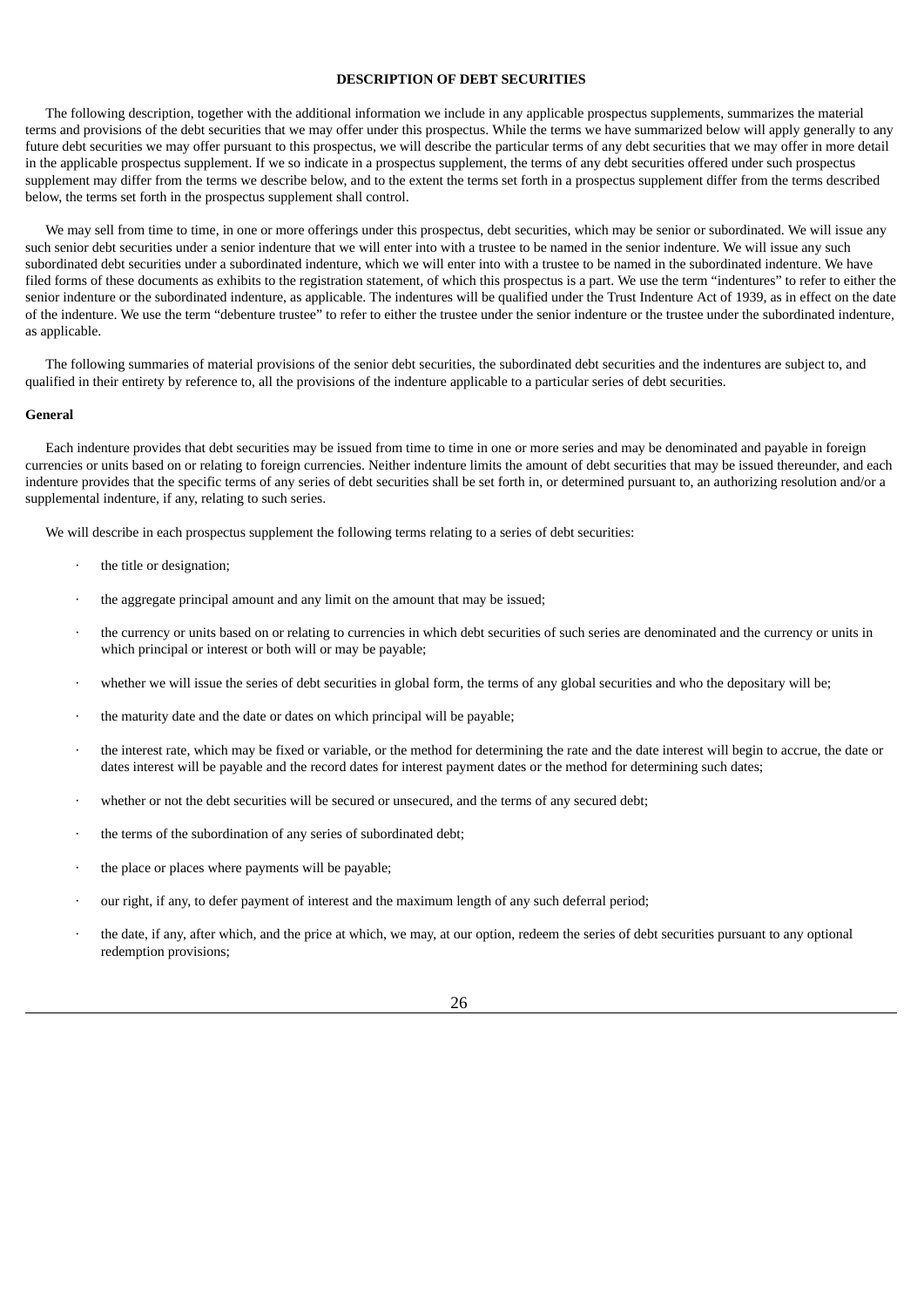- · the date, if any, on which, and the price at which we are obligated, pursuant to any mandatory sinking fund provisions or otherwise, to redeem, or at the holder's option to purchase, the series of debt securities;
- whether the indenture will restrict our ability to pay dividends, or will require us to maintain any asset ratios or reserves;
- whether we will be restricted from incurring any additional indebtedness;
- · a discussion on any material or special U.S. federal income tax considerations applicable to a series of debt securities;
- the denominations in which we will issue the series of debt securities, if other than denominations of \$1,000 and any integral multiple thereof; and
- any other specific terms, preferences, rights or limitations of, or restrictions on, the debt securities.

We may issue debt securities that provide for an amount less than their stated principal amount to be due and payable upon declaration of acceleration of their maturity pursuant to the terms of the indenture. We will provide you with information on the federal income tax considerations and other special considerations applicable to any of these debt securities in the applicable prospectus supplement.

#### **Conversion or Exchange Rights**

We will set forth in the prospectus supplement the terms, if any, on which a series of debt securities may be convertible into or exchangeable for our common stock or our other securities. We will include provisions as to whether conversion or exchange is mandatory, at the option of the holder or at our option. We may include provisions pursuant to which the number of shares of our common stock or our other securities that the holders of the series of debt securities receive would be subject to adjustment.

### Consolidation, Merger or Sale; No Protection in Event of a Change of Control or Highly Leveraged Transaction

The indentures do not contain any covenant that restricts our ability to merge or consolidate, or sell, convey, transfer or otherwise dispose of all or substantially all of our assets. However, any successor to or acquirer of such assets must assume all of our obligations under the indentures or the debt securities, as appropriate.

Unless we state otherwise in the applicable prospectus supplement, the debt securities will not contain any provisions that may afford holders of the debt securities protection in the event we have a change of control or in the event of a highly leveraged transaction (whether or not such transaction results in a change of control), which could adversely affect holders of debt securities.

### **Events of Default Under the Indenture**

The following are events of default under the indentures with respect to any series of debt securities that we may issue:

- if we fail to pay interest when due and our failure continues for 90 days and the time for payment has not been extended or deferred;
- · if we fail to pay the principal, or premium, if any, when due and the time for payment has not been extended or delayed;
- if we fail to observe or perform any other covenant set forth in the debt securities of such series or the applicable indentures, other than a covenant specifically relating to and for the benefit of holders of another series of debt securities, and our failure continues for 90 days after we receive written notice from the debenture trustee or holders of not less than a majority in aggregate principal amount of the outstanding debt securities of the applicable series; and
- if specified events of bankruptcy, insolvency or reorganization occur as to us.

No event of default with respect to a particular series of debt securities (except as to certain events of bankruptcy, insolvency or reorganization) necessarily constitutes an event of default with respect to any other series of debt securities. The occurrence of an event of default may constitute an event of default under any bank credit agreements we may have in existence from time to time. In addition, the occurrence of certain events of default or an acceleration under the indenture may constitute an event of default under certain of our other indebtedness outstanding from time to time.

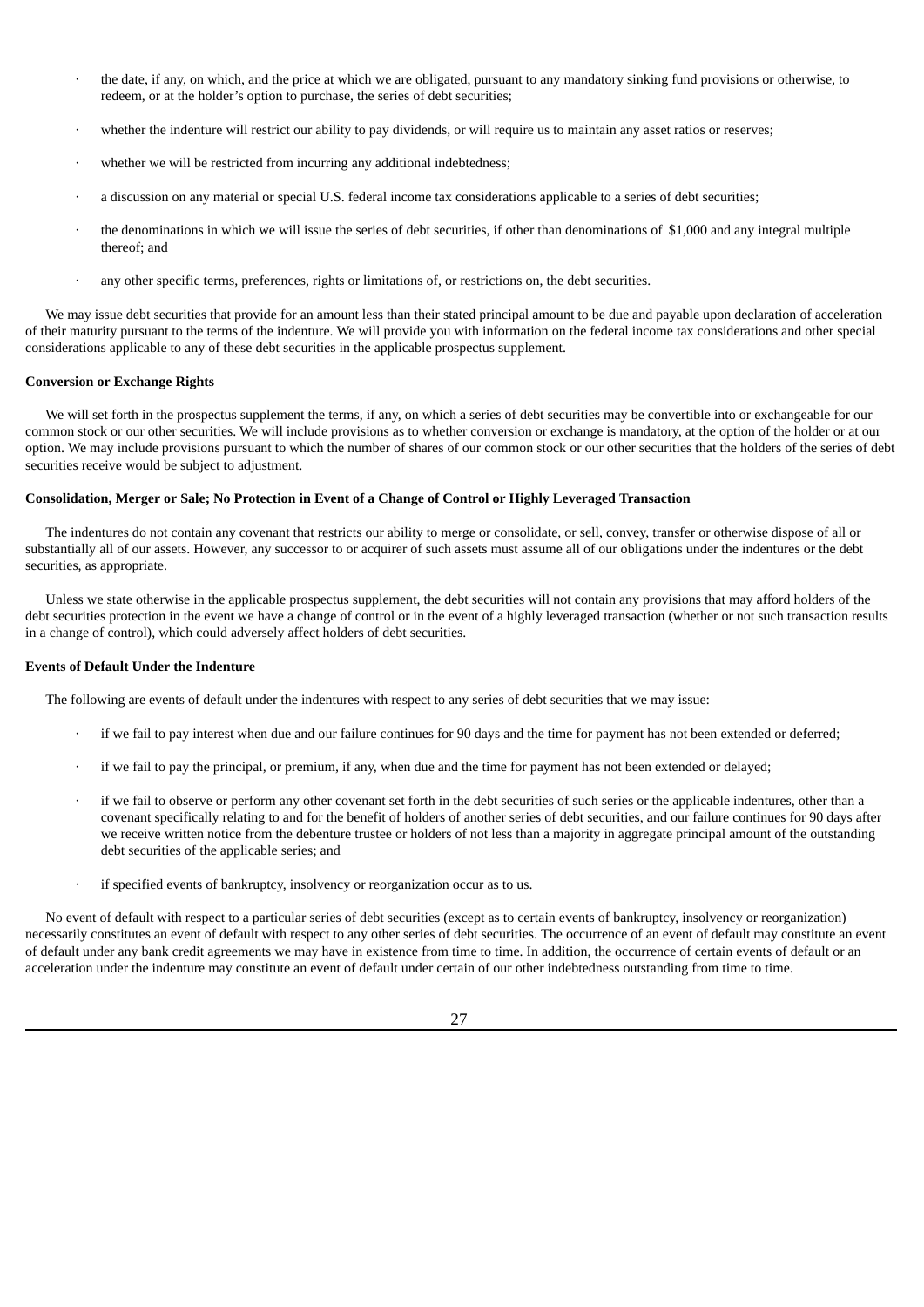If an event of default with respect to debt securities of any series at the time outstanding occurs and is continuing, then the trustee or the holders of not less than a majority in principal amount of the outstanding debt securities of that series may, by a notice in writing to us (and to the debenture trustee if given by the holders), declare to be due and payable immediately the principal (or, if the debt securities of that series are discount securities, that portion of the principal amount as may be specified in the terms of that series) of and premium and accrued and unpaid interest, if any, on all debt securities of that series.

Before a judgment or decree for payment of the money due has been obtained with respect to debt securities of any series, the holders of a majority in principal amount of the outstanding debt securities of that series (or, at a meeting of holders of such series at which a quorum is present, the holders of a majority in principal amount of the debt securities of such series represented at such meeting) may rescind and annul the acceleration if all events of default, other than the non-payment of accelerated principal, premium, if any, and interest, if any, with respect to debt securities of that series, have been cured or waived as provided in the applicable indenture (including payments or deposits in respect of principal, premium or interest that had become due other than as a result of such acceleration). We refer you to the prospectus supplement relating to any series of debt securities that are discount securities for the particular provisions relating to acceleration of a portion of the principal amount of such discount securities upon the occurrence of an event of default.

Subject to the terms of the indentures, if an event of default under an indenture shall occur and be continuing, the debenture trustee will be under no obligation to exercise any of its rights or powers under such indenture at the request or direction of any of the holders of the applicable series of debt securities, unless such holders have offered the debenture trustee reasonable indemnity. The holders of a majority in principal amount of the outstanding debt securities of any series will have the right to direct the time, method and place of conducting any proceeding for any remedy available to the debenture trustee, or exercising any trust or power conferred on the debenture trustee, with respect to the debt securities of that series, provided that:

- the direction so given by the holder is not in conflict with any law or the applicable indenture; and
- subject to its duties under the Trust Indenture Act, the debenture trustee need not take any action that might involve it in personal liability or might be unduly prejudicial to the holders not involved in the proceeding.

A holder of the debt securities of any series will only have the right to institute a proceeding under the indentures or to appoint a receiver or trustee, or to seek other remedies if:

- · the holder previously has given written notice to the debenture trustee of a continuing event of default with respect to that series;
- · the holders of at least a majority in aggregate principal amount of the outstanding debt securities of that series have made written request, and such holders have offered reasonable indemnity to the debenture trustee to institute the proceeding as trustee; and
- the debenture trustee does not institute the proceeding, and does not receive from the holders of a majority in aggregate principal amount of the outstanding debt securities of that series (or at a meeting of holders of such series at which a quorum is present, the holders of a majority in principal amount of the debt securities of such series represented at such meeting) other conflicting directions within 60 days after the notice, request and offer.

These limitations do not apply to a suit instituted by a holder of debt securities if we default in the payment of the principal, premium, if any, or interest on, the debt securities.

We will periodically file statements with the applicable debenture trustee regarding our compliance with specified covenants in the applicable indenture.

#### **Modification of Indenture; Waiver**

The debenture trustee and we may change the applicable indenture without the consent of any holders with respect to specific matters, including:

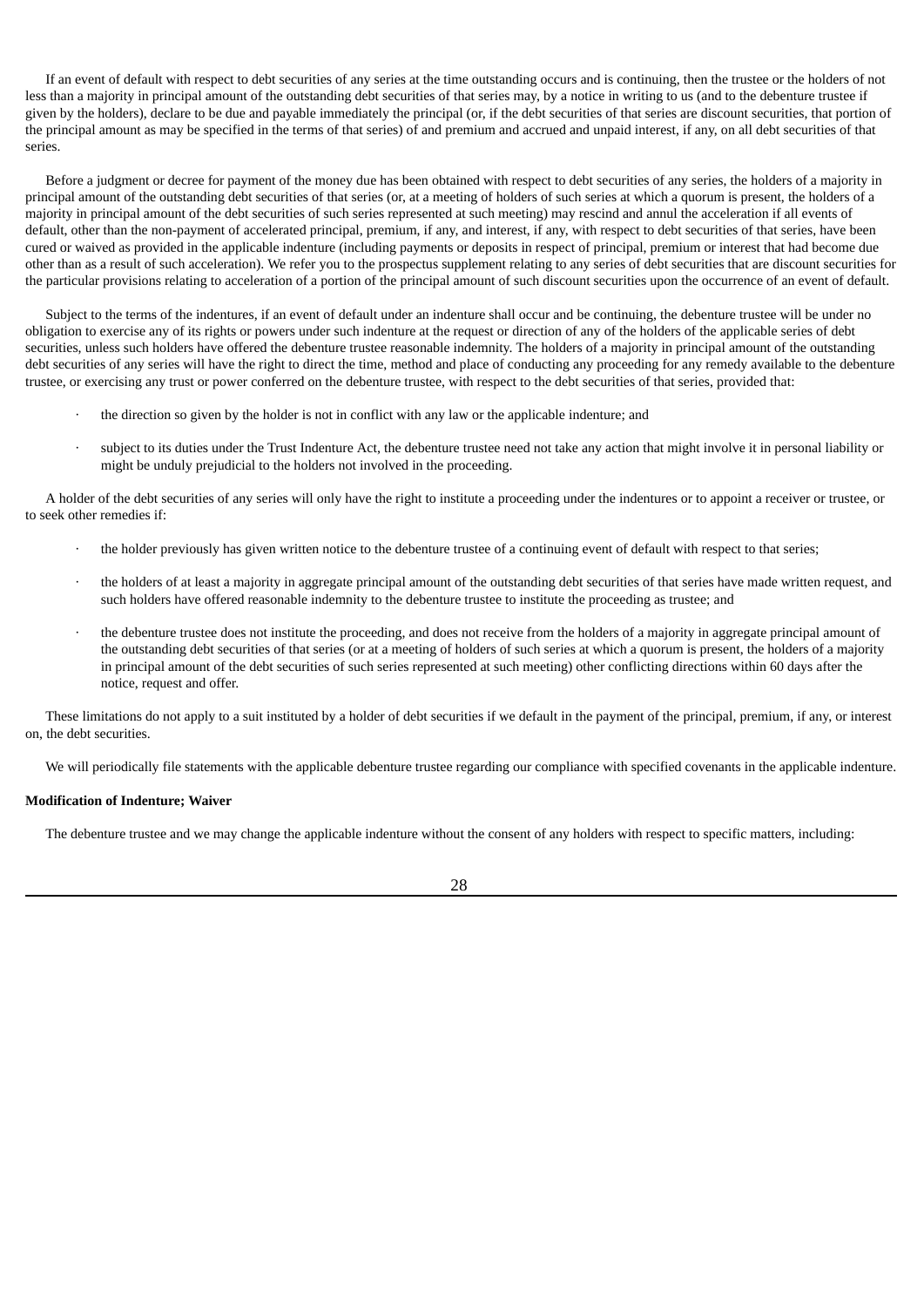- · to fix any ambiguity, defect or inconsistency in the indenture; and
- · to change anything that does not materially adversely affect the interests of any holder of debt securities of any series issued pursuant to such indenture.

In addition, under the indentures, the rights of holders of a series of debt securities may be changed by us and the debenture trustee with the written consent of the holders of at least a majority in aggregate principal amount of the outstanding debt securities of each series (or, at a meeting of holders of such series at which a quorum is present, the holders of a majority in principal amount of the debt securities of such series represented at such meeting) that is affected. However, the debenture trustee and we may make the following changes only with the consent of each holder of any outstanding debt securities affected:

- extending the fixed maturity of the series of debt securities;
- · reducing the principal amount, reducing the rate of or extending the time of payment of interest, or any premium payable upon the redemption of any debt securities;
- reducing the principal amount of discount securities payable upon acceleration of maturity;
- making the principal of or premium or interest on any debt security payable in currency other than that stated in the debt security; or
- · reducing the percentage of debt securities, the holders of which are required to consent to any amendment or waiver.

Except for certain specified provisions, the holders of at least a majority in principal amount of the outstanding debt securities of any series (or, at a meeting of holders of such series at which a quorum is present, the holders of a majority in principal amount of the debt securities of such series represented at such meeting) may on behalf of the holders of all debt securities of that series waive our compliance with provisions of the indenture. The holders of a majority in principal amount of the outstanding debt securities of any series may on behalf of the holders of all the debt securities of such series waive any past default under the indenture with respect to that series and its consequences, except a default in the payment of the principal of, premium or any interest on any debt security of that series or in respect of a covenant or provision, which cannot be modified or amended without the consent of the holder of each outstanding debt security of the series affected; provided, however, that the holders of a majority in principal amount of the outstanding debt securities of any series may rescind an acceleration and its consequences, including any related payment default that resulted from the acceleration.

### **Discharge**

Each indenture provides that we can elect to be discharged from our obligations with respect to one or more series of debt securities, except for obligations to:

- register the transfer or exchange of debt securities of the series;
- replace stolen, lost or mutilated debt securities of the series;
- maintain paying agencies;
- hold monies for payment in trust;
- compensate and indemnify the trustee; and
- appoint any successor trustee.

In order to exercise our rights to be discharged with respect to a series, we must deposit with the trustee money or government obligations sufficient to pay all the principal of, the premium, if any, and interest on, the debt securities of the series on the dates payments are due.

### **Form, Exchange and Transfer**

We will issue the debt securities of each series only in fully registered form without coupons and, unless we otherwise specify in the applicable prospectus supplement, in denominations of \$1,000 and any integral multiple thereof. The indentures provide that we may issue debt securities of a series in temporary or permanent global form and as book-entry securities that will be deposited with, or on behalf of, The Depository Trust Company or another depositary named by us and identified in a prospectus supplement with respect to that series.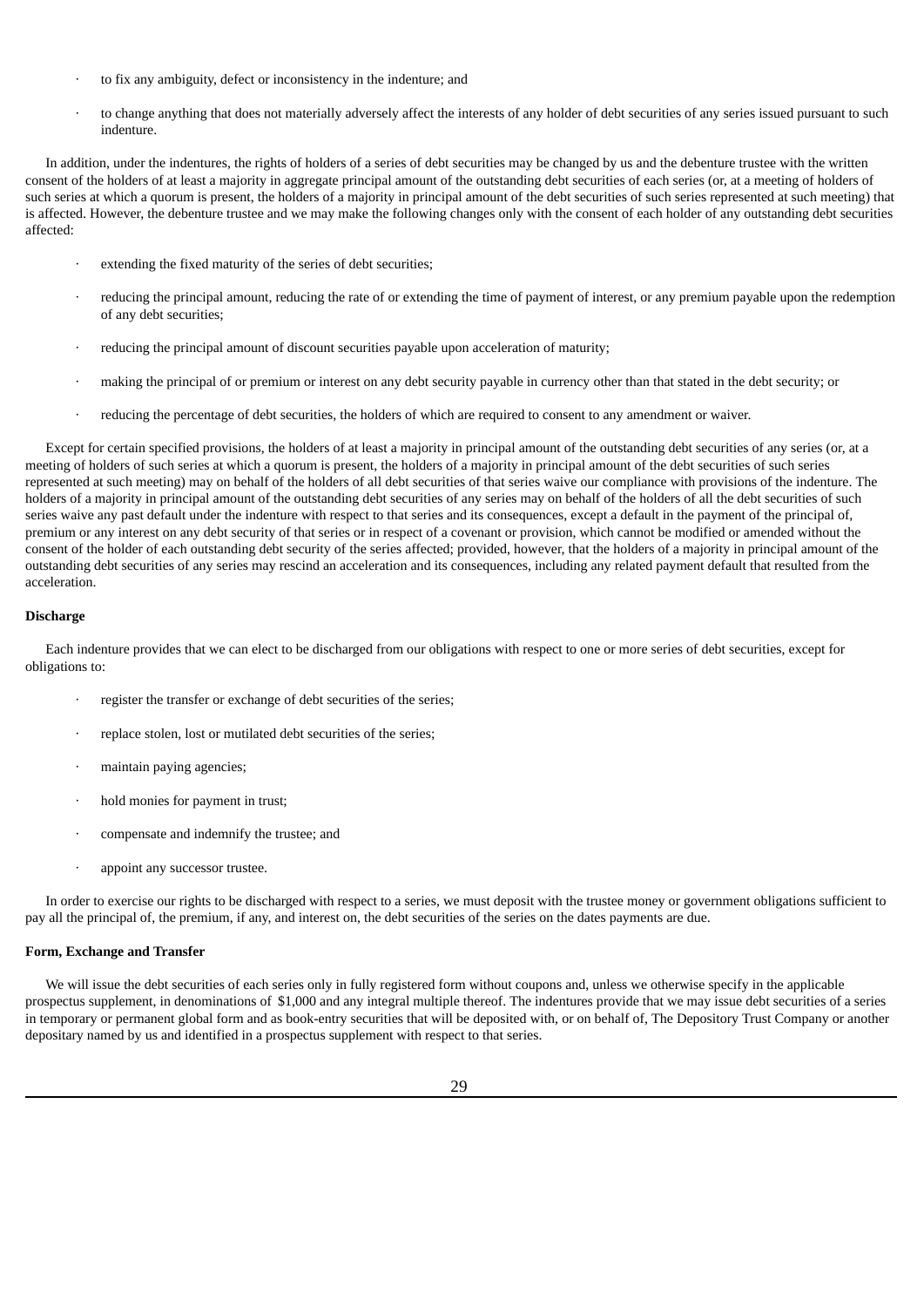At the option of the holder, subject to the terms of the indentures and the limitations applicable to global securities described in the applicable prospectus supplement, the holder of the debt securities of any series can exchange the debt securities for other debt securities of the same series, in any authorized denomination and of like tenor and aggregate principal amount.

Subject to the terms of the indentures and the limitations applicable to global securities set forth in the applicable prospectus supplement, holders of the debt securities may present the debt securities for exchange or for registration of transfer, duly endorsed or with the form of transfer endorsed thereon duly executed if so required by us or the security registrar, at the office of the security registrar or at the office of any transfer agent designated by us for this purpose. Unless otherwise provided in the debt securities that the holder presents for transfer or exchange or in the applicable indenture, we will make no service charge for any registration of transfer or exchange, but we may require payment of any taxes or other governmental charges.

We will name in the applicable prospectus supplement the security registrar, and any transfer agent in addition to the security registrar, that we initially designate for any debt securities. We may at any time designate additional transfer agents or rescind the designation of any transfer agent or approve a change in the office through which any transfer agent acts, except that we will be required to maintain a transfer agent in each place of payment for the debt securities of each series.

If we elect to redeem the debt securities of any series, we will not be required to:

- issue, register the transfer of, or exchange any debt securities of that series during a period beginning at the opening of business 15 days before the day of mailing of a notice of redemption of any debt securities that may be selected for redemption and ending at the close of business on the day of the mailing; or
- register the transfer of or exchange any debt securities so selected for redemption, in whole or in part, except the unredeemed portion of any debt securities we are redeeming in part.

## **Information Concerning the Debenture Trustee**

The debenture trustee, other than during the occurrence and continuance of an event of default under the applicable indenture, undertakes to perform only those duties as are specifically set forth in the applicable indenture. Upon an event of default under an indenture, the debenture trustee under such indenture must use the same degree of care as a prudent person would exercise or use in the conduct of his or her own affairs. Subject to this provision, the debenture trustee is under no obligation to exercise any of the powers given it by the indentures at the request of any holder of debt securities unless it is offered reasonable security and indemnity against the costs, expenses and liabilities that it might incur.

### **Payment and Paying Agents**

Unless we otherwise indicate in the applicable prospectus supplement, we will make payment of the interest on any debt securities on any interest payment date to the person in whose name the debt securities, or one or more predecessor securities, are registered at the close of business on the regular record date for the interest.

We will pay principal of and any premium and interest on the debt securities of a particular series at the office of the paying agents designated by us, except that unless we otherwise indicate in the applicable prospectus supplement, will we make interest payments by check which we will mail to the holder. Unless we otherwise indicate in a prospectus supplement, we will designate the corporate trust office of the debenture trustee in the City of New York as our sole paying agent for payments with respect to debt securities of each series. We will name in the applicable prospectus supplement any other paying agents that we initially designate for the debt securities of a particular series. We will maintain a paying agent in each place of payment for the debt securities of a particular series.

All money we pay to a paying agent or the debenture trustee for the payment of the principal of or any premium or interest on any debt securities which remains unclaimed at the end of two years after such principal, premium or interest has become due and payable will be repaid to us, and the holder of the security thereafter may look only to us for payment thereof.

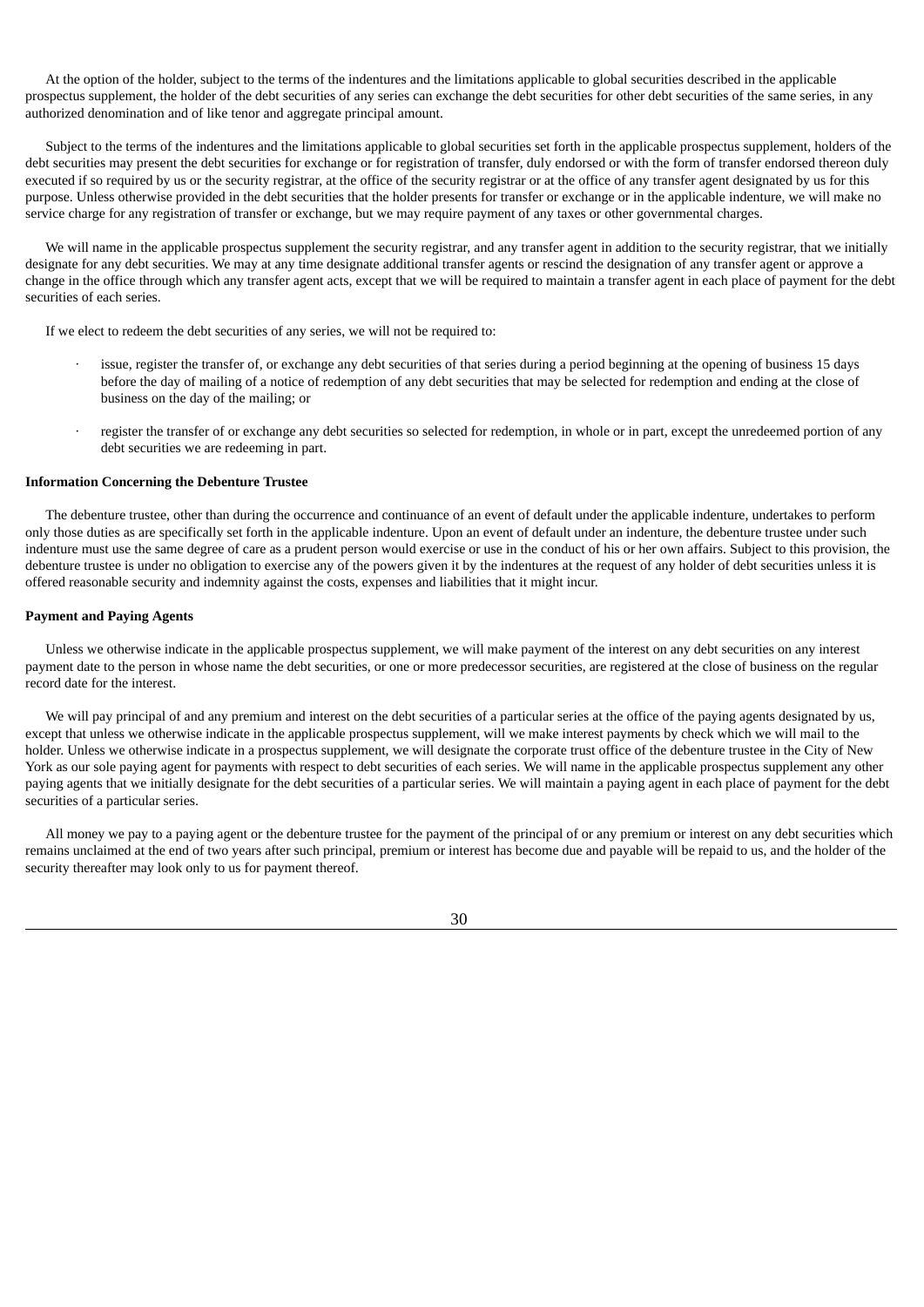# **Governing Law**

The indentures and the debt securities will be governed by and construed in accordance with the laws of the State of New York, except to the extent that the Trust Indenture Act is applicable.

# **Subordination of Subordinated Debt Securities**

Our obligations pursuant to any subordinated debt securities will be unsecured and will be subordinate and junior in priority of payment to certain of our other indebtedness to the extent described in a prospectus supplement. The subordinated indenture does not limit the amount of senior indebtedness we may incur. It also does not limit us from issuing any other secured or unsecured debt.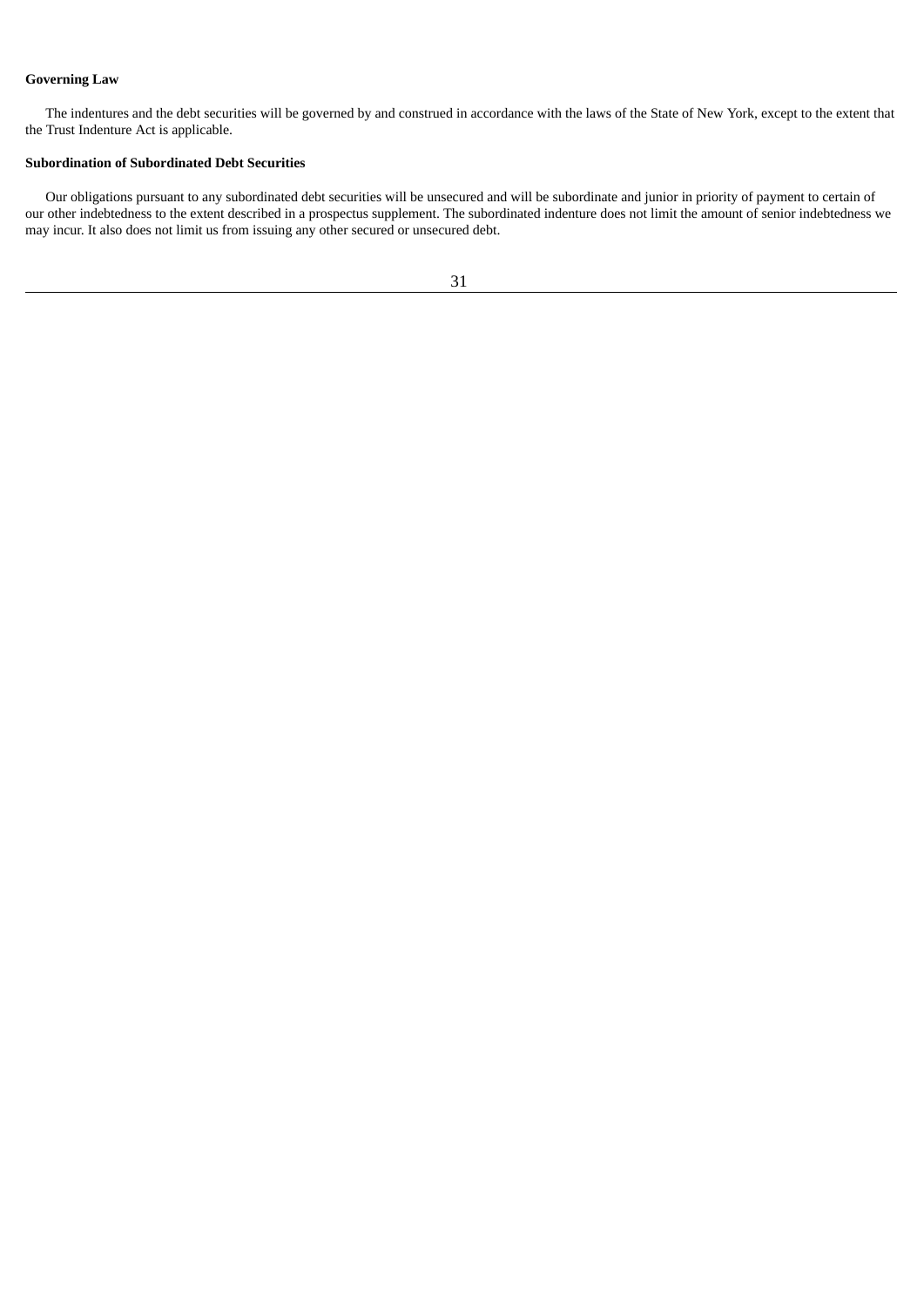### **DESCRIPTION OF RIGHTS**

### <span id="page-49-0"></span>**General**

We may issue rights to our stockholders to purchase shares of our common stock, preferred stock or the other securities described in this prospectus. We may offer rights separately or together with one or more additional rights, debt securities, preferred stock, common stock, or warrants, or any combination of those securities in the form of units, as described in the applicable prospectus supplement. Each series of rights will be issued under a separate rights agreement to be entered into between us and a bank or trust company, as rights agent. The rights agent will act solely as our agent in connection with the certificates relating to the rights of the series of certificates and will not assume any obligation or relationship of agency or trust for or with any holders of rights certificates or beneficial owners of rights. The following description sets forth certain general terms and provisions of the rights to which any prospectus supplement may relate. The particular terms of the rights to which any prospectus supplement may relate and the extent, if any, to which the general provisions may apply to the rights so offered will be described in the applicable prospectus supplement. To the extent that any particular terms of the rights, rights agreement or rights certificates described in a prospectus supplement differ from any of the terms described below, then the terms described below will be deemed to have been superseded by that prospectus supplement. We encourage you to read the applicable rights agreement and rights certificate for additional information before you decide whether to purchase any of our rights.

We will provide in a prospectus supplement the following terms of the rights being issued:

- the date of determining the stockholders entitled to the rights distribution;
- · the aggregate number of shares of common stock, preferred stock or other securities purchasable upon exercise of the rights;
- the exercise price;
- · the aggregate number of rights issued;
- whether the rights are transferrable and the date, if any, on and after which the rights may be separately transferred;
- · the date on which the right to exercise the rights will commence, and the date on which the right to exercise the rights will expire;
- the method by which holders of rights will be entitled to exercise;
- the conditions to the completion of the offering, if any;
- the withdrawal, termination and cancellation rights, if any;
- whether there are any backstop or standby purchaser or purchasers and the terms of their commitment, if any;
- whether stockholders are entitled to oversubscription rights, if any;
- any applicable U.S. federal income tax considerations; and
- · any other terms of the rights, including terms, procedures and limitations relating to the distribution, exchange and exercise of the rights, as applicable.

Each right will entitle the holder of rights to purchase for cash the principal amount of shares of common stock, preferred stock or other securities at the exercise price provided in the applicable prospectus supplement. Rights may be exercised at any time up to the close of business on the expiration date for the rights provided in the applicable prospectus supplement.

Holders may exercise rights as described in the applicable prospectus supplement. Upon receipt of payment and the rights certificate properly completed and duly executed at the corporate trust office of the rights agent or any other office indicated in the prospectus supplement, we will, as soon as practicable, forward the shares of common stock, preferred stock or other securities, as applicable, purchasable upon exercise of the rights. If less than all of the rights issued in any rights offering are exercised, we may offer any unsubscribed securities directly to persons other than stockholders, to or through agents, underwriters or dealers or through a combination of such methods, including pursuant to standby arrangements, as described in the applicable prospectus supplement.

#### **Rights Agent**

The rights agent for any rights we offer will be set forth in the applicable prospectus supplement.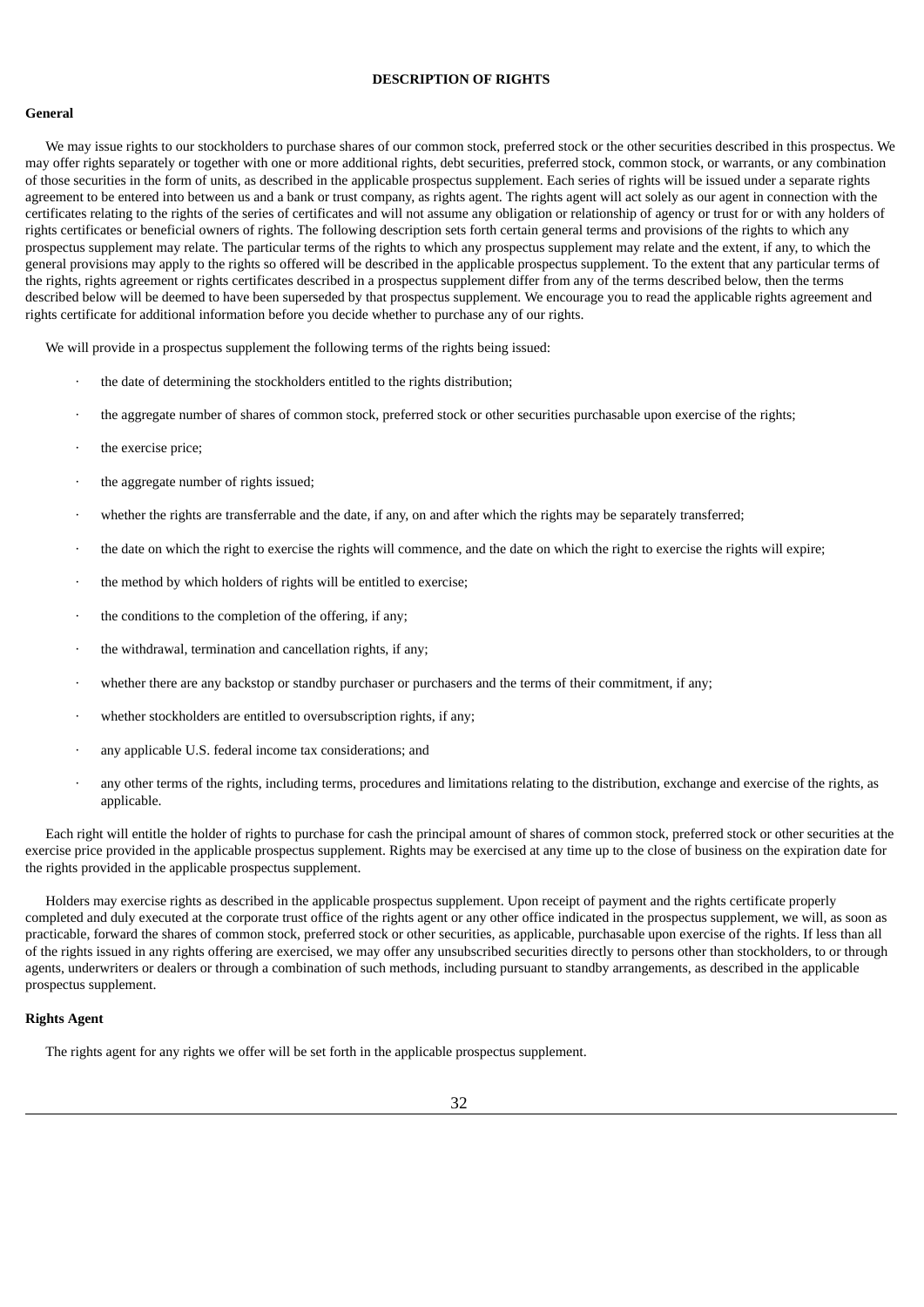### **DESCRIPTION OF UNITS**

<span id="page-50-0"></span>We may issue units consisting of common stock, preferred stock, warrants, rights, and/or debt securities for the purchase of common stock, preferred stock, warrants, rights, and/or debt securities in one or more series. In this prospectus, we have summarized certain general features of the units.

We will evidence each series of units by unit certificates that we will issue under a separate agreement. We will enter into the unit agreements with a unit agent. Each unit agent will be a bank or trust company that we select. We will indicate the name and address of the unit agent in the applicable prospectus supplement relating to a particular series of units.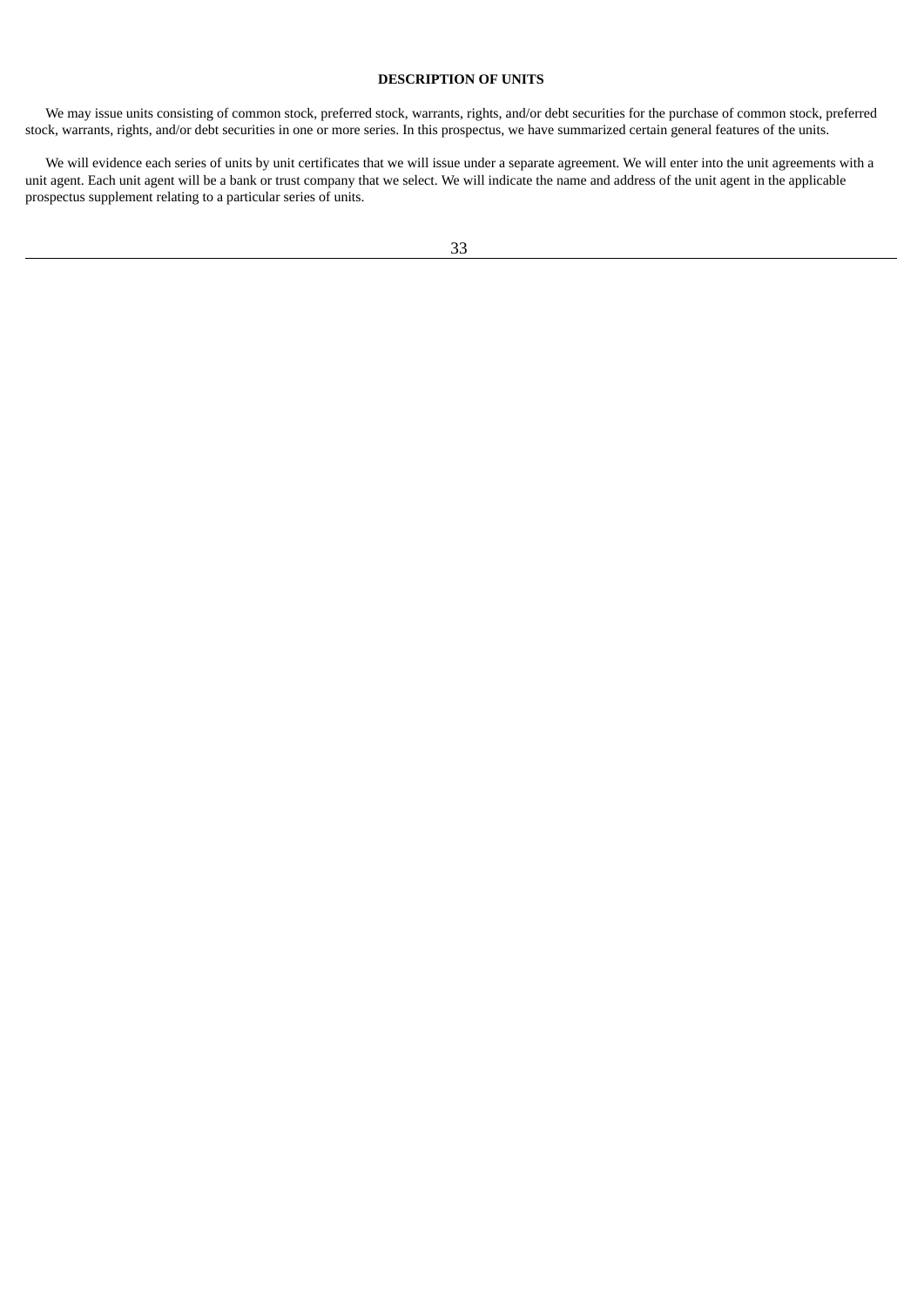## **LEGAL MATTERS**

<span id="page-51-0"></span>Mintz, Levin, Cohn, Ferris, Glovsky and Popeo, P.C., New York, New York, will provide us with an opinion as to the legal matters in connection with the securities we are offering.

### **EXPERTS**

<span id="page-51-1"></span>The consolidated financial statements of Cyclacel Pharmaceuticals, Inc., appearing in our Annual Report on Form 10-K for the fiscal years ended December 31, 2017 and 2018, have been audited by RSM US LLP, independent registered public accounting firm, as set forth in their report thereon, and incorporated herein by reference. Such consolidated financial statements are incorporated herein by reference in reliance upon such report given on the authority of such firm as experts in accounting and auditing.

# **WHERE YOU CAN FIND MORE INFORMATION**

<span id="page-51-2"></span>We file annual, quarterly and current reports and other information with the SEC. These filings contain important information that does not appear in this prospectus. For further information about us, you may read and copy any reports, statements and other information filed by us at the SEC's Public Reference Room at 100 F Street, N.E., Room 1580, Washington, D.C. 20549-0102. You may obtain further information on the operation of the Public Reference Room by calling the SEC at 1-800-SEC-0330. Our SEC filings are also available on the SEC Internet site at http://www.sec.gov, which contains reports, proxy and information statements, and other information regarding issuers that file electronically with the SEC.

### **INCORPORATION OF DOCUMENTS BY REFERENCE**

<span id="page-51-3"></span>The SEC allows us to "incorporate by reference" the information we file with it, which means that we can disclose important information to you by referring you to those documents. The information incorporated by reference is considered to be part of this prospectus and information we file later with the SEC will automatically update and supersede this information. The documents we are incorporating by reference as of their respective dates of filing are:

- · Our Annual Report on [Form](http://www.sec.gov/Archives/edgar/data/1130166/000114420419016652/tv516922-10k.htm) 10-K for the year ended December 31, 2018, filed on March 28, 2019;
- · Our Quarterly Report on [Form](http://www.sec.gov/Archives/edgar/data/1130166/000114420419026070/tv521138_10q.htm) 10-Q for the quarter ended March 31, 2019, filed on May 14, 2019;
- Our Current Reports on Form 8-K filed on [January](http://www.sec.gov/Archives/edgar/data/1130166/000114420419001462/tv510933_8k.htm) 7, 2019, January 11, 2019, [March](http://www.sec.gov/Archives/edgar/data/1130166/000114420419016316/tv517320_8k.htm) 12, 2019, and March 27, 2019 (except for the information furnished under Items 2.02 or 7.01 and the exhibits furnished thereto);
- Our definitive Proxy [Statement](http://www.sec.gov/Archives/edgar/data/1130166/000114420419019102/tv517873-def14a.htm) relating to our 2019 annual meeting of stockholders filed on April 10, 2019;
- The description of our common stock contained in our Registration Statement on [Form](http://www.sec.gov/Archives/edgar/data/1130166/000119312504035678/d8a12g.htm) 8-A, filed on March 8, 2004 (File No. 000-50626), which incorporates by reference the description of the shares of our common stock contained in our Registration Statement on Form S-1 (File No. 333-109653) filed on October 10, 2003 and declared effective by the SEC on March 17, 2004, and any amendment or reports filed with the SEC for purposes of updating such description; and
- The description of our preferred stock contained in our Registration Statement on [Form](http://www.sec.gov/Archives/edgar/data/1130166/000119312504179308/d8a12g.htm) 8-A, filed on October 27, 2004 (File No. 000-50626), which incorporates by reference the description of the shares of our preferred stock contained in our Registration Statement on Form S-1 (File No. 333-119585) filed on October 7, 2004 and declared effective by the SEC on November 1, 2004, and any amendment or reports filed with the SEC for purposes of updating such description.

The SEC file number for each of the documents listed above is 000-50626.

In addition, all reports and other documents filed by us pursuant to the Exchange Act after the date of the initial registration statement and prior to effectiveness of the registration statement shall be deemed to be incorporated by reference into this prospectus.

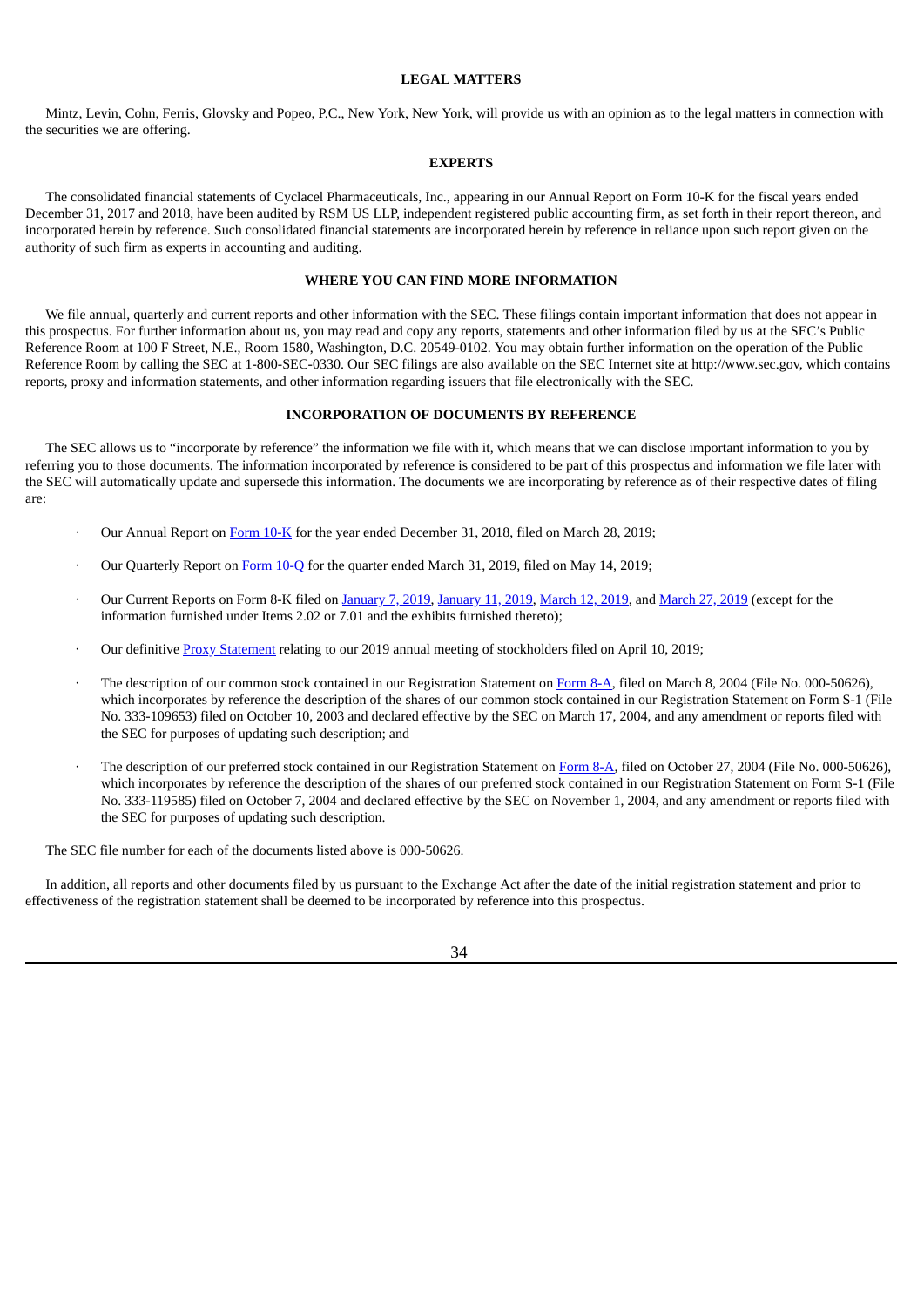You may request, orally or in writing, a copy of these filings, which will be provided to you at no cost, by writing or calling us at: 200 Connell Drive, Suite 1500, Berkeley Heights, NJ 07922, telephone (908) 517-7330. Information about us is also available at our website at http://www.cyclacel.com. However, the information in our website is not a part of this prospectus and is not incorporated by reference into this prospectus.

To the extent that any statements contained in a document incorporated by reference are modified or superseded by any statements contained in this prospectus, such statements shall not be deemed incorporated in this prospectus except as so modified or superseded.

All documents subsequently filed by us pursuant to Sections 13(a), 13(c), 14 or 15(d) of the Securities Exchange Act of 1934, as amended, or the Exchange Act, and prior to the termination of this offering are incorporated by reference and become a part of this prospectus from the date such documents are filed. Any statement contained in this prospectus or in a document incorporated by reference is modified or superseded for purposes of this prospectus to the extent that a statement contained in any subsequent filed document modifies or supersedes such statement.

35